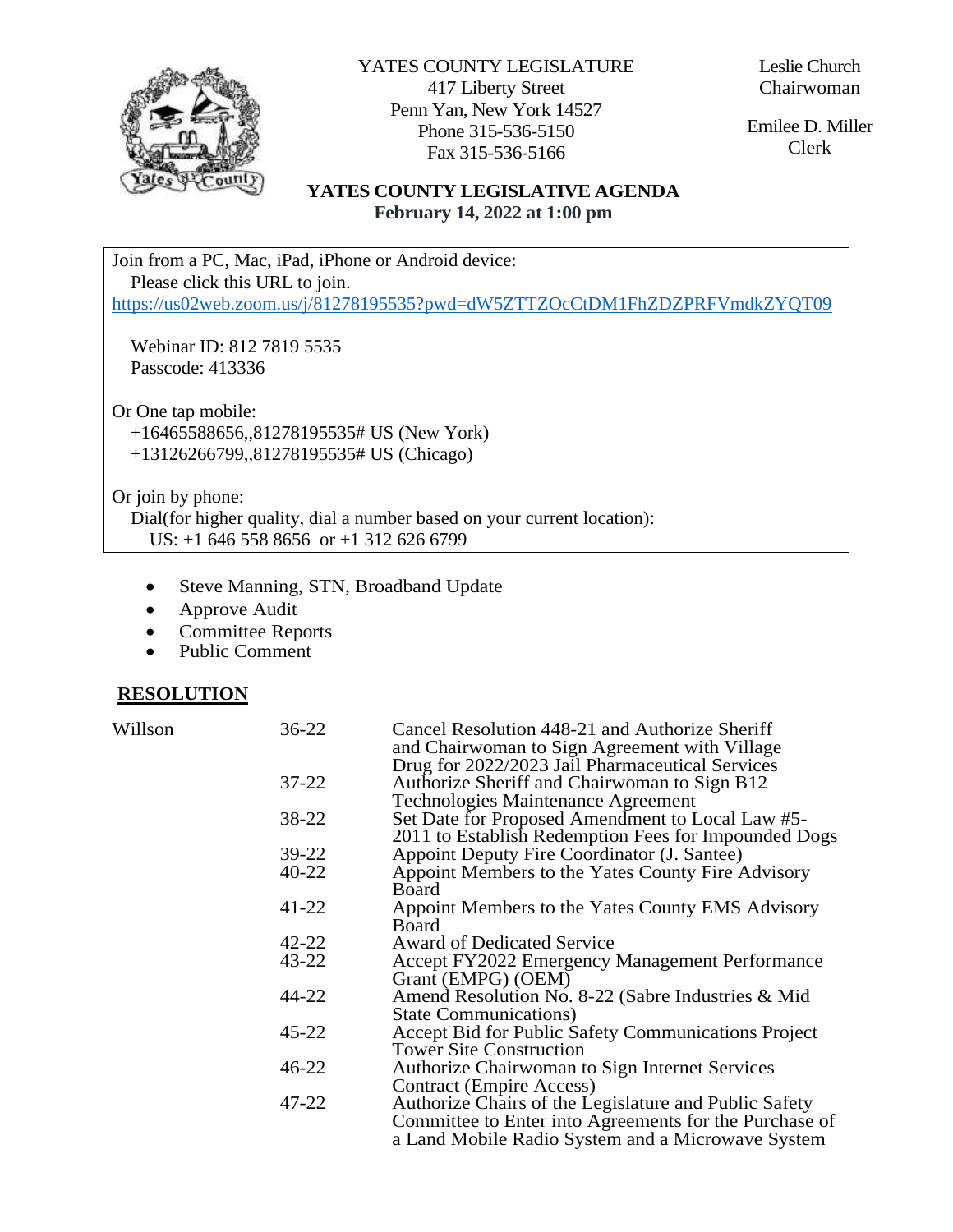| <b>Bronson</b> | 48-22              | Authorize Legislature to Ratify Contract Extension for<br>Elections Cybersecurity Remediation Grant Contract #<br>BOE01-C004288-1110000 |
|----------------|--------------------|-----------------------------------------------------------------------------------------------------------------------------------------|
|                | 49-22              | Authorize and Approve Opioid Settlement Agreement<br>(Allergan)                                                                         |
|                | 50-22              | Authorize Chairwoman to Sign Memorandum of                                                                                              |
|                |                    | <b>Understanding with Cornell Cooperative Extension</b>                                                                                 |
|                | $51 - 22$          | Authorize County Clerk to Sign Memorandum of                                                                                            |
|                |                    | Understanding (MOU) for E-Recording                                                                                                     |
|                | 52-22              | Ratify Letter of Support                                                                                                                |
|                | 53-22              | Change Date of March Legislative Meeting                                                                                                |
|                | 54-22              | Change Date of October Legislative Meeting                                                                                              |
|                | $55 - 22$          | Problem Gambling Awareness Month 2022                                                                                                   |
|                | 56-22              | Authorize Sheriff to Create and Fill Full Time                                                                                          |
|                |                    | <b>Temporary Correction Officer Position</b>                                                                                            |
|                | 57-22              | <b>Authorize Director of Veterans Services to Fill Veterans</b><br><b>Services Officer Position</b>                                     |
|                | 58-22              | Appoint Member to the Region 8 Fish and Wildlife                                                                                        |
|                |                    | <b>Management Board</b>                                                                                                                 |
| Chilson        | 59-22              | Authorize Chairwoman to Execute Distribution #12                                                                                        |
|                |                    | Non-Competitive Grant and Any Contract Extensions                                                                                       |
|                |                    | Relating to Distribution #12 Non-Competitive Grant                                                                                      |
|                | $60 - 22$          | Amendment to Resolution 410-21 (Reintegration Mental                                                                                    |
|                |                    | Health Counseling P.C)                                                                                                                  |
|                | 61-22              | Request State Funding for the Establishment of a PFC                                                                                    |
|                |                    | Joseph Dwyer Peer-to-Peer Support Program in Yates<br>County                                                                            |
|                | $62 - 22$          | Authorize Chairwoman to Sign Agreement with Megan                                                                                       |
|                |                    | Schewe, Occupational Therapist<br><b>Authorize Contract with Safe Harbors</b>                                                           |
|                | 63-22<br>$64 - 22$ | <b>Authorize Contract with Pathways</b>                                                                                                 |
|                | 65-22              | Authorize Chairwoman to Sign Memorandum of                                                                                              |
|                |                    |                                                                                                                                         |
|                | 66-22              | <b>Understanding for Allocation of Funding</b>                                                                                          |
|                |                    | Recognize Yates County Distinguished Youth Aware<br>Recipient                                                                           |
| Banach         | 67-22              | Authorize Chairwoman to Sign Multi-Modal Agreement                                                                                      |
|                |                    | #4, Project ID# D025934 Titled: Resurfacing CR23,                                                                                       |
|                |                    | Lovejoy Road, From CR 22 (East Sherman Hollow Rd)                                                                                       |
|                |                    | to CR2 (Ferguson Corners Road)                                                                                                          |
|                | 68-22              | Award Bid for Gasoline and Diesel Fuel                                                                                                  |
|                | 69-22              | Award Bid for Abrasive Sand                                                                                                             |
|                | $70 - 22$          | Award Bid for Cold Patch Mix                                                                                                            |
|                | $71-22$            | <b>Award Bid for Gravel</b>                                                                                                             |
|                | $72 - 22$          | <b>Award Bid for Crushed Stone</b>                                                                                                      |
|                | 73-22              | Authorize Chairwoman to Sign a Contract with Siemens                                                                                    |
|                |                    | for Updating Outdated Building Automation Controls                                                                                      |
| Holgate        | 74-22              | Appointment to the Finger Lakes Economic                                                                                                |
|                |                    | Development Center (Yates County IDA) Board, the                                                                                        |
|                |                    | Yates Capital Resource Corp. Board and the Finger<br>Lakes Horizon Economic Development Corp.                                           |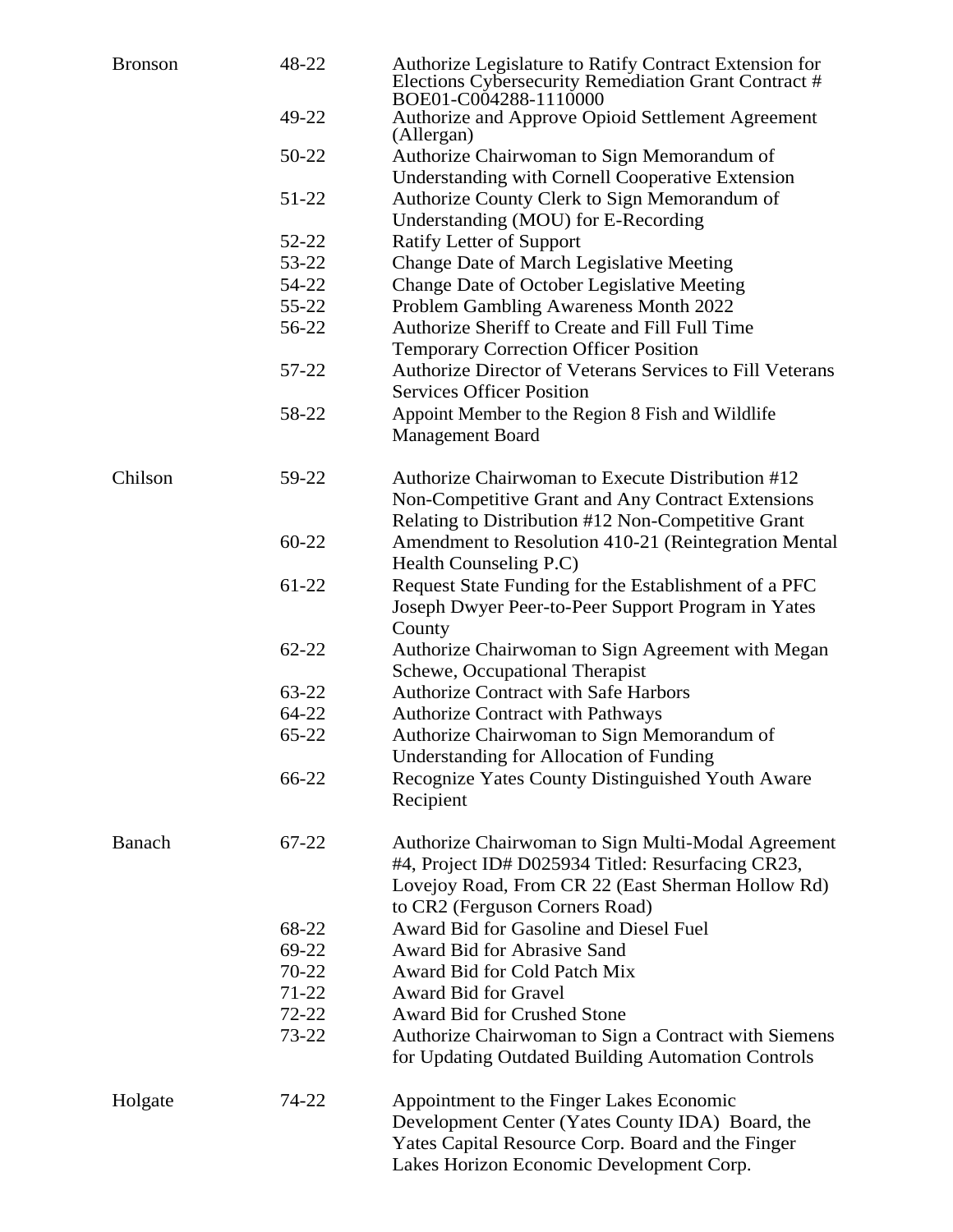| $75 - 22$ | 2021 Budget Transfers (EOY)                            |
|-----------|--------------------------------------------------------|
| 76-22     | Appropriate Carryover of Mental Health Federal Aid     |
|           | (Community Services)                                   |
| $77 - 22$ | Appropriate Additional State Aid (Social Services)     |
| 78-22     | Appropriate Additional State Aid (Youth Bureau)        |
| 79-22     | Appropriate Additional Federal Aid (Social Services)   |
| 80-22     | Appropriate Additional ERAP State Aid (Social          |
|           | Services)                                              |
| 81-22     | Appropriate Carryover of ERAP State Aid (Social        |
|           | Services)                                              |
| 82-22     | Appropriate Carryover of SLETPP FY19 Grant (Sheriff)   |
| 83-22     | Appropriate Carryover of SLETPP FY20 Grant (Sheriff)   |
| 84-22     | Appropriate Carryover of SLETPP FY21 Grant (Sheriff)   |
| 85-22     | Appropriate Carryover of GTSC Grant (Sheriff)          |
| 86-22     | Appropriate Carryover of GTSC Grant (Sheriff)          |
| 87-22     | Appropriate Carryover of COVID Grants (Public          |
|           | Health)                                                |
| 88-22     | Appropriate Carryover of COVID Response Grant          |
|           | (Public Health)                                        |
| 89-22     | Reappoint Chairman to the Flint Creek Administrative   |
|           | <b>Board</b>                                           |
| 90-22     | Reappointment to the Flint Creek Administrative Board  |
| 91-22     | Resolution Approving the Official Undertaking of       |
|           | Public Employees Fidelity (Blanket) Bond for           |
|           | Genesee/Finger Lakes Regional Planning Council         |
| 92-22     | Resolution Authorizing the Chairwoman to Enter into an |
|           | Agreement for Transportation Services with Yates       |
|           | Transit Service, Inc.                                  |
| 93-22     | Yates County Commitment to Rules Regarding Net         |
|           | Neutrality if Awarded Rural Utility Service ReConnect  |
|           | Program Round Three Grant                              |

Executive Session if needed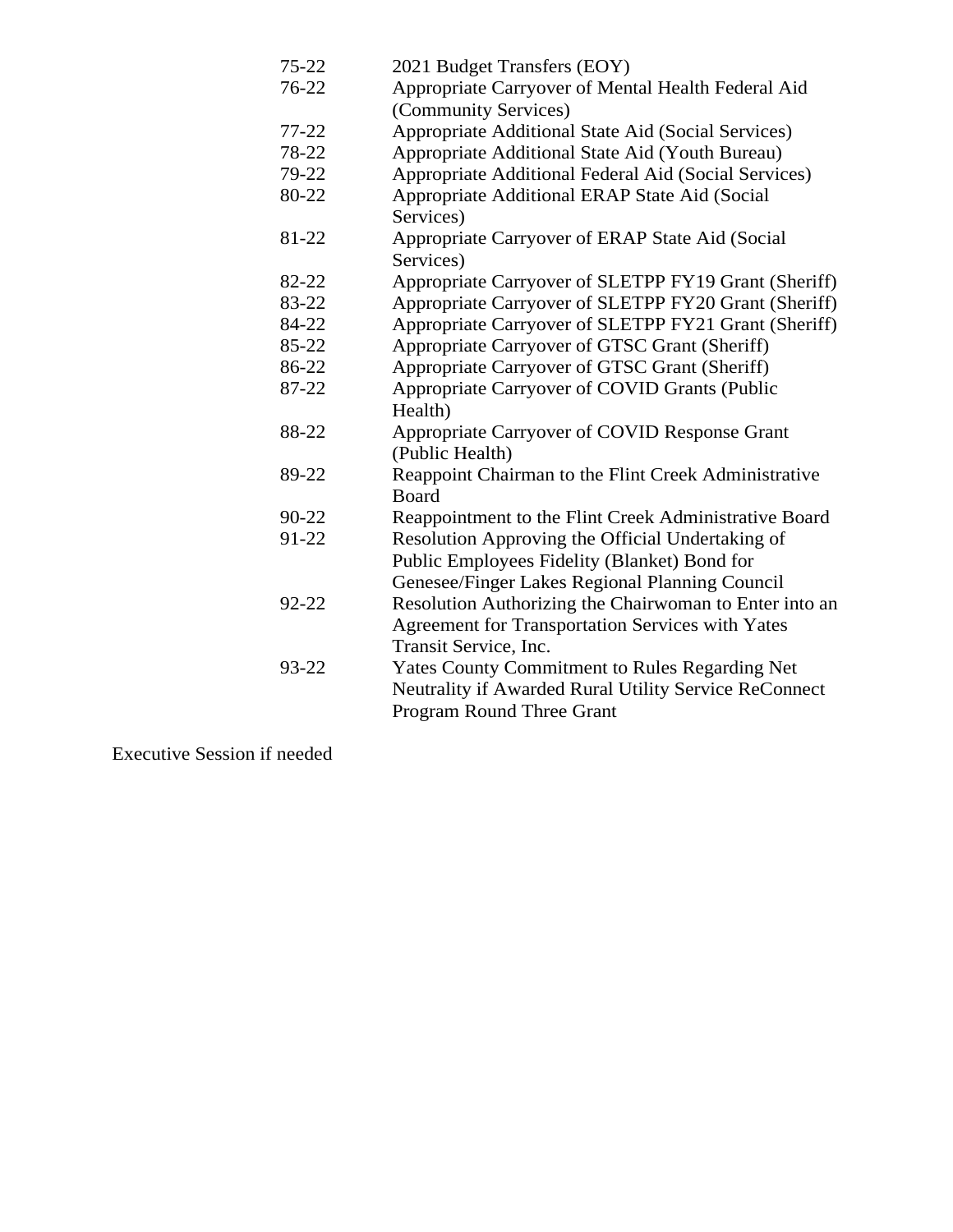# **CANCEL RESOLUTION 448-21 AND AUTHORIZE SHERIFF AND CHAIRWOMAN TO SIGN AGREEMENT WITH VILLAGE DRUG FOR 2022/2023 JAIL PHARMACEUTICAL SERVICES**

WHEREAS, the County Attorney did not approve of the 2022 Jail Pharmacy Agreement with Westwood Pharmacy and that resolution 448-21 would be canceled; and

WHEREAS, Village Drugs also submitted a bid, and the Sheriff would like this proposal accepted as modified, and the only other vendor to submit; and

NOW, THEREFORE, BE IT RESOLVED, the Village Drug proposal is accepted, and that upon the approval of the County Attorney, the Sheriff and Chairwoman are authorized to sign said agreement for Jail Pharmacy Services January 14, 2022 through December 31, 2022 with optional extensions per the bid, to provide prescription drugs and other related medications including over the counter health products for inmates at the agreed pricing and services criteria as specified in the proposal from Village Drug; and be it further

RESOLVED, that a copies of this resolution shall be provided to the Sheriff, Director of Finance, Budget Officer, and Treasurer.

| <b>Resolution No. 37-22</b>                        | Date: 2/14/22       |  |
|----------------------------------------------------|---------------------|--|
| <b>Motioned By: Willson</b>                        | <b>Seconded By:</b> |  |
| <b>AUTHORIZE SHERIFF AND CHAIRWOMAN TO</b>         |                     |  |
| <b>SIGN BI2 TECHNOLOGIES MAINTENANCE AGREEMENT</b> |                     |  |

WHEREAS, identification technology has revolved into the biometrics of eye iris scanning of a jail inmate that goes beyond the fingerprint for identification for positive identification during booking, release, and the distribution of medications to the identified correct person via this technology that does not require a latent print examiner; and

WHEREAS, the jail operates this identification system via NYS OGS #PD67645 pricing that includes maintenance;

NOW, THEREFORE, BE IT RESOLVED, that the Chairwoman and the Sheriff upon the approval of the County Attorney are authorized to sign maintenance contract 4/1/2022 thru 3/31/2023 for \$4,826.10 with BI2 Technologies, LLC; and be it further

RESOLVED, that a copy of this resolution be provided the Sheriff, Director of Finance, Budget Officer and Treasurer.

| <b>Resolution No. 38-22</b>                                    | Date: 2/14/22       |
|----------------------------------------------------------------|---------------------|
| <b>Motioned By: Willson</b>                                    | <b>Seconded By:</b> |
| <b>SET DATE FOR PROPOSED AMENDMENT TO LOCAL LAW #5-2011 TO</b> |                     |
| <b>ESTABLISH REDEMPTION FEES FOR IMPOUNDED DOGS</b>            |                     |

WHEREAS, redemption fees paid by the owner of a seized impounded dog to the Animal Control Officer (ACO) deposited with the county of Yates municipality have been consistent with Section 117 of the NYS Agriculture and Markets Law; and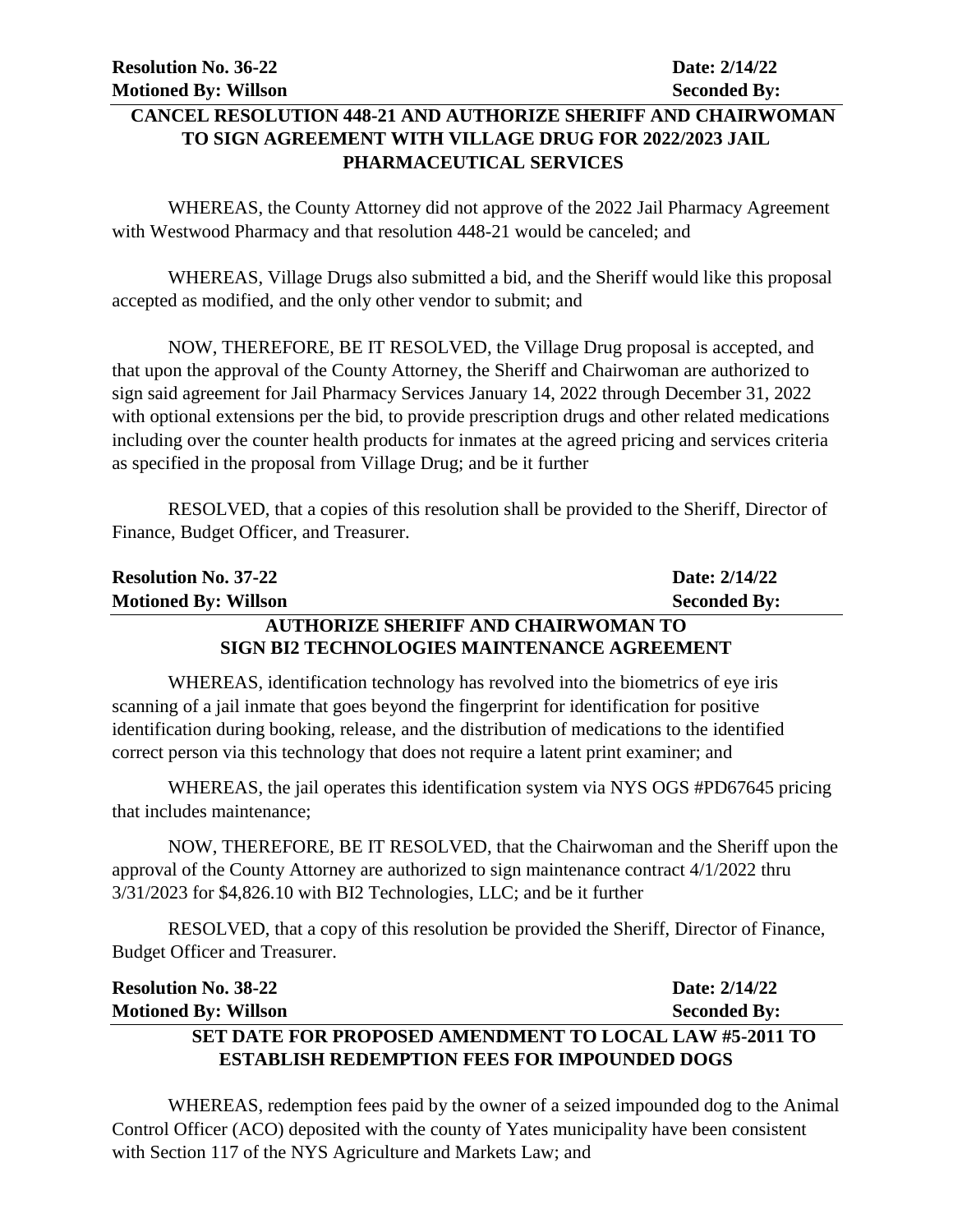WHEREAS Local Law#5-2011 established a flat fee of \$25 redemption fee for each and every impoundment here forth and followed the referenced Section 117 of the Agriculture and Markets Law for the daily fee schedule of \$3 a day after the first day; and

WHEREAS, the \$3 a day fee after the first twenty-four hours has been in effect for over a ten year period and is not sufficient to cover reasonable costs herein, and the Public Safety Committee upon the proposal of the ACO recommends that the redemption fee remain the same as previously established, and the after first day fee be established at \$10 a day here forth;

NOW, THEREFORE, BE IT RESOLVED, that the Legislature will hold a public hearing on the proposed amendment to Local Law #5-2011 at the Legislative chambers in the county of Yates at the County Office Building at 417 Liberty Street, Penn Yan, NY 14527 at 1:10PM Thursday, March 17, 2022 at which time all interested parties will be heard.

#### **NEW YORK STATE DEPARTMENT OF STATE Local Law Filing 162 WASHINGTON AVENUE, ALBANY, NY 12231 (Use this form to file a local law with the Secretary of State.)**

Text of law should be given as amended. Do not include matter being eliminated and do not use italics or underling to indicate new matter.

**County City of Yates Town Village** 

# **LOCAL LAW 2-22 ENTITLED: AMEND LOCAL LAW #5-2011 TO ESTABLISH REDEMPTION FEES FOR IMPOUNDED DOGS**

# **Be it enacted by the Legislature of the**

**County** 

**City of** Yates\_ **as follows:**

**Town**

# **Village**

Be it enacted by the County Legislature of the County of Yates, New York as follows:

# **Section 1. DECLARATION OF INTENT**

This law shall be consistent with all applicable definitions in the New York State Agriculture and Markets Law and the local municipality's redemption schedule authority as defined in Section 117 of said Agriculture and Markets Law.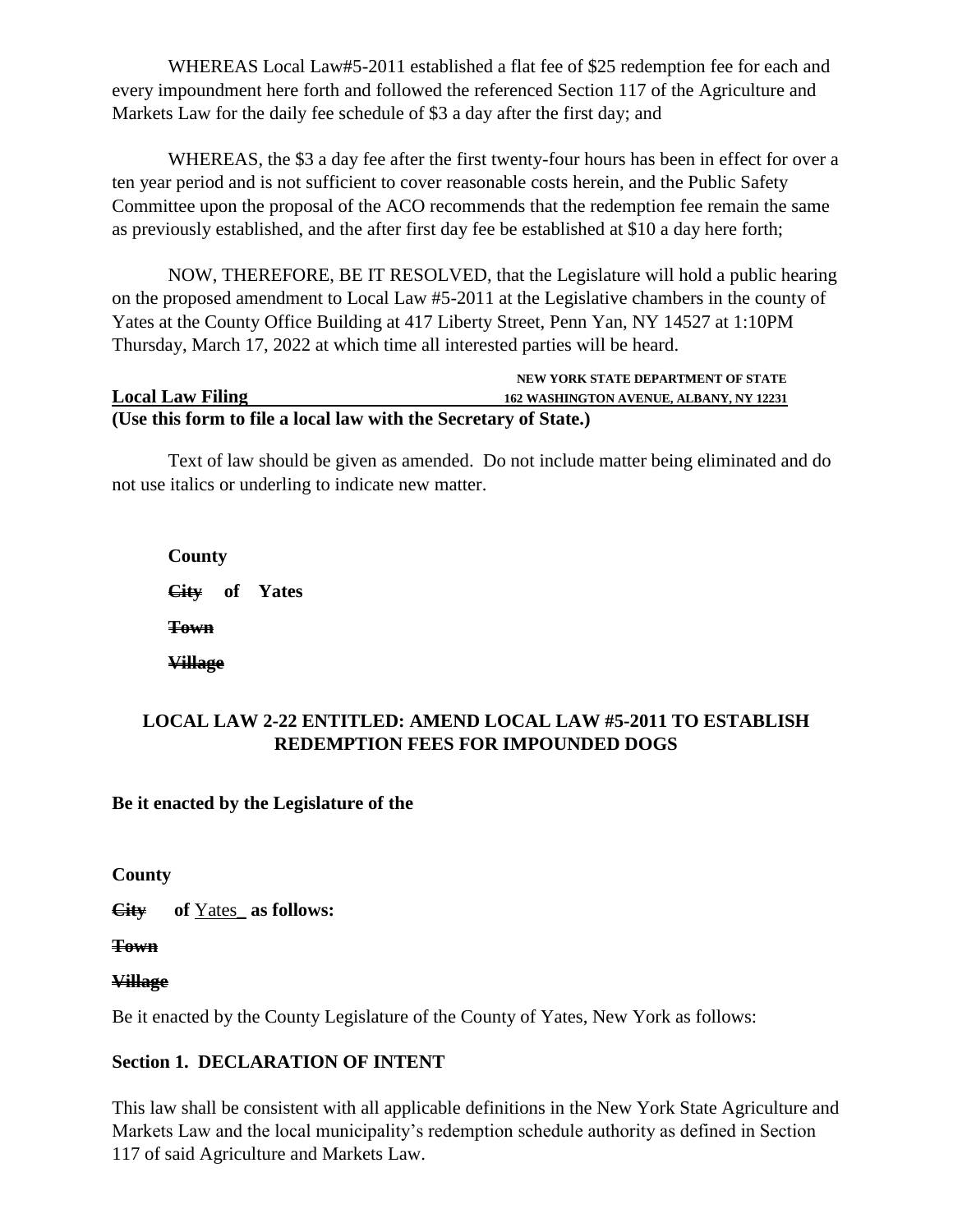#### **Section 2. REDEMPTION FEE**

There is established a flat \$25 (twenty-five dollar) redemption fee for each and every dog impoundment regardless of frequency

**There shall be established a flat \$10 (ten dollar) fee for each additional twenty-four hour period or part thereof as part of the redemption.**

#### **Section 3. EFFECTIVE DATE**

This local law shall take effect thirty days after the filing in the office of the Secretary of State pursuant to Section 27 of the Municipal Home Rule Law.

| <b>Resolution No. 39-22</b>     | Date: 2/14/22       |
|---------------------------------|---------------------|
| <b>Motioned By: Willson</b>     | <b>Seconded By:</b> |
| APPOINT DEPUTY FIRE COORDINATOR |                     |

# **(J. Santee)**

BE IT RESOLVED, that Jim Santee be appointed as Yates County Deputy Fire Coordinator; and be it further

RESOLVED, that copies of this resolution be provided to Brian Winslow, Emergency Management Coordinator, Sheriff Ron Spike, and Jim Santee.

| <b>Resolution No. 40-22</b>                             | Date: 2/14/22       |
|---------------------------------------------------------|---------------------|
| <b>Motioned By: Willson</b>                             | <b>Seconded By:</b> |
| APPOINT MEMBERS TO THE YATES COUNTY FIRE ADVISORY BOARD |                     |

RESOLVED, that the following people be appointed to the Yates County Fire Advisory

Board for the term 1/1/2022 – 12/31/22;

| Bellona             | Fire Chief              | Steve Zimmerman      |
|---------------------|-------------------------|----------------------|
| <b>Benton</b>       | Fire Chief              | Eugene Martin        |
| Branchport/KP       | Fire Chief              | George Slocum        |
| Dresden             | Fire Chief              | <b>Howard Leach</b>  |
| Dundee              | Fire Chief              | Alec Miller          |
| Himrod              | Fire Chief              | Leon Ray Hoover      |
| Middlesex           | Fire Chief              | <b>Brian Oppelt</b>  |
| Penn Yan            | Fire Chief              | Mike Pedersen        |
| Potter              | Fire Chief              | <b>Rich Dimon</b>    |
| Rushville           | Fire Chief              | Paul Moberg          |
| <b>Yates County</b> | <b>Fire Coordinator</b> | <b>Brian Winslow</b> |
| <b>Yates County</b> | <b>EMS</b> Coordinator  | <b>Ryan Bailey</b>   |
| <b>Yates County</b> | Deputy Fire Coord.      | Doug Miller          |
| <b>Yates County</b> | Legislature             | <b>Rick Willson</b>  |
| <b>Yates County</b> | President               | Charlie Leach        |
|                     |                         |                      |

And be it further

RESOLVED, that a copy of this resolution be given to the Director of the Office of Emergency Services.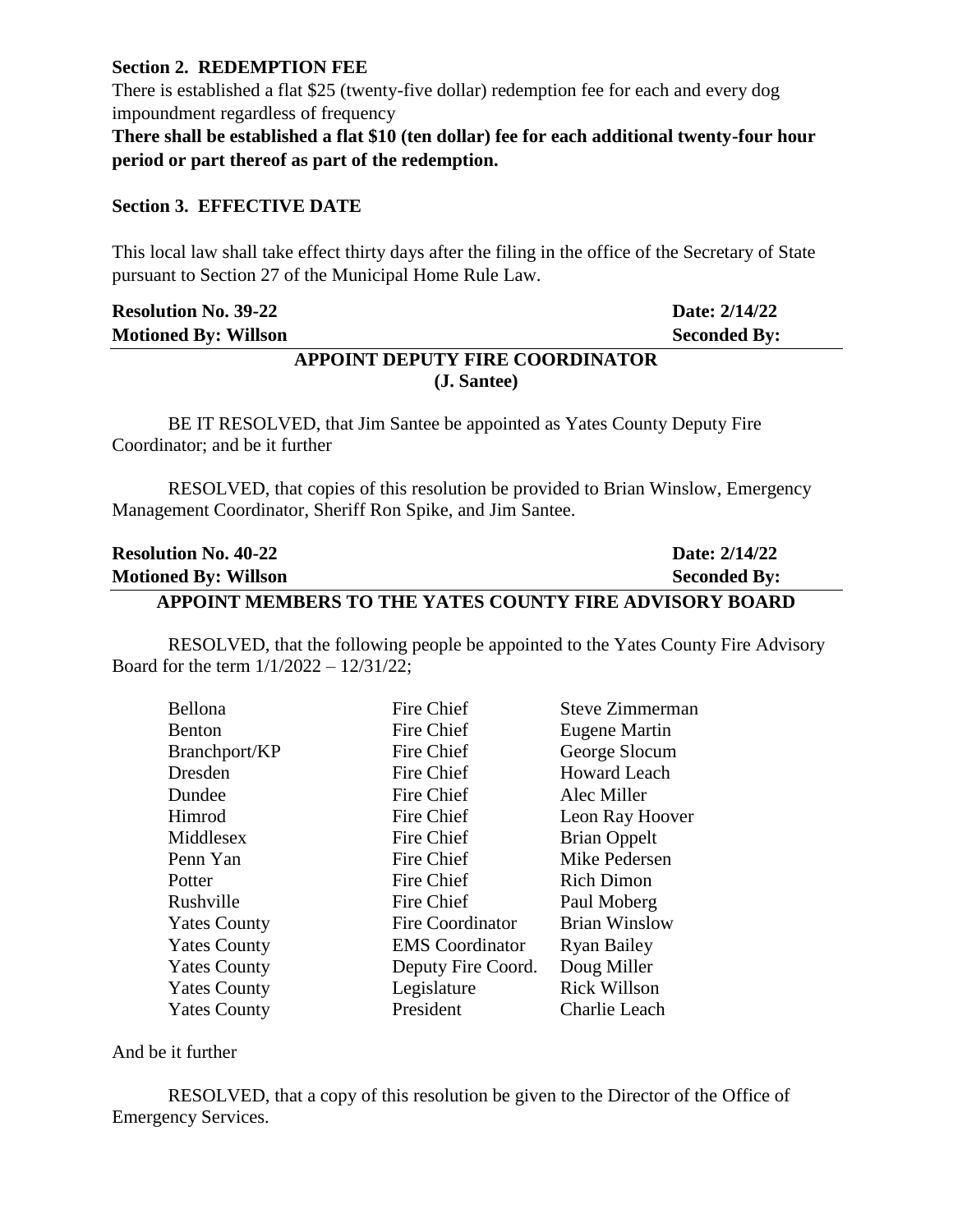# **APPOINT MEMBERS TO THE YATES COUNTY EMS ADVISORY BOARD**

RESOLVED, that the following people be appointed to the Yates County EMS Advisory Board for the term 1/1/22 – 12/31/22:

| <b>Christy Buono</b> | Nicholas Fultz         | Dundee Fire Department Emergency Squad            |
|----------------------|------------------------|---------------------------------------------------|
| Jannell Ocque        | Jonathan Granger       | Middlesex Valley Vol Ambulance Corps              |
| Mary Starkweather    | Dee Muck               | Penn Yan Area Volunteer Ambulance Corps           |
|                      |                        |                                                   |
| Patti Day            |                        | Bellona Vol Fire Company First Responders         |
| Duane Martin         |                        | <b>Benton Fire Department First Responders</b>    |
| Matt Kelly           |                        | <b>Branchport/Keuka Park First Responders</b>     |
| John Collins         |                        | <b>Dresden Fire Department First Departments</b>  |
| Debra Bailey         |                        | Himrod Fire Department First Responders           |
| Cassie Wood          |                        | Middlesex Hose Company First Responders           |
| Alex Keene           |                        | Penn Yan Fire Department First Responders         |
| Jonathan Wood        |                        | <b>Potter Fire Department First Responders</b>    |
| <b>Brian Ocque</b>   |                        | <b>Rushville Fire Department First Responders</b> |
| David Dowdle         |                        | <b>Yates County Advanced Life Support</b>         |
| <b>Brian Winslow</b> | Fire Coordinator       | <b>Yates County</b>                               |
| <b>Jason Bassett</b> | Senior Dispatcher      | <b>Yates County</b>                               |
| <b>Ryan Bailey</b>   | <b>EMS</b> Coordinator | <b>Yates County</b>                               |
|                      | S&SMH                  | <b>Finger Lakes Health</b>                        |
| <b>Rick Willson</b>  | Legislature            | <b>Yates County Legislature</b>                   |

And be it further

RESOLVED, that copies of this resolution be provided to the Director of Emergency Services.

| <b>Resolution No. 42-22</b> |                                   | Date: 2/14/22       |
|-----------------------------|-----------------------------------|---------------------|
| <b>Motioned By: Willson</b> |                                   | <b>Seconded By:</b> |
|                             | <b>AWARD OF DEDICATED SERVICE</b> |                     |

RESOLVED, that Yates County recognizes Craig Prior for over 11 Years of dedicated service to the people of Yates County as a Deputy Fire Coordinator. Thank you for your friendship, mentorship and leadership to the Yates County Fire Service;

And be it further

RESOLVED, that a copy of this resolution be given to the Director of the Office of Emergency Services and Craig Prior.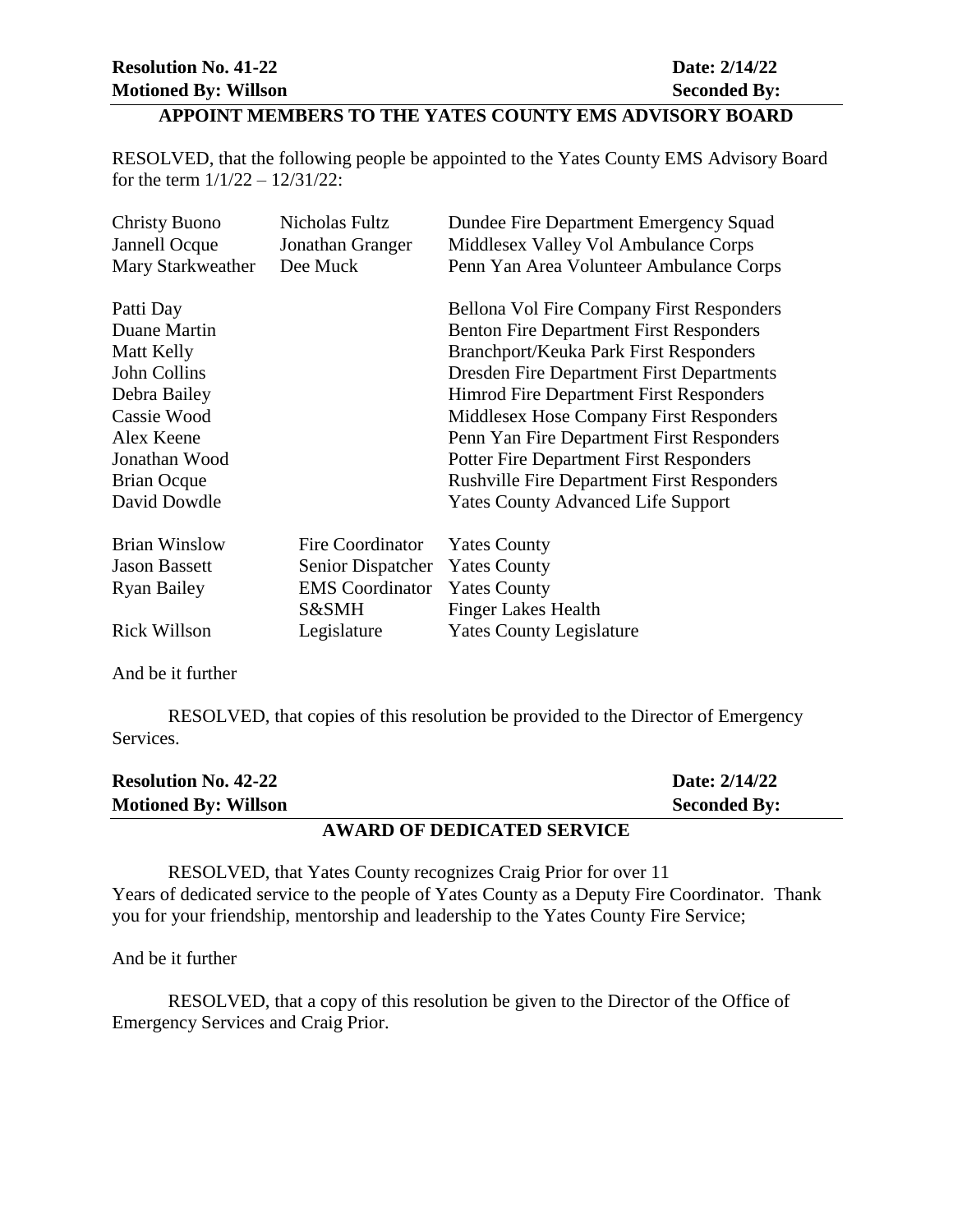### **ACCEPT FY2022 EMERGENCY MANAGEMENT PERFORMANCE GRANT (EMPG) (OEM)**

WHEREAS, the Yates County Office of Emergency Management has been awarded Project FY2022 Emergency Management Performance Grant (EMPG) in the amount of \$14,254.00 matching Federal Grant monies administered by New York State Division of Homeland Security and Emergency Services (DHSES) and;

NOW, THEREFORE, BE IT RESOLVED, the Chairman is authorized to accept the EMPG funding, and be it further resolved:

RESOLVED, that the Treasurer is authorized to make the following appropriations increasing the 2022 OEM revenue by \$14,254.00

| Revenue<br>A3645.44305 (Federal Grant Money) | \$14,254.00 |
|----------------------------------------------|-------------|
| Expenditure<br>A3645.51070 (Personnel)       | \$14,254.00 |

and be it further

RESOLVED, that a copy of this resolution be given to the Emergency Preparedness Coordinator, Budget Officer, Director of Finance, and County Treasurer.

| <b>Motioned By: Willson</b> | <b>Seconded By:</b> |
|-----------------------------|---------------------|
| <b>Resolution No. 44-22</b> | Date: 2/14/22       |
|                             |                     |

### **AMEND RESOLUTION NO. 8-22 (Sabre Industries & Mid-State Communications)**

WHEREAS, Resolution No. 8-22 awarded bids to Sabre Industries for Contract 1 (communications shelters and one generator) and to Mid-State Communications for Contract 2 (steel lattice antenna towers);

NOW, THEREFORE, BE IT RESOLVED, that the Chairwoman of the Legislature, upon the approval of the County Attorney, is authorized to sign necessary documents with Sabre Industries and Mid-State Communications to enable procurement of the necessary products for the Public Safety Communications Project, including, but not limited to contracts and change orders; and be it further

RESOLVED, that should timing be such that documents were executed prior to the passage of this resolution, that the Chairwoman's execution thereof be ratified; and be it further

RESOLVED, that copies of this resolution be furnished to the Yates County Sheriff, County Administrator/Budget Officer, Treasurer, Director of Finance, C & S Engineers, Sabre Industries and Mid-State Communications.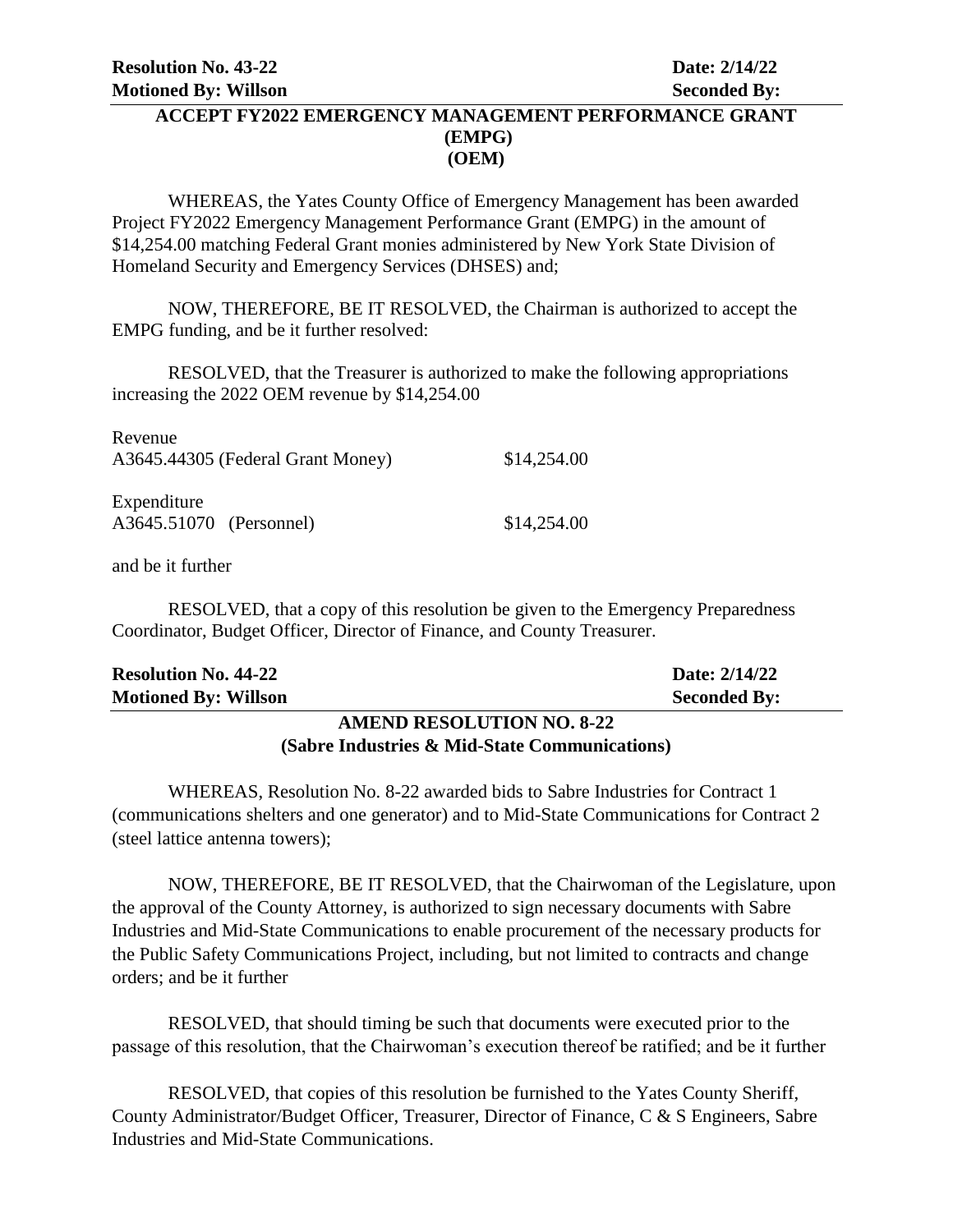### **ACCEPT BID FOR PUBLIC SAFETY COMMUNCATIONS PROJECT TOWER SITE CONSTRUCTION**

WHEREAS, on February 2, 2022, bids for Phase 1, Contract 3 – Yates County Public Safety Communications Project Site Construction – were received, opened, read aloud and documented, as follows:

| Company                                       | <b>Location</b>       | <b>Base Bid</b> | Add-on<br><b>Alternate</b> | <b>Total with</b><br><b>Alternate</b> |
|-----------------------------------------------|-----------------------|-----------------|----------------------------|---------------------------------------|
| <b>Allstate Tower</b>                         | Henderson, KY 42419   | \$1,061,679     | \$563,271                  | \$1,624,950                           |
| <b>Benson Construction</b><br>and Development | Olean, NY 14760       | \$831,900       | \$458,800                  | \$1,290,700                           |
| <b>Patriot Towers</b>                         | Scottsville, NY 14546 | \$818,017       | \$451,461                  | \$1,269,478                           |
| Mid-State<br>Communications                   | Oriskany, NY 13424    | \$749,000       | \$462,800                  | \$1,211,800                           |
| Kaplan-Schmidt<br>Electric, Inc.              | Rochester, NY 14623   | \$728,700       | \$356,725                  | \$1,085,425                           |

And;

WHEREAS, the apparent low bidder for Tower Site Construction is Kaplan-Schmidt Electric, Inc. of Rochester, NY; and

WHEREAS, the County's project consultant, C & S Engineers, has reviewed the bids and recommends accepting said bid from Kaplan-Schmidt;

NOW, THEREFORE, BE IT RESOLVED, that the above Kaplan-Schmidt Electric, Inc. bid is hereby accepted, contingent upon the execution of a written contract related thereto between the County and Kaplan-Schmidt Electric, Inc., and to this end, the Chairwoman of the Legislature, upon the approval of the County Attorney, is authorized to sign such a contract on behalf of the County, as well as any other necessary documents with Kaplan-Schmidt Electric, Inc., to enable site construction for the Public Safety Communications Project, including, but not limited to change orders; and be it further

RESOLVED, that total contract shall not exceed \$1,085,425; and be it further

RESOLVED, that copies of this resolution be furnished to the Yates County Sheriff, County Administrator/Budget Officer, Director of Emergency Services, Highway Superintendent, Information Technology Director, Director of Finance, Treasurer, C & S Engineers and all bidders.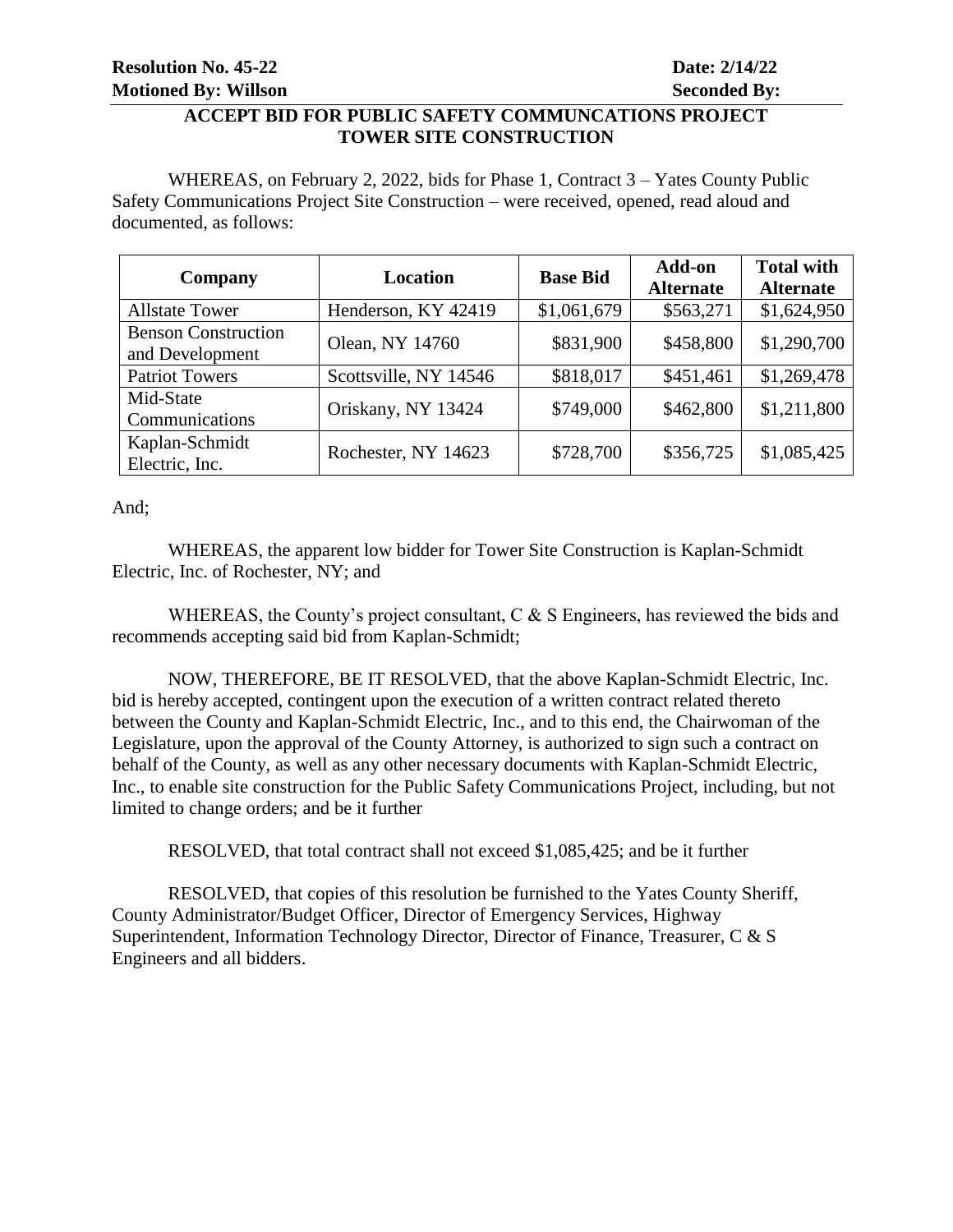# **AUTHORIZE CHAIRWOMAN TO SIGN INTERNET SERVICES CONTRACT (Empire Access)**

WHEREAS, as a result of a study commissioned in 2019 and a and report received in 2020, Yates County (hereinafter referred to as the "County") desires to install a new public safety communications system that will include at least two (2) and possibly three (3) new tower sites; and

WHEREAS, in order to assure continuous operation of the public safety communications system, it may be necessary to install fiber to tower sites and acquire internet connectivity; and

WHEREAS, Internet Service Providers (ISPs) have quoted the installation of fiber and provision of internet access for 36 months to the proposed tower sites, as follows:

| <b>Location</b>                           | <b>Spectrum/Charter</b> |             | <b>Empire</b> |                                                                   |
|-------------------------------------------|-------------------------|-------------|---------------|-------------------------------------------------------------------|
|                                           |                         |             |               | Installation (1x) Monthly Charge Installation (1x) Monthly Charge |
| Angus (Johnson Road)                      | \$21,560.45             | \$375.00    | \$30,976.00   | \$200.00                                                          |
| Dundee (Bill Bailey Road)                 | \$110,449.72            | \$375.00    | \$46,756.00   | \$200.00                                                          |
| Italy Hill (Emerson Road)                 | \$58,882.37             | \$375.00    | \$9,955.00    | \$200.00                                                          |
| Totals for all 3 sites                    | \$190,892.54            | \$1,125.00  | \$87,687.00   | \$600.00                                                          |
| Monthly total for 36 months               |                         | \$40,500.00 |               | \$21,600.00                                                       |
| Total for 2 sites (Dundee and Italy Hill) | \$169,332.09            | \$750.00    | \$56,711.00   | \$400.00                                                          |
| Monthly total for 36 months               |                         | \$27,000.00 |               | \$14,400.00                                                       |
| Total 36 month cost for 3 sites           | \$231,392.54            |             |               | \$109,287.00                                                      |
| Total 36 month cost for 2 sites           | \$196,332.09            |             |               | \$71,111.00                                                       |

NOW, THEREFORE, BE IT RESOLVED, that the Chairwoman of the Legislature is hereby authorized to sign a contract or contracts with Empire Access for one-time installation charges and 36 months of internet services for up to three (3) tower sites; and be it further

RESOLVED, that total contracts' charges shall not exceed \$109,287 over the 36 month period; and be it further

RESOLVED, that copies of this resolution be furnished to the Yates County Sheriff, County Administrator/Budget Officer, Director of Emergency Services, Highway Superintendent, Information Technology Director, Director of Finance, Treasurer, Empire Access and C & S Engineers.

| <b>Resolution No. 47-22</b>                                          | Date: 2/14/22       |
|----------------------------------------------------------------------|---------------------|
| <b>Motioned By: Willson</b>                                          | <b>Seconded By:</b> |
| <b>AUTHORIZE CHAIRS OF THE LEGISLATURE AND PUBLIC SAFETY</b>         |                     |
| <b>COMMITTEE TO ENTER INTO AGREEMENTS FOR THE PURCHASE OF A LAND</b> |                     |
| <b>MOBILE RADIO SYSTEM AND A MICROWAVE SYSTEM</b>                    |                     |

WHEREAS, as a result of a study commissioned in 2019 and a report received in 2020, Yates County (hereinafter referred to as the "County") desires to install a new public safety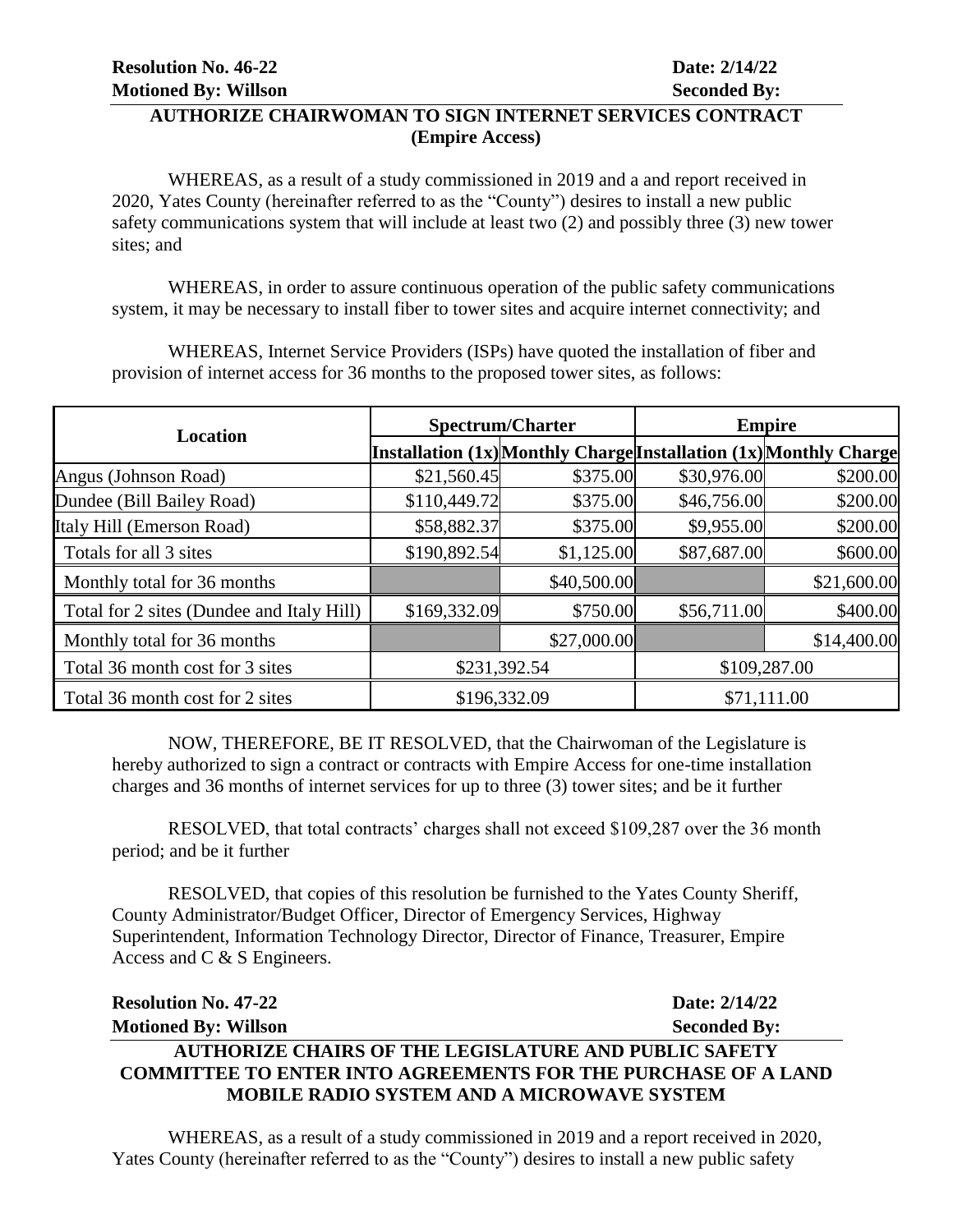communications system that will include the acquisition of a new Land Mobile Radio System (hereinafter referred to as "LMR"), the acquisition of a new Microwave Communications System (hereinafter referred to as "MW") and necessary appurtenances to initiate, enable and assure reliable operation of the systems; and

WHEREAS, the County, via its Consultant, C & S Engineers, advertised a Request for Proposals for LMR and MW from responsible firms; and

WHEREAS, the County has received responses to its request and the Ad Hoc Public Safety Communications Committee (hereinafter referred to as the "Ad Hoc Committee") and Consultant have met with all respondents and initiated negotiations; and

WHEREAS, many factors need to be considered before entering into an agreement with a respondent (hereinafter referred to as "Vendor"); and

WHEREAS, in order to achieve the goal of having an operating LMR and MW, time is of the essence; and

NOW, THEREFORE, BE IT RESOLVED, that upon approval by the County Attorney, the County hereby authorizes, and the Chairs of the Legislature and Public Safety Committee may enter into, written agreements between the County and an LMR vendor and an MW vendor, for a price established as a result of negotiations between the Ad Hoc Committee and the respective vendors, for operating systems suitable for a County owned public safety communications system, with the agreements containing any other provisions approved by the County Attorney; and be it further

RESOLVED, that subsequent to the parties' execution of such agreements, and satisfaction of applicable contingencies, the Chairs are hereby authorized to execute any and all documentation necessary to effectuate the County's purchase of the LMR and MW and the conveyance of any and all equipment and appurtenances to the County; and be it further

RESOLVED, that copies of this resolution be furnished to the Yates County Sheriff, County Administrator/Budget Officer, Director of Emergency Services, Highway Superintendent, Information Technology Director, Director of Finance, Treasurer, and C & S Engineers.

| <b>Resolution No. 48-22</b>                                   | Date: 2/14/22       |
|---------------------------------------------------------------|---------------------|
| <b>Motioned By: Bronson</b>                                   | <b>Seconded By:</b> |
| <b>AUTHORIZE LEGISLATURE TO RATIFY CONTRACT EXTENSION FOR</b> |                     |
| ELECTIONS CYBERSECURITY REMEDIATION GRANT                     |                     |
| <b>CONTRACT # BOE01-C004288-1110000</b>                       |                     |

WHEREAS, the New York State Board of Elections has allocated certain State funds provided to New York State for reimbursement of certain Cybersecurity remediation related expenditures; and

WHEREAS, the Yates County Board of Elections desires to use the approximate \$6000 balance for the purposes set forth;

NOW, THEREFORE, BE IT RESOLVED, that the contract extension extending the time to use the appropriations to December 31, 2023 is hereby approved, and as such, the execution of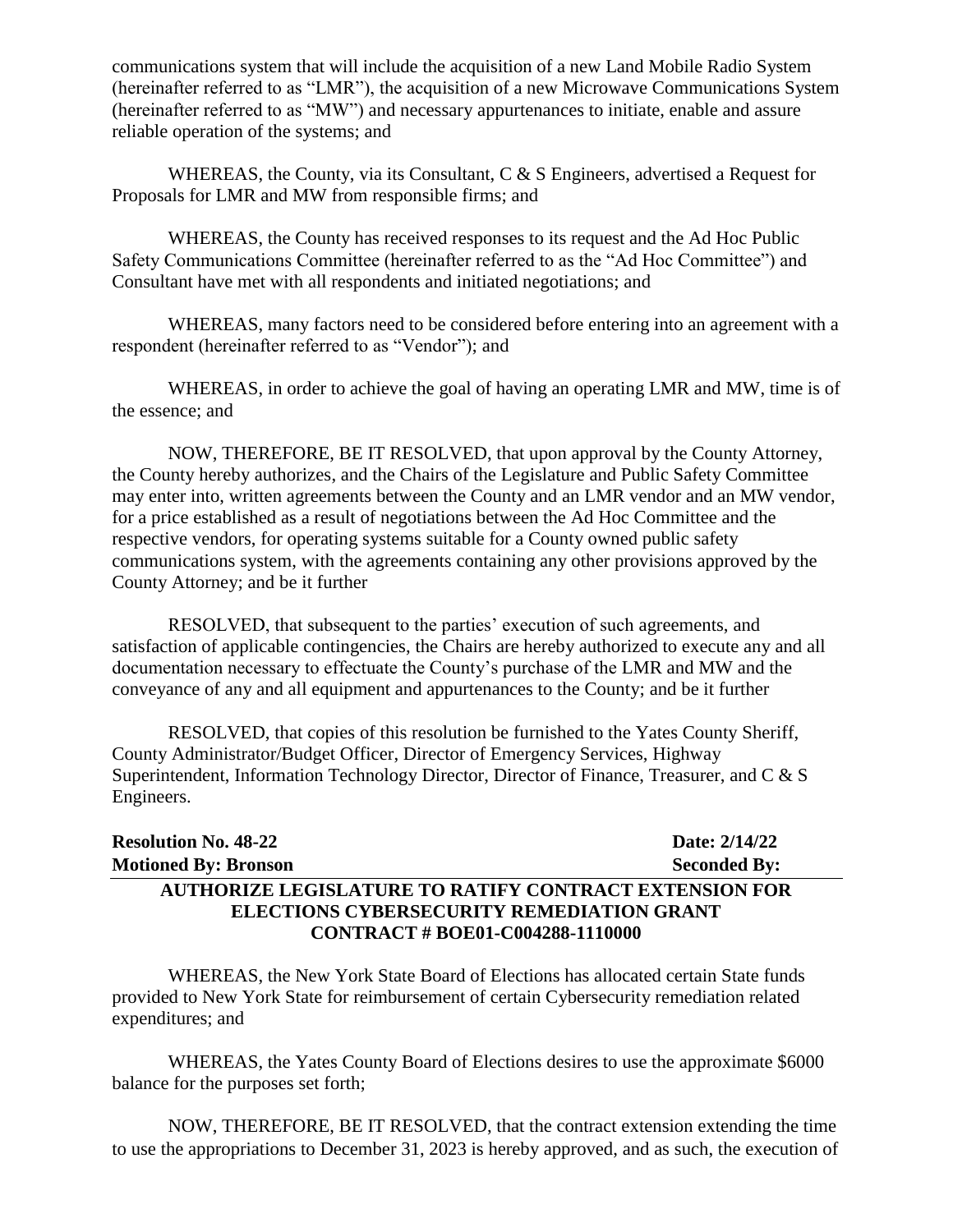any such extension agreement by the Legislative Chair is hereby authorized and ratified; and be it further

RESOLVED, that a copy of this resolution be given to the Election Commissioners, the Director of Finance, the Budget Officer, and the Treasurer.

| <b>Resolution No. 49-22</b>                                 | Date: 2/14/22       |
|-------------------------------------------------------------|---------------------|
| <b>Motioned By: Bronson</b>                                 | <b>Seconded By:</b> |
| <b>AUTHORIZE AND APPROVE AN OPIOID SETTLEMENT AGREEMENT</b> |                     |
| (ALLERGAN)                                                  |                     |

WHEREAS, the County of Yates (hereinafter referred to as "County") is a named plaintiff in a civil action regarding the opioid addiction crisis, against several defendants, including manufacturers of opioids, distributors of opioids and chain pharmacies (said civil action hereinafter referred to as the "Action"); and

WHEREAS, the County's attorney in the Action is the law firm of Napoli Shkolnik, PLLC (hereinafter referred to as "Napoli Shkolnik"); and

WHEREAS, the Action alleges several causes of action against defendants Allergan Finance, LLC, f/k/a Actavis, Inc., which, in turn, was f/k/a Watson Pharmaceuticals, Inc. and Allergan Limited, f/k/a Allergan plc, which, in turn, was f/k/a Actavis plc; and its subsidiaries (hereinafter collectively referred to as "Allergan") based on claims that Allergan contributed to the opioid epidemic through its manufacturing and distribution practices in regard to opioids, all of which contributed to a public health crisis in the County; and

WHEREAS, Allergan has offered to settle the County's claims against it by paying the sum of approximately \$49,589.59 in a one-time payment to be used for restitution and abatement, and agreeing to certain injunctive relief as it pertains to Allergan's business model and practices as they relate to opioids; and

WHEREAS, the County wishes to resolve this matter with respect to Allergan without further litigation and enter into such settlement with Allergan, wherein it will settle all allegations against Allergan and avoid protracted litigation; and

WHEREAS, in order to effectuate the County's settlement with Allergan, the County would need to execute two proposed documents, namely: a) Allergan New York Opioid Settlement Sharing Agreement and b) New York Subdivision Election and Release Form (hereinafter collectively referred to as the "Settlement Agreement"), and said Settlement Agreement having been submitted to members of the Yates County Legislature prior to its meeting held this 14<sup>th</sup> day of February, 2022, for its consideration;

NOW, THEREFORE, BE IT RESOLVED, that the form and substance of the aforementioned Settlement Agreement is hereby approved, and the County is authorized to enter into said Settlement Agreement; and be it further

RESOLVED, that in light of the foregoing, the Chairman of the Legislature is hereby authorized on behalf of the County, to execute and deliver the Settlement Agreement, in a form substantially similar thereto, and execute and deliver such other documents as may be necessary and appropriate to effectuate the settlement with Allergan, and any prior actions of said Chairman in executing and delivering said Settlement Agreement, in a form substantially similar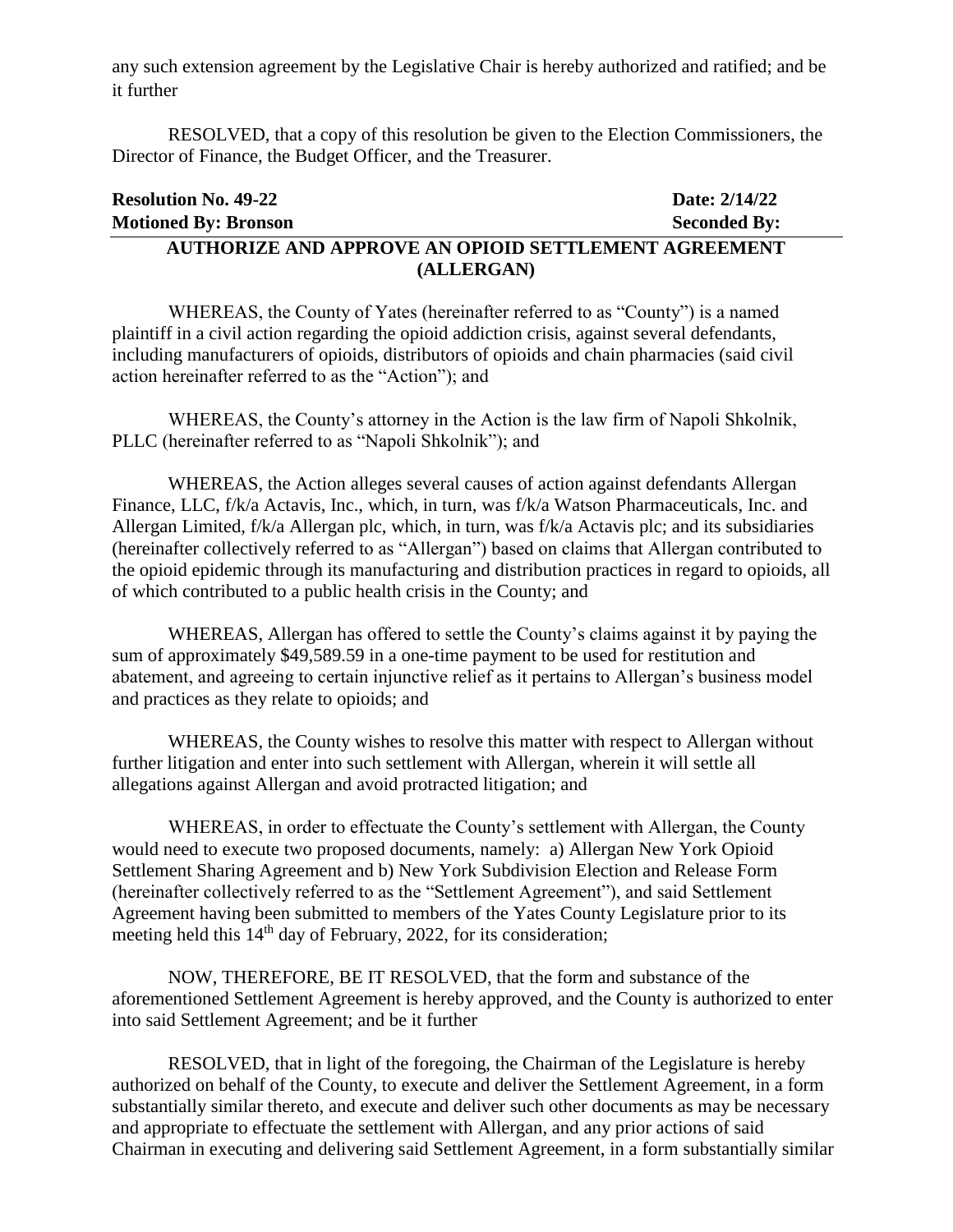thereto, and any such other documents as necessary and appropriate to effectuate the settlement with Allergan, is hereby affirmed and ratified in all respects; and be it further

RESOLVED, that moreover, and in light of the foregoing, Napoli Shkolnik is also hereby authorized on behalf of the County, to execute and deliver the Settlement Agreement, in a form substantially similar thereto, and execute and deliver such other documents as may be necessary and appropriate to effectuate the settlement with Allergan, and any prior actions of Napoli Shkolnik in executing and delivering said Settlement Agreement, in a form substantially similar thereto, and any such other documents as necessary and appropriate to effectuate the settlement with Allergan, is hereby affirmed and ratified in all respects; and be it further

RESOLVED, that copies of this resolution be given to the County Administrator, County Attorney, Napoli Shkolnik PLLC and any other person/entity deemed necessary.

| <b>Resolution No. 50-22</b>                       | Date: 2/14/22       |
|---------------------------------------------------|---------------------|
| <b>Motioned By: Bronson</b>                       | <b>Seconded By:</b> |
| <b>AUTHORIZE CHAIRWOMAN TO SIGN MEMORANDUM OF</b> |                     |
| UNDERSTANDING WITH CORNELL COOPERATIVE EXTENSION  |                     |

WHEREAS, Yates County has budgeted \$242,647.70 for the support and maintenance of the work of Cooperative Extension of Yates County in the conduct of the extended educational programs of the New York State College of Agriculture and Life Sciences, the College of Human Ecology and other units at Cornell University;

NOW, THEREFORE, BE IT RESOLVED, that upon approval of the County Attorney, the Chairwoman is hereby authorized to sign an MOU agreement with Cornell Cooperative Extension with the understanding that the insurance requirements are waived; and be it further

RESOLVED, that copies of this resolution be given to Cornell Cooperative Extension

| <b>Resolution No. 51-22</b>                                       | Date: 2/14/22       |
|-------------------------------------------------------------------|---------------------|
| <b>Motioned By: Bronson</b>                                       | <b>Seconded By:</b> |
| <b>AUTHORIZE COUNTY CLERK TO SIGN MEMORANDUM OF UNDERSTANDING</b> |                     |
| (MOU) FOR E-RECORDING                                             |                     |

WHEREAS, the Yates County Clerk desires to offer voluntary recording of real property documents by electronic transmission in substitution for conventional paper based documents; and

WHEREAS, electronic recording (e-recording) requires the services of one or more third party providers for the submission of real property records for the purpose of electronic recording; and

WHEREAS, the County Clerk has received an MOU from one company offering to submit documents via electronic transmission;

NOW, THEREFORE, BE IT RESOLVED, that the Yates County Clerk, pending approval by the County Attorney, is authorized to sign the MOU agreement with the following vendor:

Corporation Service Company (CSC), 251 Little Falls Drive, Wilmington, DE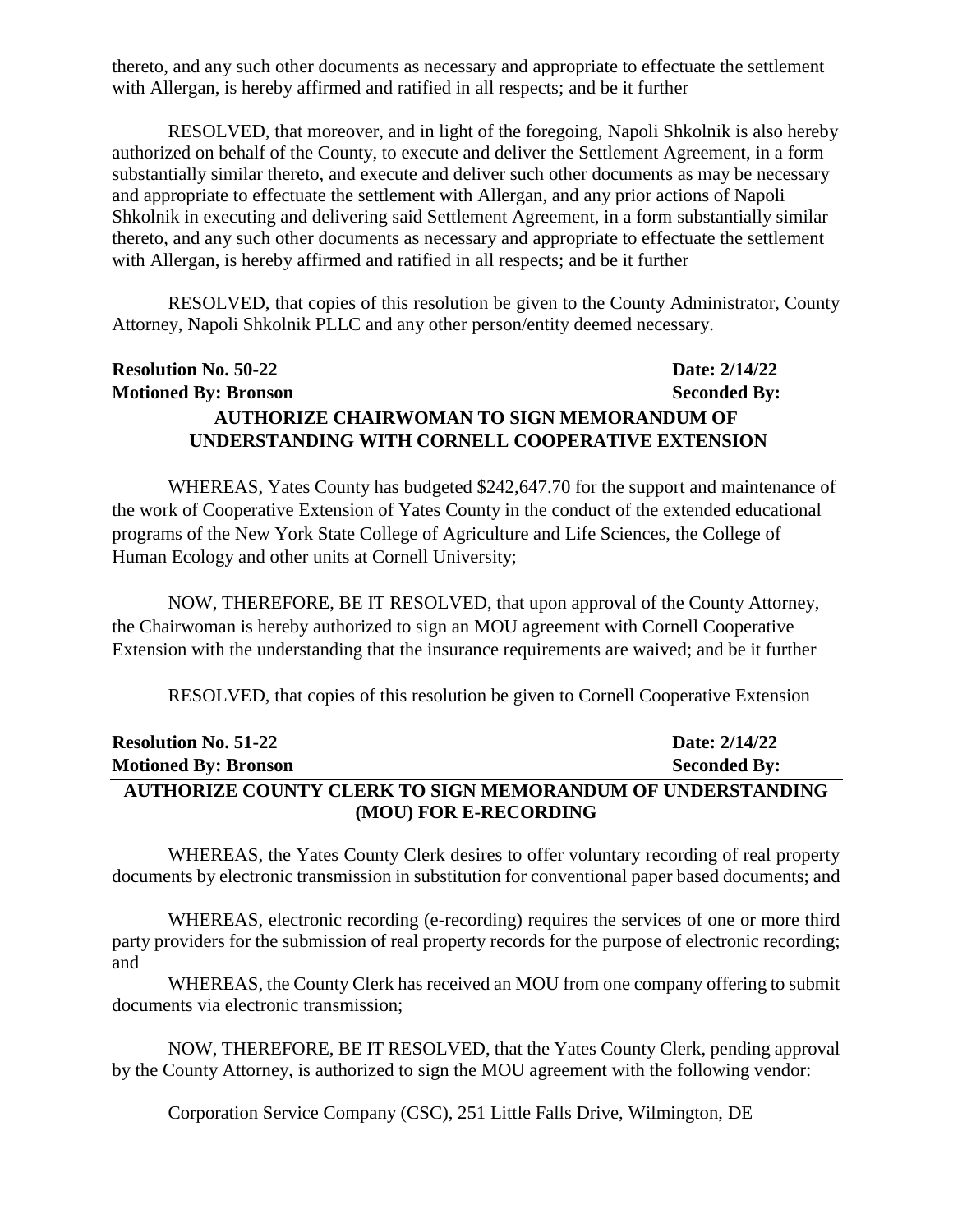RESOLVED, that a copy of this resolution be provided to the County Clerk and the County Attorney.

| <b>Resolution No. 52-22</b> | Date: 2/14/22       |
|-----------------------------|---------------------|
| <b>Motioned By: Bronson</b> | <b>Seconded By:</b> |
|                             |                     |

#### **RATIFY LETTER OF SUPPORT**

WHEREAS, an email requesting a letter of support for the County of Monroe's submission for the FY 2021 American Rescue Plan Act Good Jobs Challenge grant through the Economic Development Administration, U.S. Department of Commerce was received by the Chairwoman on January 21, 2022; and

WHEREAS, the Letter was needed expeditiously in order to meet the submission deadline of January 31, 2022; and

WHEREAS, the Clerk issued a letter and circulated an electronic version via email to all members of the legislature;

NOW, THEREFORE, BE IT RESOLVED, that the support Letter sent by the Chairwoman for the County of Monroe is hereby ratified; and be it further

RESOLVED, that a copy of this resolution be furnished to the County of Monroe.

| <b>Resolution No. 53-22</b>                     | Date: 2/14/22       |
|-------------------------------------------------|---------------------|
| <b>Motioned By: Bronson</b>                     | <b>Seconded By:</b> |
| <b>CHANGE DATE OF MARCH LEGISLATIVE MEETING</b> |                     |

WHEREAS, the Yates County Legislature holds its regular monthly meeting the second Monday of every month at 1:00 p.m.; and

WHEREAS, the March 14, 2022 Legislative meeting falls at the same time as the New York State Association of Counties 2022 Legislative Conference;

NOW, THEREFORE, BE IT RESOLVED, that the Yates County Legislature will hold its March 14, 2022 monthly meeting on March 17th, 2022 at 1:00 p.m. in the Legislative Chambers; and be it further

RESOLVED, that copies of this resolution be provided to all Department Heads, Legislators, and Press.

| <b>Motioned By: Bronson</b> | <b>Seconded By:</b> |
|-----------------------------|---------------------|
| <b>Resolution No. 54-22</b> | Date: 2/14/22       |

#### **CHANGE DATE OF OCTOBER LEGISLATIVE MEETING**

WHEREAS, the Yates County Legislature holds its regular monthly meeting the second Monday of every month at 1:00 p.m.; and

WHEREAS, the October 10, 2022 Legislative meeting falls on Columbus Day;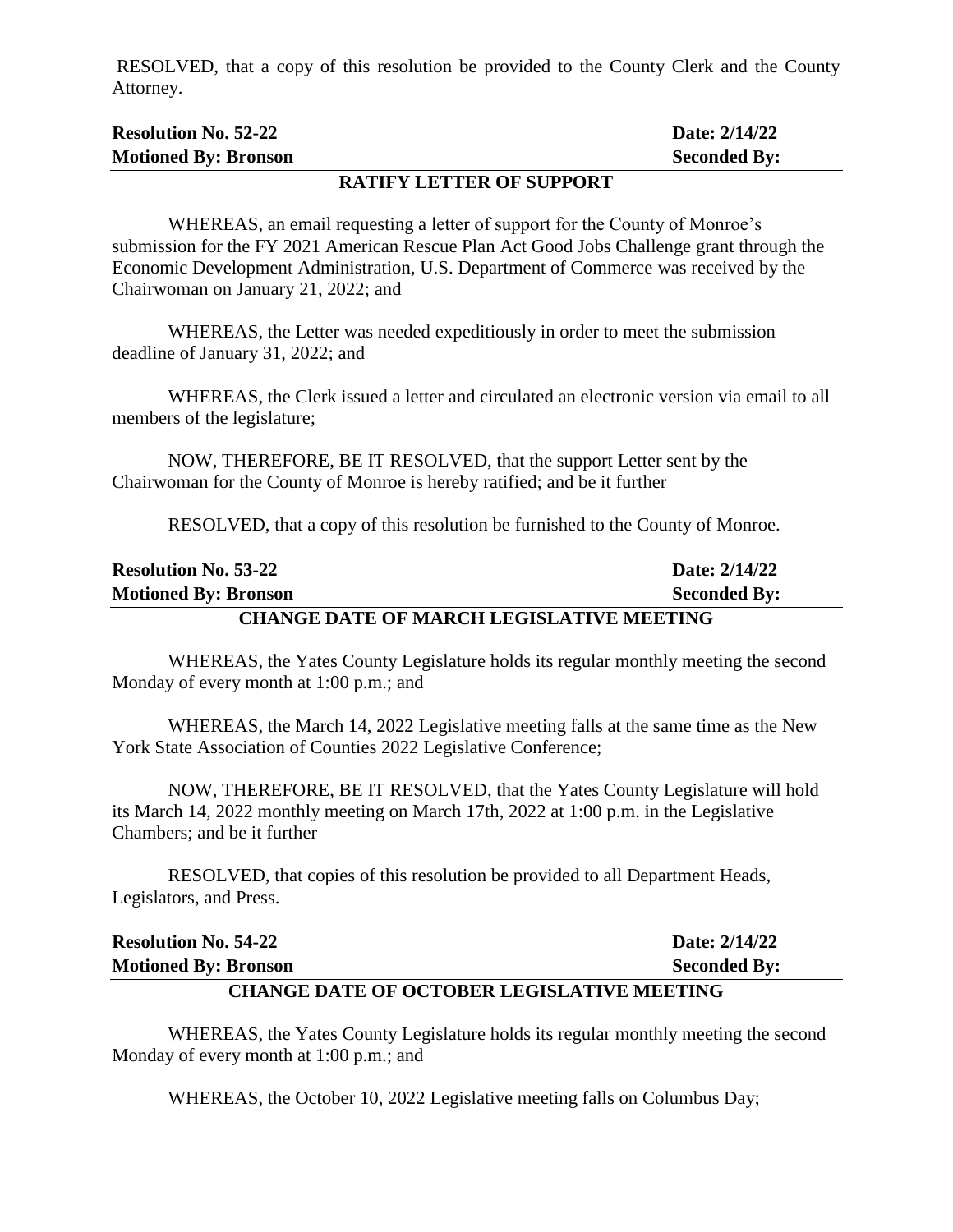NOW, THEREFORE, BE IT RESOLVED, that the Yates County Legislature will hold its October 10, 2022 monthly meeting on October 11, 2022 at 1:00 p.m. in the Legislative Chambers; and be it further

RESOLVED, that copies of this resolution be provided to all Department Heads, Legislators, and Press.

| <b>DDADI EM CAMDI INC AWADEMECC MANTH 2022</b> |                     |  |
|------------------------------------------------|---------------------|--|
| <b>Motioned By: Bronson</b>                    | <b>Seconded By:</b> |  |
| <b>Resolution No. 55-22</b>                    | Date: 2/14/22       |  |

#### **PROBLEM GAMBLING AWARENESS MONTH 2022**

WHEREAS, problem gambling is a preventable addiction issue that affects over 600,000 New York residents of all ages, races, and ethnic backgrounds, and causes significant societal and economic costs for families, businesses, and communities;

WHEREAS, expanding availability and accessibility of gambling activities in New York State increase our collective risk for problem gambling;

WHEREAS, problem gambling is treatable, and treatment is effective in minimizing this harm to both individuals and society;

WHEREAS, promoting public awareness provides New Yorkers an opportunity to educate the public and policymakers about the warning signs and available support for individuals and families struggling with problems related to gambling activity;

WHEREAS, the New York Council on Problem Gambling and its partners have encouraged individuals, professionals, and organizations to join the effort to raise awareness of this issue, support those struggling, and become advocates for the cause through [StrongerThanYouThinkNY.org;](https://strongerthanyouthinkny.org/)

WHEREAS, the New York Council on Problem Gambling, and the Finger Lakes Problem Gambling Resource Center invite all residents of Yates, NY to participate in Problem Gambling Awareness Month;

WHEREAS, the National Council on Problem Gambling, the New York Council on Problem Gambling, and the Finger Lakes Problem Gambling Resource Center have designated March 2022 as Problem Gambling Awareness Month.

NOW, THEREFORE, BE IT RESOLVED, the Yates County Legislature, does hereby proclaim the month of March 2022 as

#### **Problem Gambling Awareness Month in Yates County**

and encourage all citizens to support the New York Council on Problem Gambling, and the Finger Lakes Problem Gambling Resource Center in their efforts to raise awareness and stimulate action for the issue of problem gambling with friends, family, clients, and communities; and be it further

RESOLVED, a copy of this resolution be distributed to David Young, Program Manager Problem Gambling Resource Center, Social Services Commissioner Amy Miller and Community Services Director George Roets.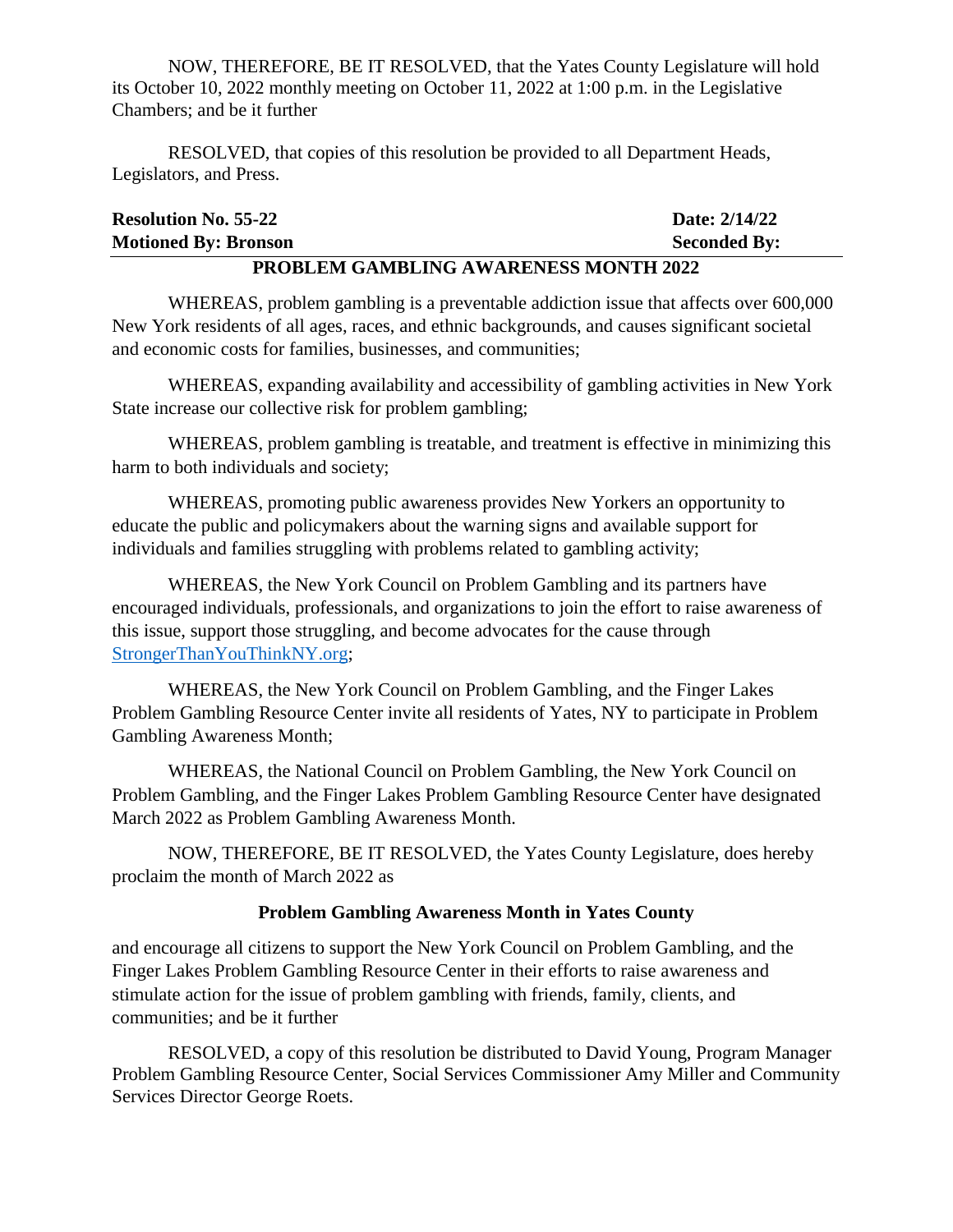#### **AUTHORIZE SHERIFF TO CREATE AND FILL FULL TIME TEMPORARY CORRECTION OFFICER POSITION**

WHEREAS, the Sheriff is requesting to fill a full time temporary Correction Officer position due to the residual effect of new hires attending basic training and absences related to COVID-19; and

WHEREAS, the estimated cost to create the position is \$53,092, which includes fringe benefits;

NOW, THEREFORE, BE IT RESOLVED, that effective March 1, 2022 a temporary full time Correction Officer position is hereby created for up to twelve (12) months, unless the appointment is ended sooner by the Sheriff; and be it further

RESOLVED, that copies of this resolution be given to the Sheriff, Personnel Officer, County Administrator, Director of Finance, Budget Officer, and County Treasurer.

| <b>Resolution No. 57-22</b>                                     | Date: 2/14/22       |
|-----------------------------------------------------------------|---------------------|
| <b>Motioned By: Bronson</b>                                     | <b>Seconded By:</b> |
| <b>AUTHORIZE DIRECTOR OF VETERANS SERVICES TO FILL VETERANS</b> |                     |
| <b>SERVICES OFFICER POSITION</b>                                |                     |

WHEREAS, the Veterans Services Officer position became vacant effective January 28, 2022 as the result of a resignation; and

WHEREAS, the Director of Veterans Services through the vacancy review process has identified the continued need for the Veterans Services Officer position and is requesting the position be filled; and

WHEREAS, the estimated annual cost to fill the position, including fringe, is \$51,559 to \$75,488, depending on health insurance;

NOW, THEREFORE, BE IT RESOLVED, that effective February 14, 2022 the Director of Veterans Services is hereby authorized to fill a full-time Veterans Services Officer position; and be it further

RESOLVED, that copies of this resolution shall be provided the Director of Veterans Services, Personnel Officer, County Administrator, Budget Officer, and Director of Finance.

| <b>Resolution No. 58-22</b>                                 | Date: 2/14/22       |
|-------------------------------------------------------------|---------------------|
| <b>Motioned By: Bronson</b>                                 | <b>Seconded By:</b> |
| APPOINT MEMBER TO THE REGION 8 FISH AND WILDLIFE MANAGEMENT |                     |
| <b>BOARD</b>                                                |                     |

WHEREAS, pursuant to Article 11, Section 11-0501 of the Environmental Conservation Law of the State of New York, the Chairwoman of the Legislature shall appoint members to the Region 8 Fish and Wildlife Management Board, subject to confirmation by the County Legislature; and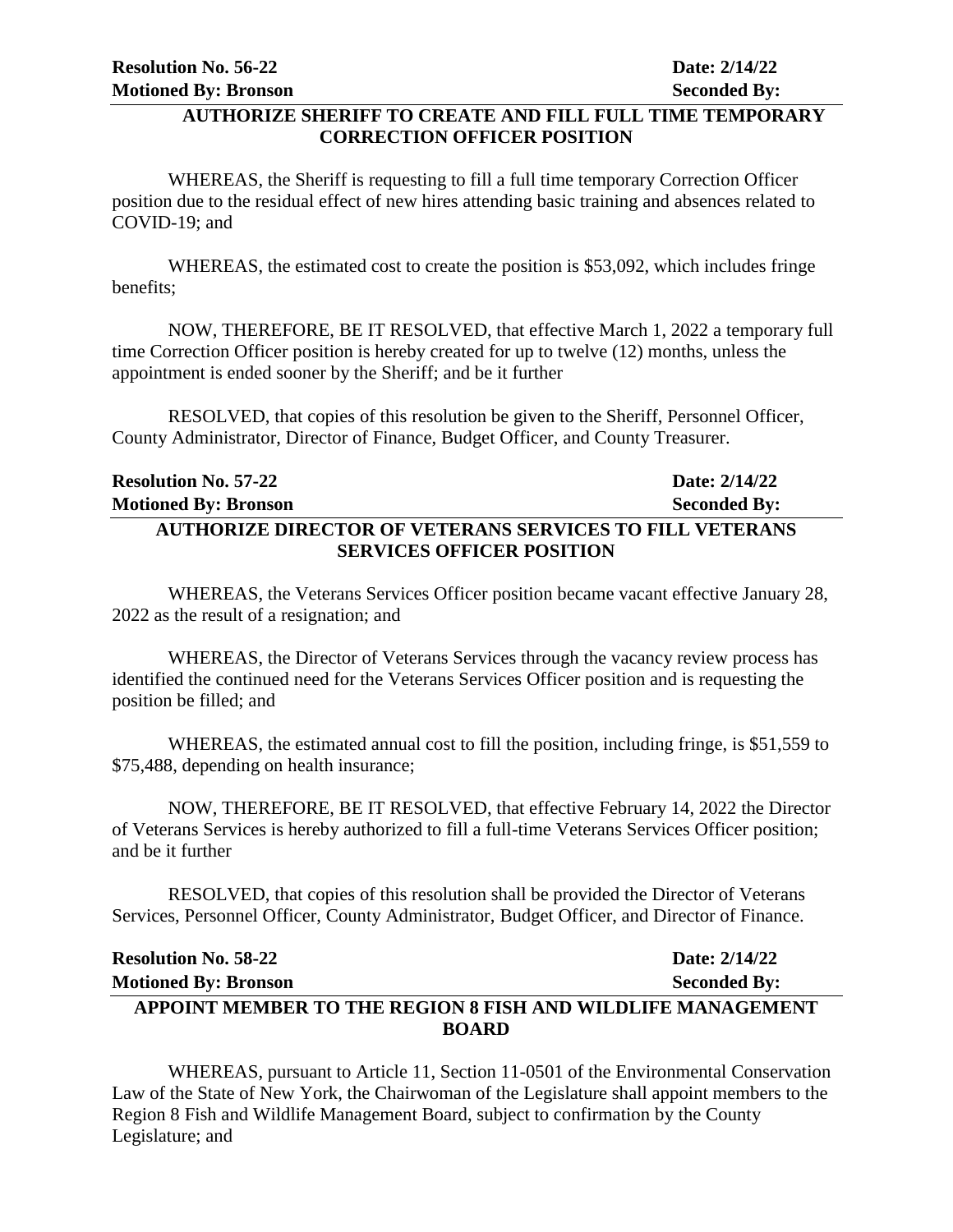WHEREAS, Leigh Williams (Alternate Landowner Representative) unfortunately, passed away 01/11/22;

NOW, THEREFORE, BE IT RESOLVED, the following appointment to the Region 8 Fish and Wildlife Management Board is hereby confirmed by this Legislature for the term of 02/01/2022 through 12/31/2023:

> Mike Christensen (Alternate Landowner Representative) 217 Sherman St. Penn Yan, NY 14527

And be it further

RESOLVED, that copies of this resolution be provided to NYSDEC and Mike Christensen.

| <b>Resolution No. 59-22</b>                                      | Date: 2/14/22       |
|------------------------------------------------------------------|---------------------|
| <b>Motioned By: Chilson</b>                                      | <b>Seconded By:</b> |
| <b>AUTHORIZE CHAIRWOMAN TO EXECUTE DISTRIBUTION #12 NON-</b>     |                     |
| <b>COMPETITIVE GRANT AND ANY CONTRACT EXTENSIONS RELATING TO</b> |                     |
| <b>DISTRIBUTION #12 NON-COMPETITIVE GRANT</b>                    |                     |

WHEREAS, there are funds available to the Yates County Public Defender's Office through non-competitive grants; and

WHEREAS, a grant was written titled "Distribution 12" in the amount of \$48,684.00 of available funds; and

WHEREAS, to access these funds a "New York State Master Contract for Grants" grant disbursement agreement must be executed by the County by signature of the Chairwoman of the Legislature for the receipt of the same (hereinafter referred to as "Distribution 12 Master Contract"); and

WHEREAS, if the monies are not all used prior to the grant term of January 1, 2022 – December 31, 2024 for expenditures that are reimbursable under the Distribution 12 Master Contract, applicable contract extension(s) must be submitted to the Office of Indigent Legal Services (ILS) in order to obtain reimbursement for these claims; and

WHEREAS, the time period for claim submittal can only be extended at intervals of one year at a time; and

WHEREAS, multiple extensions may be necessary to submit for claims for monies paid out after December 31, 2024 pursuant to the above recited grant disbursement agreement; and

WHEREAS, in order to shorten the contract extension process to allow the County to be reimbursed for submitted claims more quickly, the Public Defender's Office is requesting authorization to have the Chairwoman of the Legislature sign any future contract extensions pursuant to the above recited grant disbursement agreement, thus forgoing the necessity of subsequent resolutions in this regard;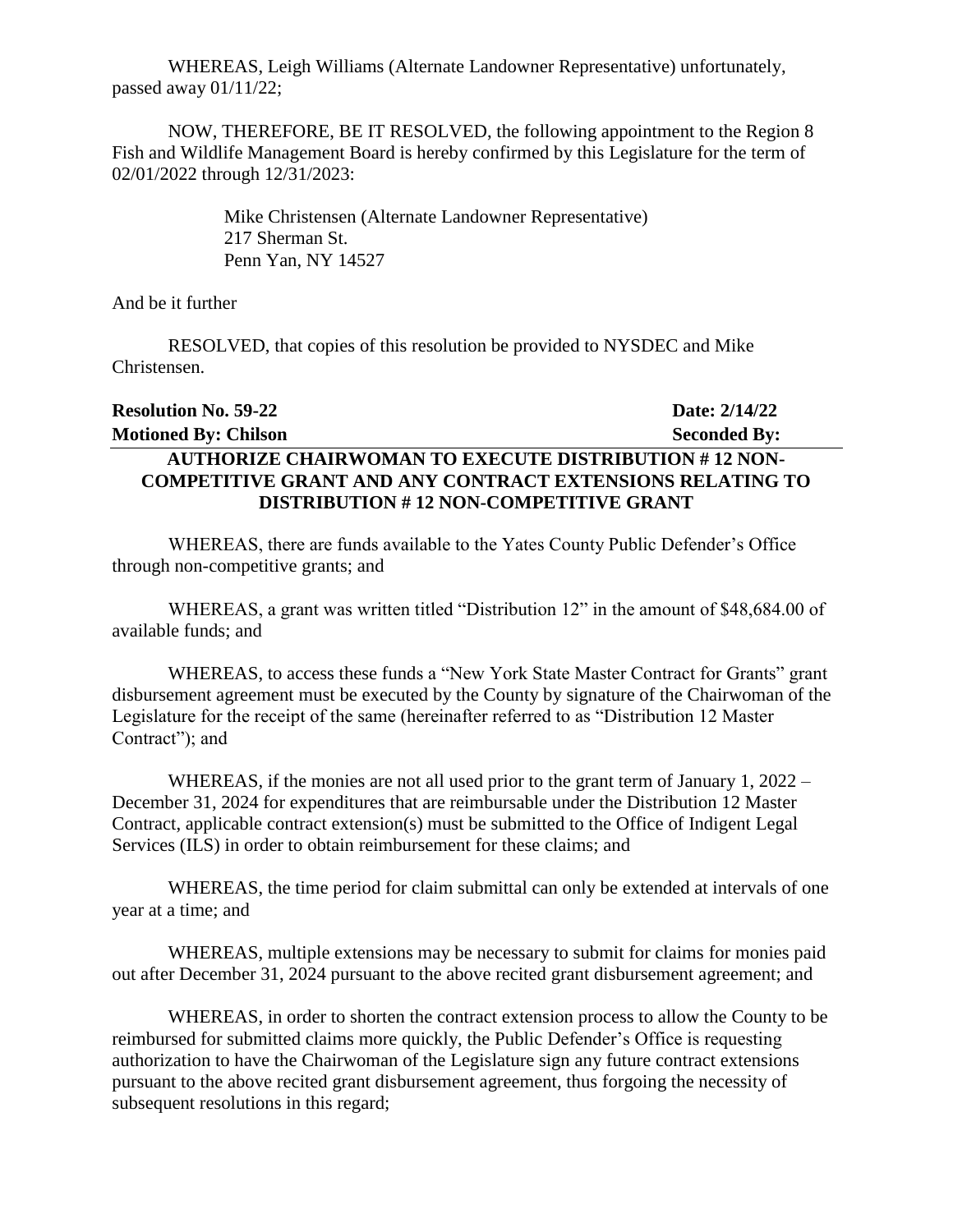NOW, THEREFORE, BE IT RESOLVED, that the Chairwoman of the Legislature is authorized to execute Distribution 12 Master Contract as well as any future contract extension time periods, and any other necessary documentation related thereto, with notification being given to the Legislature; and be it further

RESOLVED, that the Public Defender, Director of Finance, Budget Officer, and the Treasurer be provided a copy of this resolution.

| <b>Resolution No. 60-22</b> |                                       | Date: 2/14/22       |
|-----------------------------|---------------------------------------|---------------------|
| <b>Motioned By: Chilson</b> |                                       | <b>Seconded By:</b> |
|                             | <b>AMENDMENT TO RESOLUTION 410-21</b> |                     |

**(Reintegration Mental Health Counseling P.C.)**

WHEREAS, resolution 410-21 authorized signature of agreements for Sexual Behaviors Outreach Consultants and persons; and

WHEREAS, notification of legal name change has been provided to change Sexual Behaviors Outreach Consultants to Reintegration Mental Health Counseling P.C.;

NOW, THEREFORE, BE IT RESOLVED, that Resolution 410-21 be amended as follows:

| <b>Reintegration Mental</b> | Individual and Group Treatment | \$200/Group as   |
|-----------------------------|--------------------------------|------------------|
| <b>Health Counseling</b>    |                                | needed and       |
| P.C.                        |                                | \$200/assessment |
|                             |                                | Not to exceed    |
|                             |                                | \$5,000          |

And be it further

RESOLVED, that copies of this resolution be provided to the Public Health office, Community Services, Budget Officer, Treasurer, and Finance Director.

| <b>Resolution No. 61-22</b>                                 | Date: 2/14/22       |
|-------------------------------------------------------------|---------------------|
| <b>Motioned By: Chilson</b>                                 | <b>Seconded By:</b> |
| REQUEST STATE FUNDING FOR THE ESTABLISHMENT OF A PFC JOSEPH |                     |
| <b>DWYER PEER-TO-PEER SUPPORT PROGRAM IN YATES COUNTY</b>   |                     |

WHEREAS, the Yates County Community Services Office is seeking to establish a PFC Joseph Dwyer Peer-to-Peer Support Program to serve all of Yates County; and

WHEREAS, named to honor the memory of Iraq combat medic from Mount Sinai, New York that returned from war with Post-Traumatic Stress Disorder (PTSD) and a brain injury, the Dwyer Program is a non-clinical program that provides a secure, comfortable setting for Vet-to-Vet support among veterans who personally understand the effects of PTSD and Traumatic Brain Injury (TBI); and

WHEREAS, the purpose of the program was to design and implement a peer – based program with the following goals:

(1) Pursue outreach and education;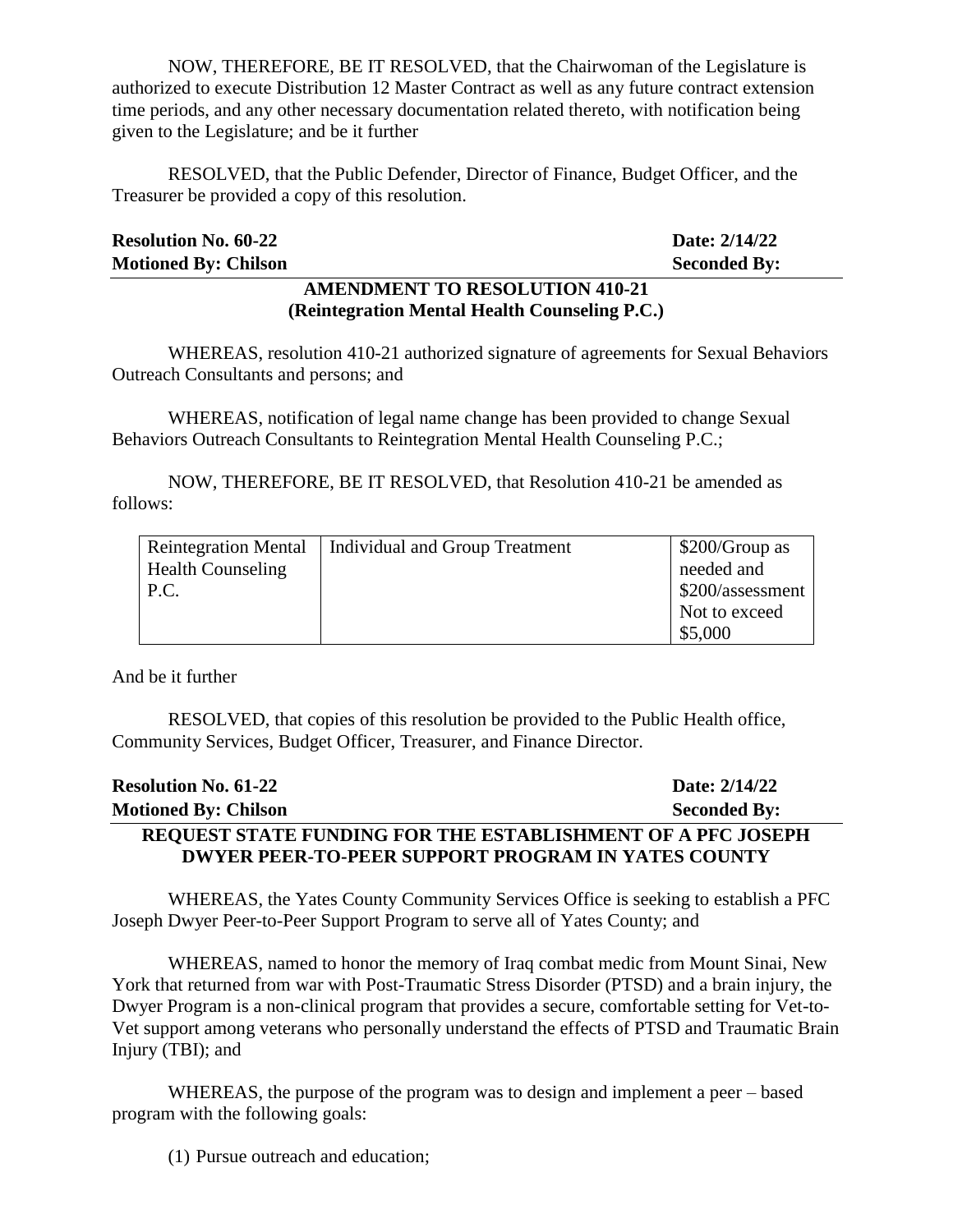- (2) Provide peer support;
- (3) Build resiliency among peers;
- (4) Encourage a connection among family, friends, and community;
- (5) Provide access to suicide prevention/intervention initiatives;
- (6) Foster hope; and

WHEREAS, the free and confidential program is available to all Veterans, members of the Armed Forces, Guard and Reserves regardless of service dates, discharge status or dependency status; and

WHEREAS, the PFC Joseph Dwyer Peer-to-Peer Program is funded and administered through the New York Office of Mental Health and managed locally by the county community services office; and

WHEREAS, the Legislative body of Yates County recognizes the honorable services and sacrifices of Yates County Veterans and their families;

NOW THERFORE, BE IT RESOLVED, that the Yates County Legislature does hereby requests PFC Joseph Dwyer Peer-to-Peer Program funding be placed in the New York State budget and provided to Yates County; and

NOW, THERFORE, BE IT RESOLVED, that the Clerk of the Legislature shall forward this resolution to Senator Tom O'Mara, Senator John E. Brooks, Senator David Carlucci, Senator Liz Krueger, Senator Andrea Stewart-Cousins, Assemblyman Phil Palmesano, and all others deemed necessary and appropriate.

| <b>Resolution No. 62-22</b>                                      | Date: 2/14/22       |
|------------------------------------------------------------------|---------------------|
| <b>Motioned By: Chilson</b>                                      | <b>Seconded By:</b> |
| <b>AUTHORIZE CHAIRWOMAN TO SIGN AGREEMENT WITH MEGAN SCHEWE,</b> |                     |
| OCCUPATIONAL THERAPIST                                           |                     |

WHEREAS, Yates County Public Health seeks to sign an agreement with Megan Schewe, Occupational Therapist, to provide services to children with developmental delays and disabilities in the Preschool Program;

NOW, THERFORE, BE IT RESOLVED, that upon approval of the County Attorney, the Chairman of the Legislature be herby authorized to sign an agreement with Megan Schewe, Occupational Therapist at the following all-inclusive rates: \$66.00 in 2022, \$67.00 in 2023, \$68.00 in 2024, \$69.00 in 2025, and \$70.00 in 2026, for the period 1/1/2022 to 12/31/2026; and be it further

RESOLVED, that a copy of this resolution be sent to the Public Health office, Treasurer, Budget Officer, and Finance Director.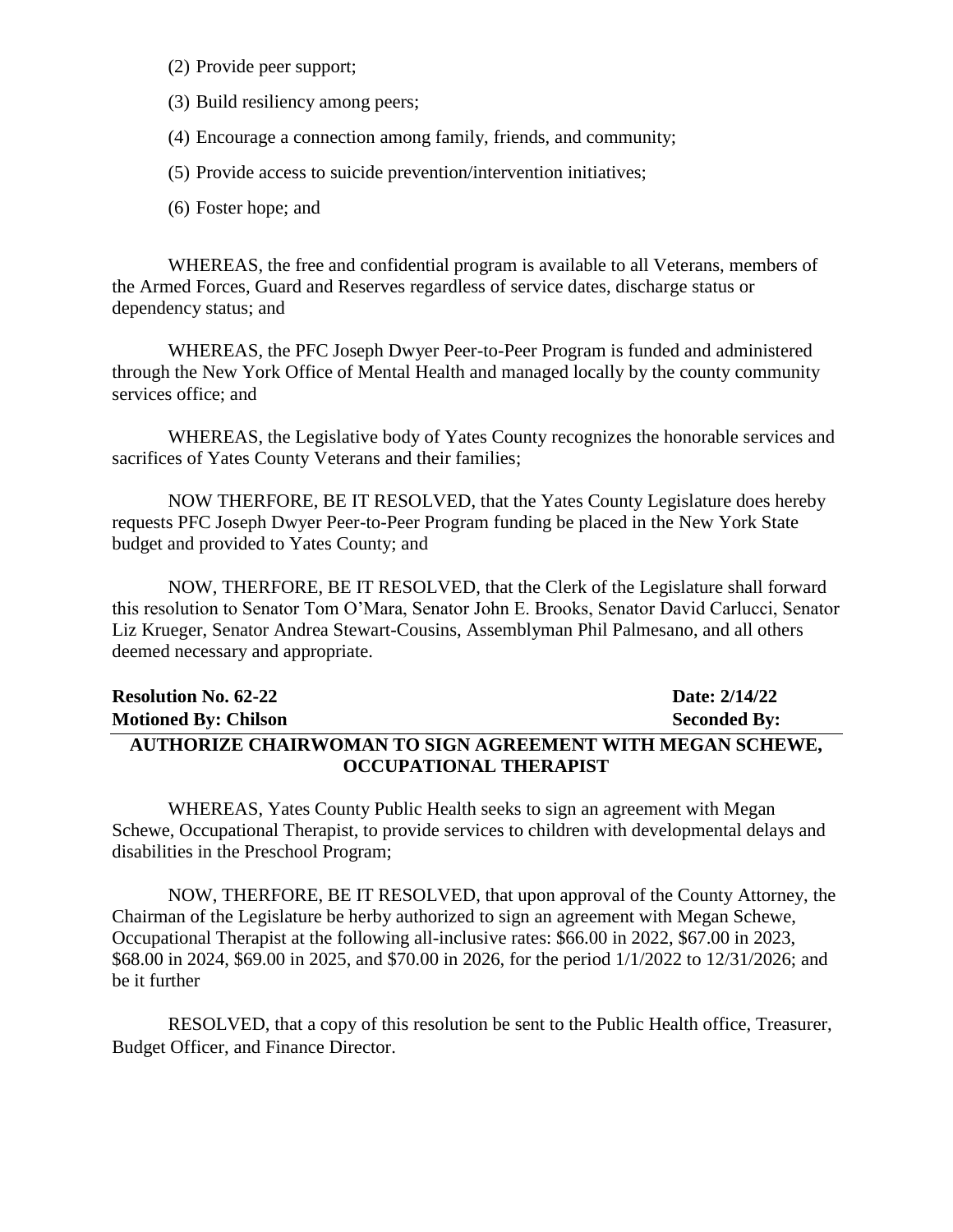#### **AUTHORIZE CONTRACT WITH SAFE HARBORS**

BE IT RESOLVED, that after review by the County Attorney, the Youth Bureau Director and the Chairwoman of the Legislature be authorized to sign contracts with the following agency for approved Youth Bureau funding for the time frame 1/1/2022-12/31/2022:

| Agency/Organization | Program                                                                 | Amount   |
|---------------------|-------------------------------------------------------------------------|----------|
|                     | Safe Harbors of the Finger Lakes - Sexually Exploited Youth Programming | \$45,000 |

And be it further

RESOLVED, that copies of this resolution be given to the Youth Bureau Director, Director of Finance, Budget Officer, and the County Treasurer.

| <b>Resolution No. 64-22</b>                      | Date: 2/14/22       |  |
|--------------------------------------------------|---------------------|--|
| <b>Motioned By: Chilson</b>                      | <b>Seconded By:</b> |  |
| <u>I URILODIZE CONTROL OR WIRD DI RIWI NA 20</u> |                     |  |

#### **AUTHORIZE CONTRACT WITH PATHWAYS**

WHEREAS, Yates County and the Yates County Department of Social Services wishes to enter into contract with the following agency; and

WHEREAS, the term of this contract is January 1, 2022 through December 31, 2022;

NOW, THEREFORE, BE IT RESOLVED, that after review by the County Attorney, the Chairwoman of the Yates County Legislature and Commissioner of Social Services are authorized to a contract with the following agency with a cost not to exceed \$131,740:

• Pathways, for the provision of parenting and family aid services

And, be it further;

RESOLVED, that copies of this resolution be forwarded to the Yates County Treasurer, Director of Finance, Budget Officer, and the Yates County Department of Social Services.

| <b>Resolution No. 65-22</b>                              | Date: 2/14/22       |
|----------------------------------------------------------|---------------------|
| <b>Motioned By: Chilson</b>                              | <b>Seconded By:</b> |
| AUTHORIZE CHAIRWOMAN TO SIGN MEMORANDUM OF UNDERSTANDING |                     |
| <b>FOR ALLOCATION OF FUNDING</b>                         |                     |

WHEREAS, funding has been appropriated in the 2021 Yates County Budget for the following municipalities:

> Village of Penn Yan (Lifeguard Services) \$10,260.00 Town of Middlesex (Lifeguard Services) \$1,026.00 Town of Torrey (Lifeguard Services) \$1,026.00

NOW, THEREFORE, BE IT RESOLVED, the Chairwoman of the Yates County Legislature is hereby authorized to sign said memorandums of understanding for the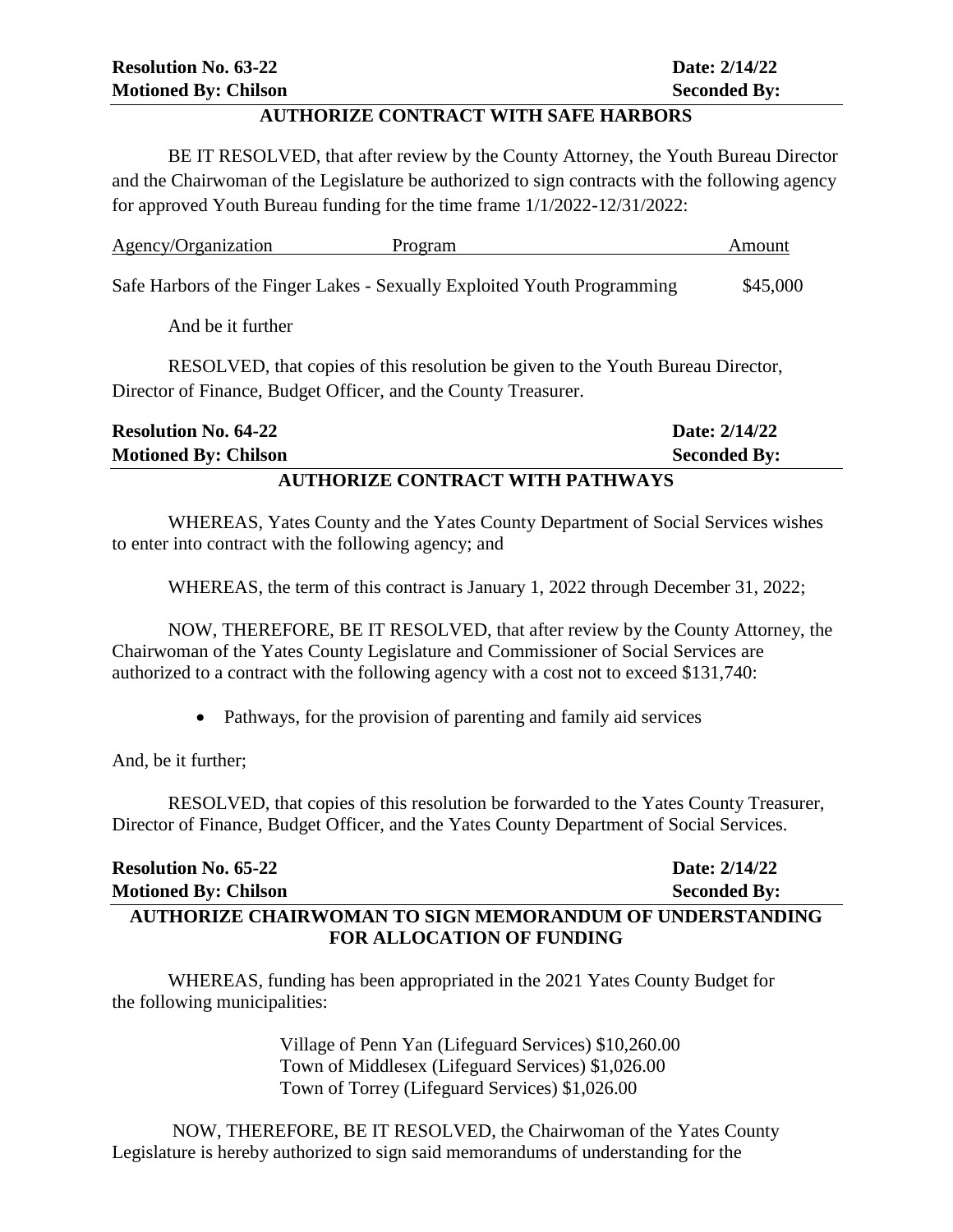allocation for these funds; and be it further

RESOLVED, that a copy of this resolution be provided to the County Treasurer, Budget Officer, Director of Finance, and the Youth Bureau Director.

| <b>Resolution No. 66-22</b>                                | Date: 2/14/22       |
|------------------------------------------------------------|---------------------|
| <b>Motioned By: Chilson</b>                                | <b>Seconded By:</b> |
| RECOGNIZE YATES COUNTY DISTINGUISHED YOUTH AWARD RECIPIENT |                     |

WHEREAS, the Yates County Youth Board selected Mason Truex for recognition as a Yates County Distinguished Youth of 2021, acknowledging his outstanding service to his community;

NOW, THEREFORE, BE IT RESOLVED, that this Legislature take recognition of this honor bestowed upon Mason Harris by the Yates County Youth Board on February 14, 2022 in Penn Yan, NY, and thank him for his dedicated service to the community of Penn Yan and to the citizens of Yates County; and be it further

RESOLVED, that a copy of this resolution be provided to Mason Truex and the Youth Bureau Director.

| <b>Resolution No. 67-22</b>                                         | Date: 2/14/22       |
|---------------------------------------------------------------------|---------------------|
| <b>Motioned By: Banach</b>                                          | <b>Seconded By:</b> |
| AUTHORIZE CHAIRWOMAN TO SIGN MULTI-MODAL AGREEMENT #4,              |                     |
| PROJECT ID# D025934 TITLED: RESURFACING CR23, LOVEJOY ROAD, FROM    |                     |
| <b>CR22 (East Sherman Hollow Rd) TO CR2 (Ferguson Corners Road)</b> |                     |

WHEREAS, New York State has provided an opportunity for the Yates County Highway Department to receive a one-time reimbursement payment in the amount of \$50,000 of Multi-Modal funding for costs incurred to resurface the segment of Lovejoy Road from CR22, East Sherman Hollow to CR 2, Ferguson Corners Rd; and

WHEREAS, the Multi-Modal agreement for the amount of \$50,000 has been received from the NYSDOT and must be signed by the RLO and an Authorized Officer of the County;

NOW, THEREFORE, BE IT RESOLVED, to authorize the Yates County Highway Superintendent to sign as the RLO for the Multi Modal Project, Project ID #D025934, and authorize the Legislature Chairwoman to sign the agreement for \$50,000 of reimbursement funding to be applied for upon completion of the project; and be it further

RESOLVED, that a copy of this resolution be sent to the Yates County Highway Department, the Finance Director, the Budget Officer, the Yates County Treasurer and Phil Palmesano.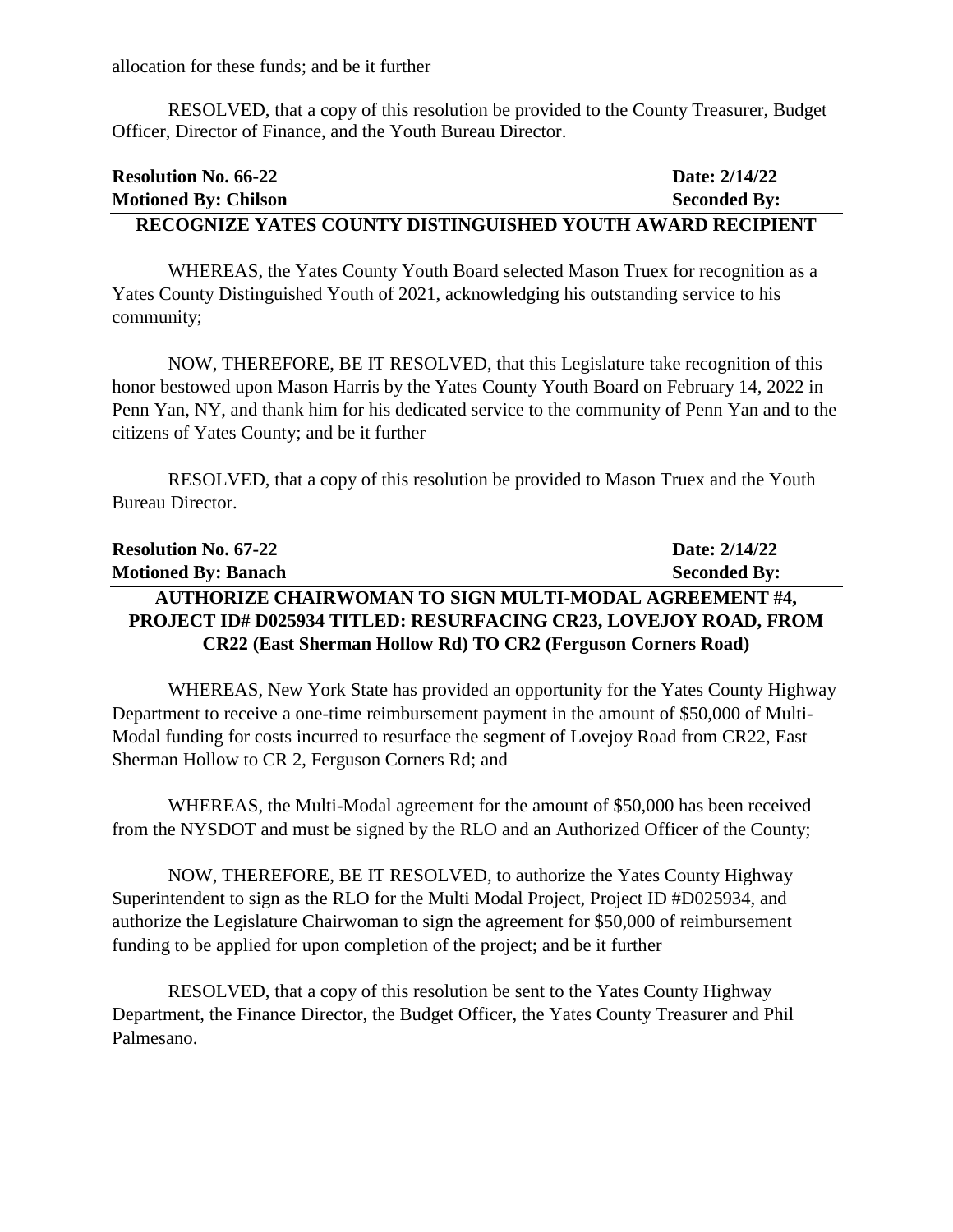#### **AWARD BID FOR GASOLINE AND DIESEL FUEL**

WHEREAS, bids were requested for Gasoline and Diesel Fuel and received on January 27, 2022 at 10:00 a.m. and two firms submitted bids to the Yates County Highway Department; and

| <b>Bidder:</b>              | Hometowne<br><b>Energy</b> | <b>Petroleum</b><br><b>Traders</b><br>Corporation |
|-----------------------------|----------------------------|---------------------------------------------------|
| #2D Ultra-Low Sulfur Diesel |                            |                                                   |
| Per Gallon Differential:    | \$0.0900                   | \$0.0611                                          |
| <b>Unleaded 87 Octane</b>   |                            |                                                   |
| Per Gallon Differential:    | \$0.1200                   | \$0.1503                                          |

WHEREAS, the combined per gallon differential price for both products from Petroleum Traders Corporation is \$0.2114; and

WHEREAS, the combined per gallon differential price for both products from Hometowne Energy is \$0.2100; and

NOW, THEREFORE BE IT RESOLVED, to award the bid to Hometowne Energy; and be it further

 RESOLVED, that copies of this resolution be forwarded to each bidder, the Yates County Treasurer, the Finance Director, the Budget Officer, and the Yates County Highway Superintendent.

| <b>Resolution No. 69-22</b> | Date: 2/14/22       |
|-----------------------------|---------------------|
| <b>Motioned By: Banach</b>  | <b>Seconded By:</b> |
|                             |                     |

#### **AWARD BID FOR ABRASIVE SAND**

WHEREAS, bids were requested for Abrasive Sand and received on January 27, 2022 at 10:00 a.m. and four firms submitted a bid to the Yates County Highway Department;

| <b>BIDDERS:</b>            | <b>Hanson</b><br><b>Aggregates</b><br><b>New York</b><br><b>LLC</b> | <b>Dolomite</b><br><b>Products</b><br>Co. Inc | <b>Syracuse</b><br>Sand &<br><b>Gravel</b><br><b>LLC</b> | <b>Spallina</b><br><b>Materials</b><br>Inc |
|----------------------------|---------------------------------------------------------------------|-----------------------------------------------|----------------------------------------------------------|--------------------------------------------|
| FOB @ Vendor Yard          | \$10.00                                                             | \$6.50                                        | \$15.00                                                  | \$7.75                                     |
| <b>Pit Location</b>        | Phelps                                                              | Palmyra                                       | Phelps                                                   | Cohocton                                   |
| Pit Location (if more than |                                                                     |                                               |                                                          |                                            |
| one)                       |                                                                     |                                               |                                                          |                                            |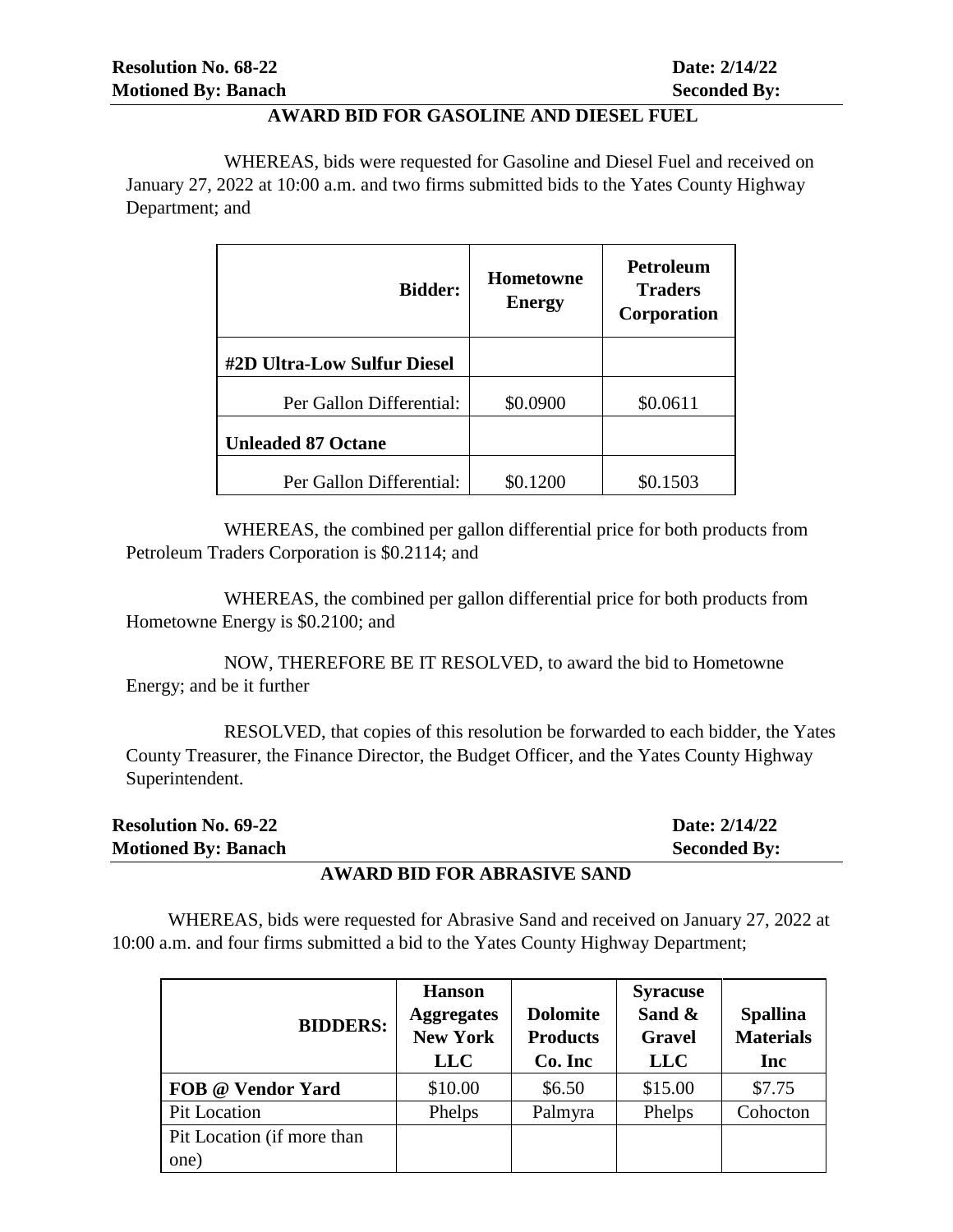| Delivered to:               |         |         |         |         |
|-----------------------------|---------|---------|---------|---------|
| Yates Co. Hwy - Benton      | \$16.00 | \$13.25 | \$25.00 | \$15.15 |
| Barrington Hwy - Bath Rd    | \$18.00 | \$15.75 | \$25.00 | \$15.15 |
| Italy Hwy - Italy Valley Rd | \$20.00 | \$15.00 | \$25.00 | \$14.75 |
| Middlesex Hwy - Mill St.    | \$18.00 | \$13.75 | \$25.00 | \$14.35 |
| Potter Hwy - Phelps Rd      | \$16.00 | \$13.25 | \$25.00 | \$14.50 |
| <b>Starkey Hwy - Dundee</b> |         |         |         |         |
| <b>Starkey Rd</b>           | \$18.00 | \$16.75 | \$25.00 | \$15.80 |
| Torrey Hwy - Route 14       | \$17.00 | \$13.25 | \$25.00 | \$16.15 |

 $\mathsf{I}$ 

NOW, THEREFORE, BE IT RESOLVED, that the F.O.B. at vendor's yard be awarded to all bidders; and be it further

RESOLVED, that the delivered prices shall be awarded to Dolomite Products Co. Inc. for Yates County Highway, Middlesex Highway, Potter Highway, and Torrey Highway. To Spallina Materials Inc, for Barrington Highway, Italy Highway, Starkey Highway; and be it further

RESOLVED, that all awards will be contingent upon approval of vendor's material by the Yates County Highway Superintendent or his designee; and be it further

RESOLVED, that copies of this resolution be forwarded to all bidders, the Yates County Treasurer, the Finance Director, the Budget Officer, and the Yates County Highway Superintendent.

| <b>Motioned By: Banach</b>  | <b>Seconded By:</b> |
|-----------------------------|---------------------|
| <b>Resolution No. 70-22</b> | Date: 2/14/22       |

#### **AWARD BID FOR COLD MIX PATCH**

WHEREAS, bids were requested for Cold Mix Patch and received on January 27, 2022 at 10:00 a.m. and five firms submitted a bid to the Yates County Highway Department;

| <b>BIDDER</b>              | <b>COARSE MIX</b><br>AT<br><b>SUPPLIER'S</b><br><b>YARD</b> | <b>INTERMEDIATE</b><br><b>MIX</b><br><b>AT SUPPLIER'S</b><br><b>YARD</b> | <b>HFMS-2GWS</b><br>with PUG<br>MILL (gallon) | SK<br><b>MODIFIED</b> | <b>OTHER BID</b><br><b>ITEMS</b><br><b>FOB AT</b><br><b>VENDOR SITE</b> | <b>SITE OF</b><br><b>OPERATIONS</b> |
|----------------------------|-------------------------------------------------------------|--------------------------------------------------------------------------|-----------------------------------------------|-----------------------|-------------------------------------------------------------------------|-------------------------------------|
|                            |                                                             |                                                                          |                                               |                       |                                                                         |                                     |
| Dolomite Products Co. Inc. | NB                                                          | NB                                                                       | NB                                            | \$125.00 / ton        | NB                                                                      | <b>Clifton Springs</b>              |
|                            |                                                             |                                                                          |                                               |                       |                                                                         |                                     |
| Hanson Aggregates NY LLC   | $$120.00 / \text{ton}$                                      | NB                                                                       | NB                                            | \$135.00 / ton        | NB.                                                                     | <b>Oaks Corners</b>                 |
|                            |                                                             |                                                                          |                                               |                       | UPM \$125.00 /                                                          |                                     |
| Seneca Stone Corporation   | NB                                                          | NB                                                                       | NB                                            | NB                    | ton                                                                     | Seneca Falls                        |
|                            |                                                             |                                                                          |                                               |                       |                                                                         |                                     |
| Northern Asphalt LLC       | \$120.00 / ton                                              | \$120.00 / ton                                                           | NB                                            | \$130.00 / ton        | NB                                                                      | Fulton                              |
|                            |                                                             |                                                                          |                                               |                       |                                                                         |                                     |
| Suit Kote Corporation      | NB                                                          | \$104.09 / ton                                                           | $$3.926 /$ gallon                             | N <sub>B</sub>        | N <sub>B</sub>                                                          | <b>Watkins Glen</b>                 |

NOW, THEREFORE, BE IT RESOLVED, to award the bid to Hanson Aggregates NY LLC and Northern Asphalt LLC for Course Mix at Suppliers Yard. To Suit Kote Corporation for Intermediate Mix at Suppliers Yard, HFMS-2GWS with Pug Mill. To Dolomite Products Co. Inc for SK Modified; and be it further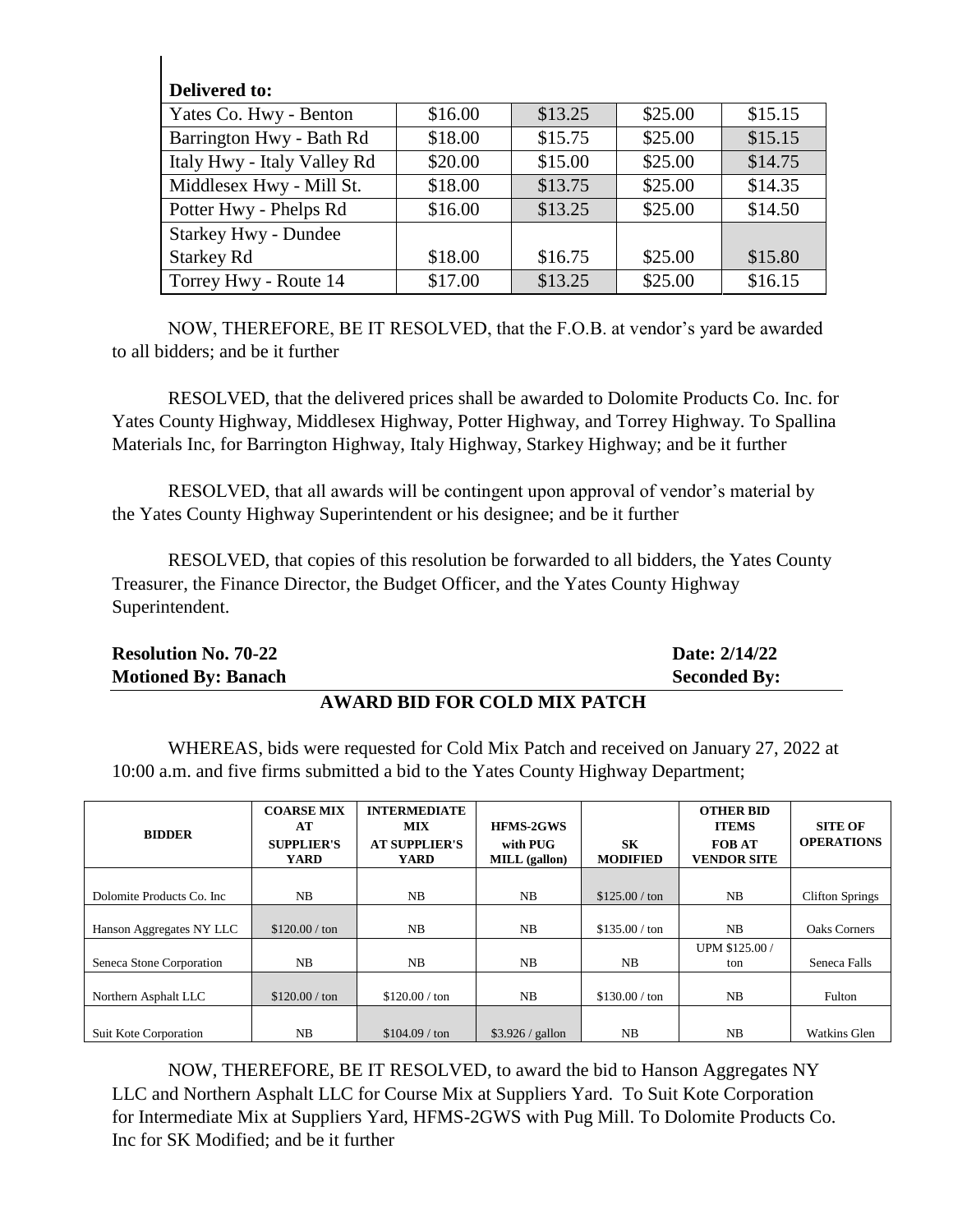RESOLVED, that copies of this resolution be forwarded to all bidders, the Yates County Treasurer, the Finance Director, the Budget Officer, and the Yates County Highway Superintendent.

| <b>Resolution No. 71-22</b> | Date: 2/14/22       |
|-----------------------------|---------------------|
| <b>Motioned By: Banach</b>  | <b>Seconded By:</b> |

#### **AWARD BID FOR GRAVEL**

WHEREAS, bids were requested for Gravel and received on January 27, 2022 at 10:00 a.m. and five firms submitted a bid to the Yates County Highway Department;

|                                                 |                                  | <b>ITEM I (FOB)</b>      | <b>ITEM II</b><br>(FOB)<br><b>Bank</b> |                              |
|-------------------------------------------------|----------------------------------|--------------------------|----------------------------------------|------------------------------|
|                                                 | <b>Screened</b><br><b>Gravel</b> | <b>Crushed</b><br>Gravel | Run<br><b>Gravel</b>                   | Site of<br><b>Operations</b> |
| <b>Morehouse Gravel</b>                         | $$8.00 / \text{ton}$             | NB                       | $5.50/$ ton                            | Himrod                       |
| SJ Kula Inc.                                    | \$10.00/<br>ton                  | \$13.75/<br>ton          | \$8.00/<br>ton                         | <b>Naples</b>                |
| <b>RK Howell Gravel Products</b><br><b>LLC</b>  | \$8.25 / ton                     | NB                       | \$5.75/<br>ton                         | Dundee                       |
| <b>Syracuse Sand &amp; Gravel</b><br><b>LLC</b> | \$12.00 / cy                     | \$20.00 / cy             | \$9.00 / cy                            | Dresden                      |
| <b>Spallina Materials Inc.</b>                  | $$8.50 / \text{ton}$             | \$10.00/<br>ton          | \$8.00/<br>ton                         | Cohocton                     |

WHEREAS, all gravel must be sampled and meet or exceed the required bid specifications parameter when tested by an independent laboratory;

NOW, THEREFORE, BE IT RESOLVED, that the award for F.O.B. gravel shall be made to all bidders and final purchase of product will be determined by combining the price per ton/cy at the vendors site of operation and the Yates County cost for hauling the materials to various job sites; and be it further

RESOLVED, that copies of this resolution be forwarded to all bidders, the Yates County Treasurer, the Finance Director, the Budget Officer, and the Yates County Highway Superintendent.

|                             | UU DR BIR BOR ARHAIIRR AHOMB |                     |
|-----------------------------|------------------------------|---------------------|
| <b>Motioned By: Banach</b>  |                              | <b>Seconded By:</b> |
| <b>Resolution No. 72-22</b> |                              | Date: 2/14/22       |

#### **AWARD BID FOR CRUSHED STONE**

WHEREAS, bids were requested for Crushed Stone and received on January 27, 2022 at 10:00 a.m. and six firms submitted a bid to the Yates County Highway Department;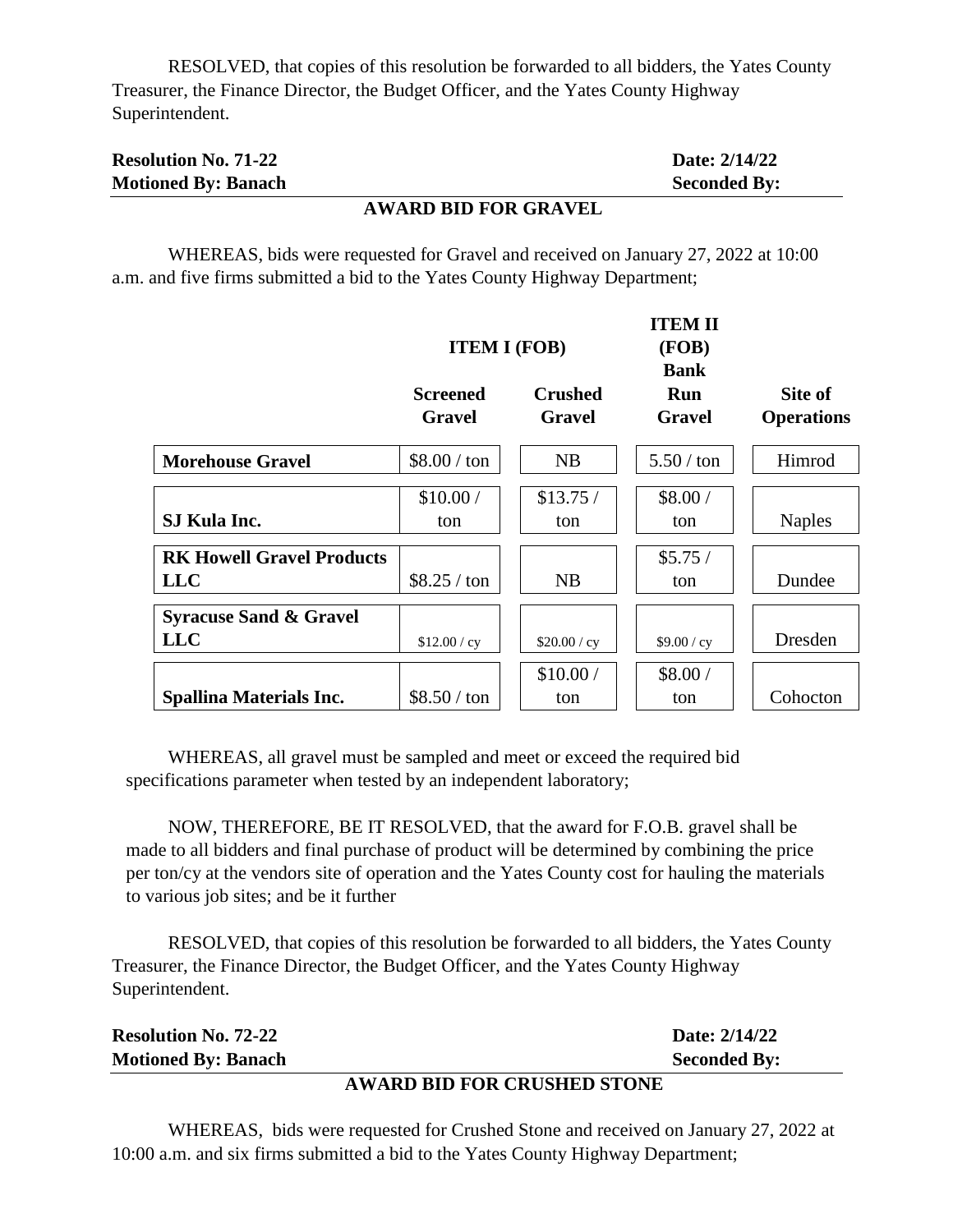|               |                     | Dalrymple<br>Gravel &  | Dolomite             | Hanson                                                     | Seneca               | Syracuse<br>Sand &   | Spallina           |
|---------------|---------------------|------------------------|----------------------|------------------------------------------------------------|----------------------|----------------------|--------------------|
|               |                     | Contracting            | Products Co.         | Aggregates                                                 | Stone                | Gravel               | Materials,         |
|               | <b>Bidder:</b>      | Co Inc.<br><b>GS</b>   | Inc.<br>LS           | NY LLC<br>LS                                               | Corporation<br>LS    | $LLC$<br>LS          | Inc.<br>${\rm GS}$ |
|               | Stone Type:         |                        |                      |                                                            |                      |                      |                    |
| 1 ST          | <b>FOB</b>          | 18.00                  | 16.75                | 18.50                                                      | 17.00                | $_{\rm NB}$          | 15.00              |
| Delivered To: | <b>Benton Barns</b> | NB                     | 21.50                | 21.00                                                      | 21.50                | NB                   | NB                 |
|               | Guyanoga Barns      | NB.                    | 22.50                | 22.00                                                      | 23.00                | <b>NB</b>            | NB                 |
|               |                     |                        |                      |                                                            |                      |                      |                    |
| 1A            | <b>FOB</b>          | 18.00                  | 17.00                | 18.50                                                      | 17.50                | 25.00                | 16.00              |
| Delivered To: | <b>Benton Barns</b> | NB                     | 21.75                | 21.00                                                      | 22.00                | 35.00                | NB                 |
|               | Guyanoga Barns      | NB                     | 22.75                | 22.00                                                      | 23.50                | 37.00                | NB                 |
|               |                     |                        |                      |                                                            |                      |                      |                    |
| 1B            | <b>FOB</b>          | NB                     | 17.00                | 16.50                                                      | 17.50                | 17.00                | NB                 |
| Delivered To: | <b>Benton Barns</b> | NB                     | 21.75                | 20.00                                                      | 22.00                | 27.00                | NB                 |
|               | Guyanoga Barns      | NB                     | 22.75                | 21.00                                                      | 23.50                | 29.00                | NB                 |
| #1            | <b>FOB</b>          | 16.50                  | 16.00                | 16.50                                                      | 17.00                | 16.00                | 15.00              |
|               | <b>Benton Barns</b> | NB                     | 20.75                | 20.00                                                      | 21.50                | 26.00                | NB                 |
| Delivered To: | Guyanoga Barns      | NB                     | 21.75                | 21.00                                                      | 23.00                | 28.00                | 22.50              |
|               |                     |                        |                      |                                                            |                      |                      |                    |
| #2            | <b>FOB</b>          | 16.50                  | 16.00                | 16.50                                                      | 16.25                | 16.00                | 15.00              |
| Delivered To: | <b>Benton Barns</b> | NB                     | 20.75                | 20.00                                                      | 20.75                | 26.00                | NB                 |
|               | Guyanoga Barns      | NB                     | 21.75                | 21.00                                                      | 22.25                | 28.00                | 22.50              |
|               |                     |                        |                      |                                                            |                      |                      |                    |
| #3            | <b>FOB</b>          | NB                     | 16.00                | 16.50                                                      | 17.50                | 16.00                | NB                 |
| Delivered To: | <b>Benton Barns</b> | NB                     | 20.75                | 20.00                                                      | 22.00                | 26.00                | NB                 |
|               | Guyanoga Barns      | NB                     | 21.75                | 21.00                                                      | 23.50                | 28.00                | NB                 |
|               |                     | Dalrymple              |                      |                                                            |                      | Syracuse             |                    |
|               |                     | Gravel &               | Dolomite             | Hanson                                                     | Seneca               | Sand &               | Spallina           |
|               | <b>Bidder:</b>      | Contracting<br>Co Inc. | Products Co.<br>Inc. | $\label{eq:aggegates} \operatorname{Aggregates}$<br>NY LLC | Stone<br>Corporation | Gravel<br><b>LLC</b> | Materials,<br>Inc. |
|               | Stone Type:         | GS                     | LS                   | LS                                                         | LS                   | LS                   | GS                 |
|               |                     |                        |                      |                                                            |                      |                      |                    |
| 3/8" Modified | <b>FOB</b>          | NB                     | 18.00                | 19.50                                                      | 17.50                | NB                   | NB                 |
|               | <b>Benton Barns</b> | NB                     | 22.75                | 22.00                                                      | 22.00                | NB                   | NB                 |
| Delivered To: |                     |                        |                      |                                                            |                      |                      |                    |
|               | Guyanoga Barns      | NB                     | 23.75                | 23.00                                                      | 23.50                | NB                   | NB                 |
| #1 & 1A Blend | <b>FOB</b>          | 18.00                  | 18.00                | 18.00                                                      | 17.50                | 25.00                | 15.00              |
|               | <b>Benton Barns</b> | NB                     | 22.75                | 21.00                                                      | 22.00                | 35.00                | NB                 |
| Delivered To: |                     |                        |                      |                                                            |                      |                      |                    |
|               | Guyanoga Barns      | NB                     | 23.75                | 22.00                                                      | 23.50                | 37.00                | NB                 |
|               |                     |                        |                      |                                                            |                      |                      |                    |
| #1 & 2 Blend  | <b>FOB</b>          | 16.50                  | 16.00                | 17.00                                                      | 16.75                | 16.00                | 15.00              |
|               | <b>Benton Barns</b> | NB                     | 20.75                | 21.00                                                      | 21.25                | 26.00                | NB                 |
| Delivered To: | Guyanoga Barns      | NB                     | 21.75                | 22.00                                                      | 22.75                | 28.00                | NB                 |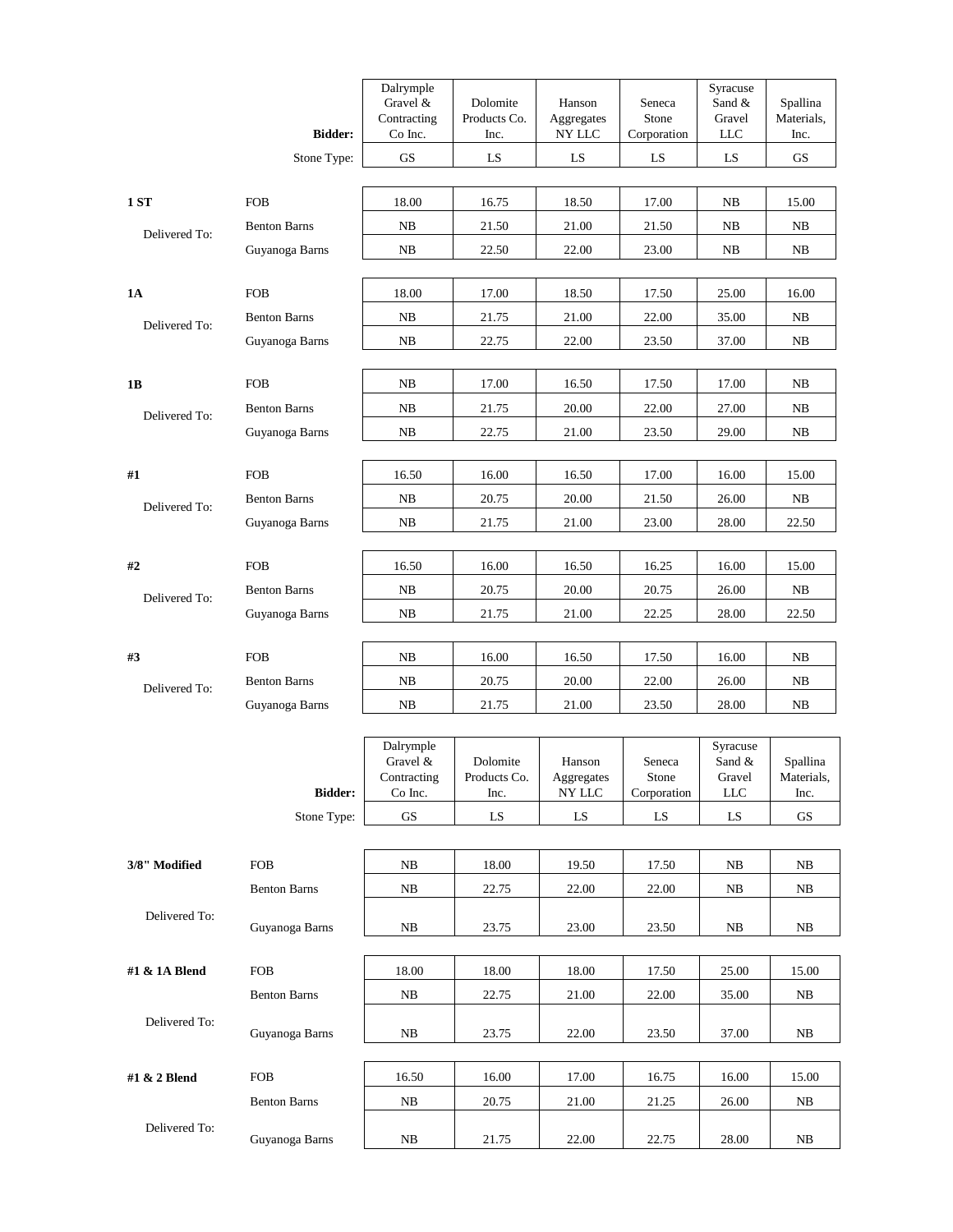| #2, 1 & 1A Blend      | <b>FOB</b>          | 18.00                                           | 18.00                            | 18.00                          | 17.00                          | 19.00                               | 15.25                          |
|-----------------------|---------------------|-------------------------------------------------|----------------------------------|--------------------------------|--------------------------------|-------------------------------------|--------------------------------|
|                       | <b>Benton Barns</b> | NB                                              | 22.75                            | 21.00                          | 21.50                          | 29.00                               | NB                             |
| Delivered To:         | Guyanoga Barns      | NB                                              | 23.75                            | 22.00                          | 23.00                          | 31.00                               | NB                             |
| <b>Gabion Stone</b>   | <b>FOB</b>          | NB                                              | 19.00                            | 19.00                          | 17.00                          | 20.00                               | NB                             |
|                       | <b>Benton Barns</b> | NB                                              | 23.75                            | 23.00                          | 21.50                          | 30.00                               | NB                             |
| Delivered To:         | Guyanoga Barns      | NB                                              | 24.75                            | 25.00                          | 23.00                          | 32.00                               | NB                             |
| <b>Medium Rip Rap</b> | <b>FOB</b>          | ${\rm NB}$                                      | 25.00                            | 26.00                          | 23.00                          | 25.00                               | NB                             |
|                       | <b>Benton Barns</b> | NB                                              | NB                               | 32.00                          | 31.00                          | 45.00                               | NB                             |
| Delivered To:         | Guyanoga Barns      | NB                                              | NB                               | 33.00                          | 33.00                          | 47.00                               | NB                             |
| <b>Heavy Rip Rap</b>  | <b>FOB</b>          | NB                                              | NB                               | 30.00                          | 26.00                          | 30.00                               | NB                             |
|                       | <b>Benton Barns</b> | NB                                              | NB                               | 38.00                          | 34.00                          | 50.00                               | NB                             |
| Delivered To:         | Guyanoga Barns      | NB                                              | NB                               | 40.00                          | 36.00                          | 52.00                               | NB                             |
|                       |                     |                                                 |                                  |                                |                                |                                     |                                |
|                       | <b>Bidder:</b>      | Dalrymple<br>Gravel &<br>Contracting<br>Co Inc. | Dolomite<br>Products Co.<br>Inc. | Hanson<br>Aggregates<br>NY LLC | Seneca<br>Stone<br>Corporation | Syracuse<br>Sand &<br>Gravel<br>LLC | Spallina<br>Materials,<br>Inc. |
|                       | Stone Type:         | <b>GS</b>                                       | LS                               | LS                             | LS                             | LS                                  | <b>GS</b>                      |
|                       |                     |                                                 |                                  |                                |                                |                                     |                                |
| <b>Crusher Run</b>    | <b>FOB</b>          | NB                                              | 10.00                            | 10.25                          | 9.75                           | 9.50                                | 10.00                          |
|                       | <b>Benton Barns</b> | NB                                              | 14.75                            | 15.00                          | 14.25                          | 18.50                               | NB                             |
| Delivered To:         | Guyanoga Barns      | NB                                              | 15.75                            | 16.00                          | 15.75                          | 20.50                               | NB                             |
|                       |                     |                                                 |                                  |                                |                                |                                     |                                |
| <b>Fine Crusher</b>   | <b>FOB</b>          | NB                                              | 11.25                            | 11.50                          | 10.50                          | 10.50                               | 10.50                          |
|                       | <b>Benton Barns</b> | NB                                              | 16.00                            | 17.00                          | 15.00                          | 19.50                               | NB                             |
| Delivered To:         | Guyanoga Barns      | NB                                              | 17.00                            | 18.00                          | 21.00                          | 21.50                               | NB                             |

WHEREAS, due to various worksites throughout the County, the bid award for F.O.B. crushed stone shall be awarded to all bidders and the purchase of F.O.B. crushed stone from any vendor shall be determined by combining the price per ton at the vendor yard and the Yates County cost for hauling the materials to the job site;

NOW, THEREFORE, BE IT RESOLVED, to award the bid for crushed stone to be delivered to the various sites listed on the charts above to all bidders by individual product type to the lowest responsible bidder, pending availability and specifications, for each delivery site; and be it further

RESOLVED, that copies of this resolution be forwarded to all bidders, the Yates County Treasurer, the Finance Director, the Budget Officer, and the Yates County Highway Superintendent.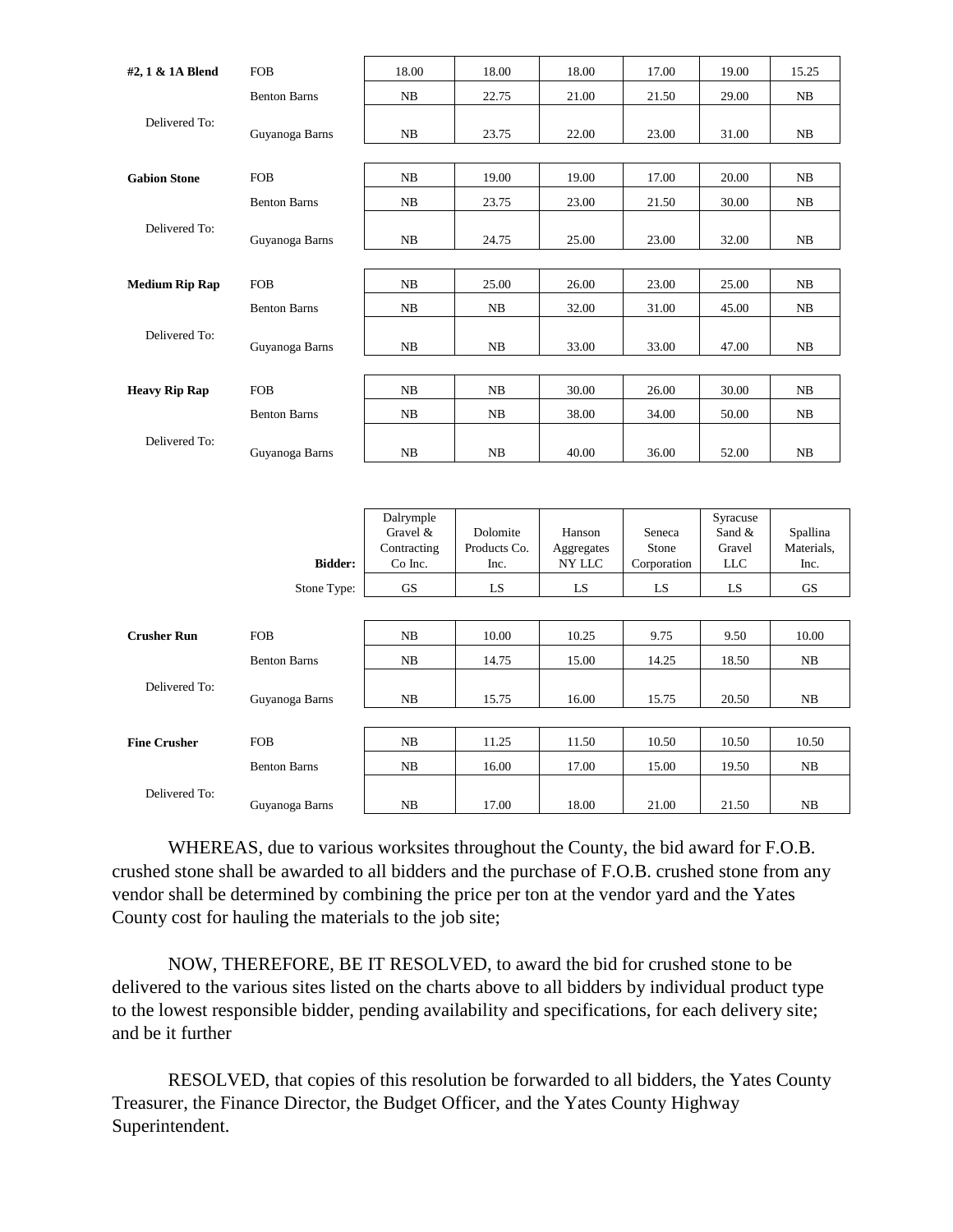### **AUTHORIZE CHAIRWOMAN TO SIGN A CONTRACT WITH SIEMENS FOR UPDATING OUTDATED BUILDING AUTOMATION CONTROLS**

WHEREAS, the controls that control the Building Automation Controls (BAC) for the County Office Building and the Courthouse are outdate and no longer servable; and

WHEREAS, the Building Maintenance Supervisor sought proposals from two vendors for the updated controls for the aforementioned BAC. Received proposals from Trane for a sum of \$348,740.00 under US communities contract pricing and one from Siemens for \$155,753.00 under state contract pricing for this service;

NOW, THEREFORE, BE IT RESOLVED, that upon the approval of the County Attorney, the Chairwoman of the Legislature is authorized to enter into a contract with Siemens to update the outdated controls on the BAC system; and be it further

RESOLVED, that said contract will run from 2-14-22 to 12-31-22 for a total sum of up to \$155,753.00; and be it further

RESOLVED, that copies of the resolution be given to the Building Maintenance Supervisor, Budget Officer, Treasurer and Director of Finance.

| <b>Resolution No. 74-22</b>                                      | Date: 2/14/22       |
|------------------------------------------------------------------|---------------------|
| <b>Motioned By: Holgate</b>                                      | <b>Seconded By:</b> |
| APPOINTMENT TO THE FINGER LAKES ECONOMIC DEVELOPMENT CENTER      |                     |
| (YATES COUNTY IDA) BOARD, THE YATES CAPITAL RESOURCE CORP. BOARD |                     |
| AND THE FINGER LAKES HORIZON ECONOMIC DEVELOPMENT CORP.          |                     |

BE IT RESOLVED, that the following individuals be appointed to Finger Lakes Economic Development Center (Yates County IDA) Board, The Yates Capital Resource Corp. Board and The Finger Lakes Horizon Economic Development Corp. the for the terms indicated:

| Dr. Kim Pinkey, 3378 E. Sherman Hollow Rd., Penn Yan, NY | Term: $1/1/22$ to $12/31/23$ |
|----------------------------------------------------------|------------------------------|
| Ryan Hallings, 3562 Skyline Dr, Penn Yan, NY             | Term: $1/1/22$ to $12/31/23$ |
| Janice Gaub, 278 E. Lake Rd., Penn Yan, NY               | Term: 1/1/22 to 12/31/23     |
| Dr. Tim Cutler, 4620 Vine Rd., Penn Yan, NY              | Term: 2/1/22 to 12/31/23     |

And be it further

RESOLVED, that a copy of this resolution be forwarded to Steven Griffin, Executive Director of the FLEDC, the Department of State, and the County Clerk.

| <b>Resolution No. 75-22</b> | Date: 2/14/22       |
|-----------------------------|---------------------|
| <b>Motioned By: Holgate</b> | <b>Seconded By:</b> |
| 2021 BUDGET TRANSFERS       |                     |
| (EOY)                       |                     |

BE IT RESOLVED, that the following transfers be made in the 2021 budget:

| From:                  | To:                                | Amount:     |
|------------------------|------------------------------------|-------------|
| A1990.54905 Contingent | A8020.54069 PL- Reconnect 1 Shared | \$57,802.10 |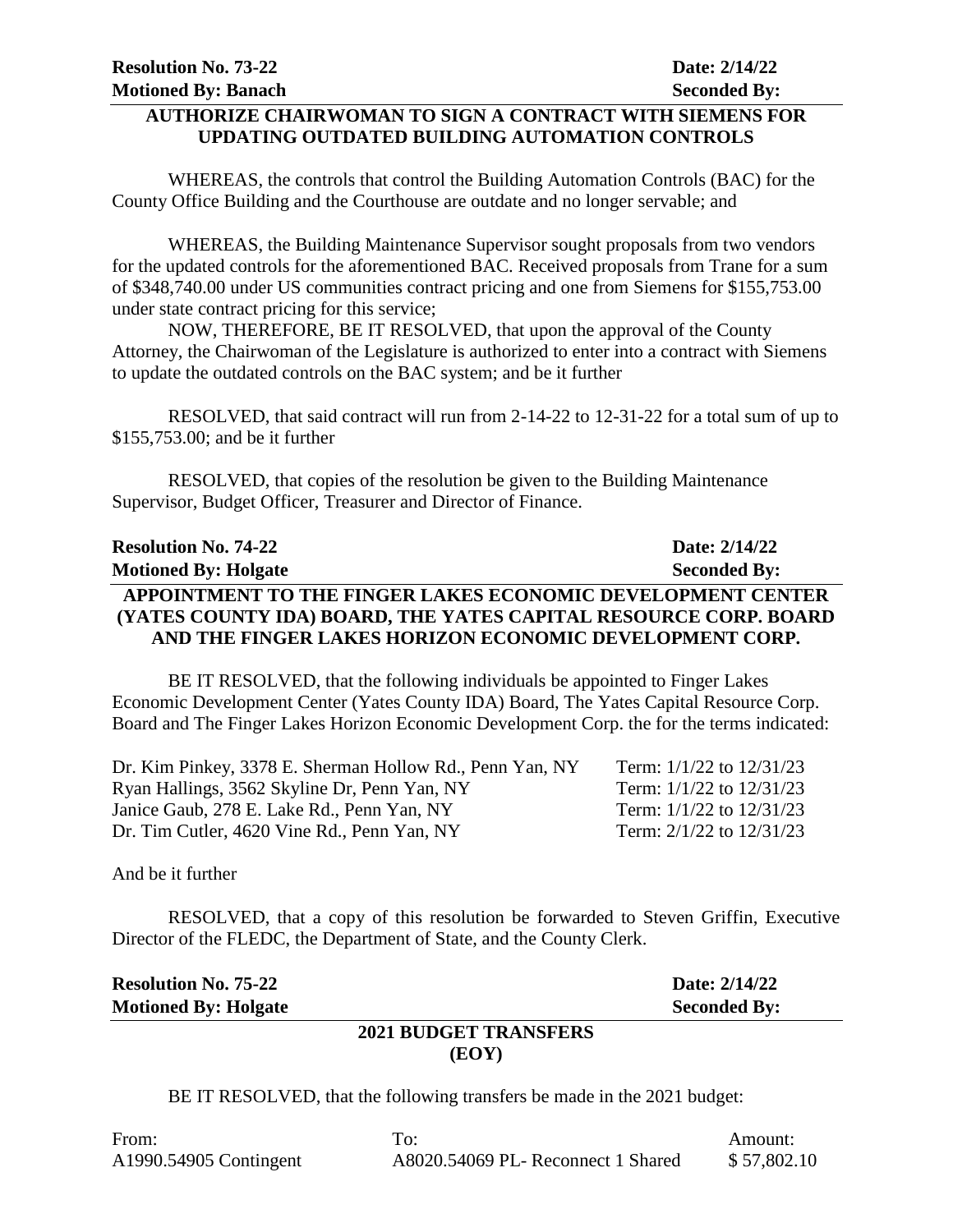| A1990.54905 Contingent                                | A8020.54011 PL-Consultants                                           |          | \$30,176.40 |
|-------------------------------------------------------|----------------------------------------------------------------------|----------|-------------|
| A1410.58303 CC- Med Ins. CSEA                         | A1410.54515 CC- Postage                                              | \$       | 700.00      |
| A1680.52125 IT- Laptops                               | A1680.54571 IT- Computer Software                                    | \$       | 1,980.00    |
| A6102.54312 SS- MMIS                                  | A6140.54314 SS- Safety Net                                           |          | \$50,000.00 |
| A6102.54312 SS-MMIS                                   | A6070.54302 SS- Counseling Contract                                  |          | \$10,000.00 |
| A1625.54011 B&G -Consultants                          | A1623.54435 B&G - Generator Maint.                                   |          | \$10,785.00 |
| A1625.54011 B&G Consultants                           | A1623.54418 B&G - Elevator Maint.                                    | \$       | 7,800.00    |
| A1621.54684 B&G- Water                                | A1623.54418 B&G - Elevator Maint.                                    | \$       | 5,600.00    |
| A1621.54677 B&G - Electric                            | A1625.54419 B&G - Yard Equip. Maint.                                 | \$       | 1,167.00    |
| A4010.54116 PH-TB Care                                | A4042.54855 PH- Rabies                                               | \$       | 1,400.00    |
| A4010.54113 PH- STD Treat.                            | A4042.54855 PH-Rabies                                                | \$       | 2,500.00    |
| A4010.54152 PH-Conference                             | A4042.54855 PH- Rabies                                               | \$       | 500.00      |
| A4010.54469 PH- Nursing Supp.                         | A4042.54855 PH-Rabies                                                | \$       | 1,000.00    |
| A4010.54120 PH-Corp. Comp.                            | A4042.54855 PH-Rabies                                                | \$       | 1,000.00    |
| A4010.54911 PH- Insurance                             | A4042.54855 PH- Rabies                                               | \$       | 250.00      |
| A4010.54654 PH- Compliance                            | A4042.54855 PH-Rabies                                                | \$       | 1,400.00    |
| A3021.51701 E911- Sr. Dispatch                        | A3021.54770 E911- E911 Expense                                       | \$       | 9,100.00    |
| A3021.58100 E911- FICA/Medicare A3021.54771 E911-W911 |                                                                      |          | 30,000.00   |
| A1430.54011 PER-Consultants                           | A1430.51615 PER- Exam Monitor                                        | \$       | 150.00      |
| A1680.54571 IT- Comp Software                         | A3645.52946 OEM- SHSP2020                                            | \$       | 1,980.00    |
|                                                       | A3021.58100 E911- FICA/Medicare A3020.54230 COMM-Maint Agree- Micro  | \$       | 4,972.99    |
|                                                       | A3021.58100 E911- FICA/Medicare A3020.54231 COMM-Maint. Agree- Radio | \$       | 3,678.11    |
|                                                       | A3021.58100 E911- FICA/Medicare A3020.54735 COMM- Tower Site Maint.  | \$       | 2,499.38    |
| A3021.51702 E911-Sr. Dispatcher                       | A3021.52504 E911-W911                                                | \$       | 4,299.86    |
| A3021.51702 E911-Sr. Dispatcher                       | A3021.54770 E911- Expenses                                           | \$       | 1,358.65    |
| A3021.51702 E911-Sr. Dispatcher                       | A3021.54771 E911-W911                                                | \$       | 1,186.01    |
| A3110.52422 SH-Camera                                 | A3110.54653 SH- Gasoline                                             |          | 9,167.20    |
| A1450.51596 ELEC- Elec. Worker                        | A1450.54461 ELEC-Election Supplies                                   |          | \$11,366.00 |
| CD6292.11E WD- KKP Wage                               | CD6292.41E WD-KKP Youth Operate. Exp \$                              |          | 2.36        |
| CD6292.81E WD- KKP Fringe                             | CD6292.41E WD-KKP Youth Operate. Exp \$                              |          | 86.90       |
| A1990.54905 Contingent                                | A1325.51123 TR-Deputy Treasurer PT                                   | S        | 4,141.29    |
| A1990.54905 Contingent                                | A1325.58305 TR-Medical Ins. Non Union                                | \$       | 605.00      |
| A6142.54319 SS - EAA                                  | A6141.54308 SS-HEAP                                                  | \$       | 7,000.00    |
| A1430.54011 PER- Consultants                          | A1430.51615 PER- Exam Monitor                                        | \$       | 130.11      |
| A1430.54011 PER- Consultants                          | A1430.51961 PER-35-40 Hours                                          | \$       | 83.70       |
| A3110.54727 SH-Lab                                    | A1185.54006 COR-Autopsies                                            | \$       | 576.00      |
| A1185.58100 COR-FICA/Medi                             | A1185.51983 COR-Coroner                                              | \$       | 0.03        |
| A3021.51958 E911- Ins B/O                             | A1185.51983 COR-Coroner                                              | \$       | 397.00      |
| A3021.51958 E911- Ins B/O                             | A3020.51949 COM-Comp. Time B/O                                       | \$       | 195.80      |
| A3021.51958 E911- Ins B/O                             | A3020.51961 COM-35-40 Hours                                          | \$       | 221.38      |
| A3021.51958 E911- Ins B/O                             | A3020.58100 COM- FICA/Medi                                           | \$       | 54.08       |
|                                                       |                                                                      | \$       | 4,320.67    |
| A3190.58304 CTSEC- Medical Ins.                       | A3190.51981 CTSEC- CO/CT Sec. PT                                     |          |             |
| A3190.52415 CTSEC-Weapons                             | A3190.51981 CTSEC- CO/CT Sec. PT                                     | \$<br>\$ | 160.00      |
|                                                       | A3190.52514 CTSEC-Train. Rm Eq A3190. 51981 CTSEC- CO/CT Sec. PT     |          | 400.00      |
| A3190.52515 CTSEC-Sec. Rm Eq                          | A3190. 51981 CTSEC- CO/CT Sec. PT                                    | \$       | 1,500.00    |
| A3190.54156 CTSEC-Training                            | A3190. 51981 CTSEC- CO/CT Sec. PT                                    | \$       | 475.75      |
| A3190.54470 CTSEC Supplies; Off.                      | A3190. 51981 CTSEC- CO/CT Sec. PT                                    | \$       | 246.34      |
|                                                       | A3190.54730 CTSEC- Protect. ClothA3190.51951 CTSEC- Holiday OT CO    | \$       | 1,006.56    |
| A1623.58100 B&G- FICA/Med                             | A1623.51510 B&G- Clothing Allow.                                     | \$       | 50.00       |
|                                                       | CD6292.8G WD-DSS Work. Fringe CD6292.4G WD-DSS Work Operate Exp.     | \$       | 19.05       |
| A6102.54312 SS- MMIS                                  | A6109.54305 FA- Family Assistance                                    |          | \$17,897.12 |
| A6102.54312 SS- MMIS                                  | A6119.54307 CC- Foster/Child Care                                    |          | \$14,906.68 |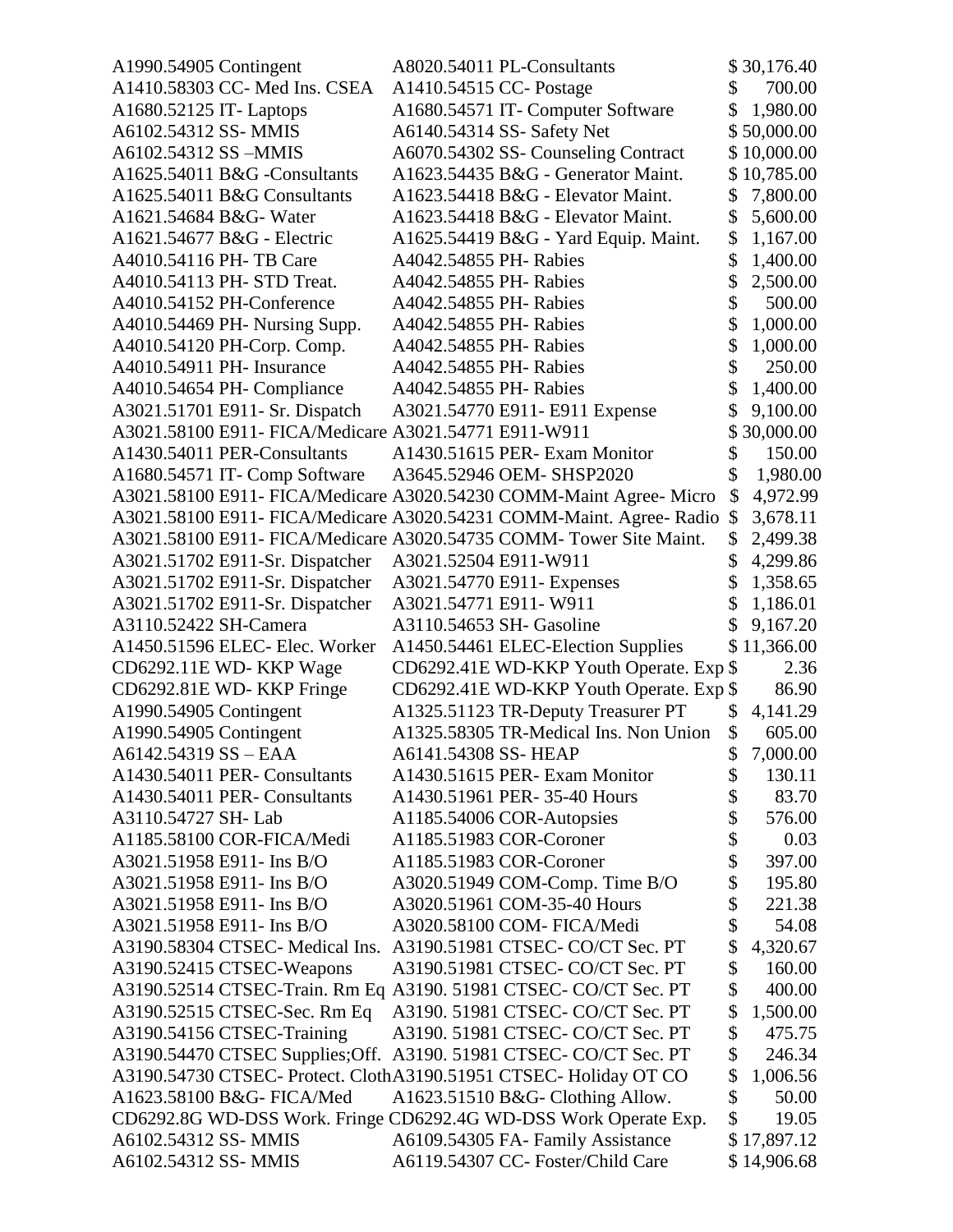| A6102.54312 SS- MMIS            | A6140.54314 SN- Safety Net                                             |    | \$16,762.20  |
|---------------------------------|------------------------------------------------------------------------|----|--------------|
| A1990.54905 Contingent          | A2960.54154 EDPH- Edu. Handicap Child                                  |    | \$186,788.87 |
| A3020.51953 COM-Call Back CO    | A3020.51961 COM-34-40 Hours                                            | \$ | 73.74        |
| A3020.58304 COM-Medical Ins CO  | A3020.58100 COM- FICA/Medicare                                         |    | .60          |
| A3021.51706 E911-Dispatcher     | A3021.51952 E911- OT CO 82 Other                                       |    | 26,072.50    |
| A3021.51707 E911-Dispatcher     | A3021.51952 E911- OT CO 82 Other                                       | \$ | 530.53       |
| A3021.51707 E911-Dispatcher     | A3021.51710 E911-Dispatcher                                            |    | 45.20        |
| A3021.51707 E911-Dispatcher     | A3021.51713 E911-Dispatcher                                            | \$ | 45.20        |
| A3021.51712 E911-Dispatcher     | A3021.51949 E911-Comp. Time BO                                         | \$ | 1,988.08     |
| A3021.51712 E911-Dispatcher     | A3021.51950 E911- Diff. CO 82                                          |    | 3,354.95     |
| A3021.51712 E911-Dispatcher     | A3021.51951 E911- Holiday OT CO                                        | \$ | 11,822.39    |
| A3021.51712 E911-Dispatcher     | A3021.51955 E911-Office in Charge CO                                   | \$ | 187.38       |
| A3021.51712 E911-Dispatcher     | A3021.51953 E911- Call Back CO                                         | \$ | 3,463.93     |
| A3021.51714 E911-Dispatcher     | A3021.51953 E911- Call Back CO                                         | \$ | 5,130.99     |
| A3021.51715 E911-Dispatcher     | A3021.51953 E911- Call Back CO                                         | \$ | 201.60       |
| A3021.51716 E911-Dispatcher     | A3021.51953 E911- Call Back CO                                         | \$ | 408.40       |
| A3021.51956 E911- Edu. Bonus    | A3021.51953 E911- Call Back CO                                         |    | 56.42        |
| A3021.51704 E911-Sr. Dispatcher | A3021.51953 E911- Call Back CO                                         | \$ | 632.24       |
| A3110.51661 SH-Comp. Time BO    | A3110.51730 SH-Dep. Sheriff, Lt.                                       | \$ | 484.44       |
| A3110.51661 SH-Comp. Time BO    | A3110.51731 SH-Dep. Sheriff, Lt.                                       |    | 515.56       |
|                                 | A3110.51739 SH- Dep. Sheriff, Sgt. A3110.51731 SH- Dep. Sheriff, Lt.   | \$ | 352.77       |
|                                 | A3110.51739 SH- Dep. Sheriff, Sgt. A3110.51734 SH-Dep Sheriff, Cr Inv. | \$ | 2,272.90     |
|                                 | A3110.51739 SH- Dep. Sheriff, Sgt. A3110.51735 SH-Dep Sheriff, F/Sgt.  | \$ | 437.43       |
|                                 | A3110.51739 SH- Dep. Sheriff, Sgt. A3110.51737 SH-Dep Sheriff, Cr Inv. | \$ | 772.04       |
| A3110.51753 SH-Dep. Sheriff-Yth | A3110.51736 SH-Dep Sheriff, Cr Inv.                                    | \$ | 1,076.03     |
| A3110.51753 SH-Dep. Sheriff-Yth | A3110.51740 SH-Dep Sheriff, Sgt.                                       | \$ | 424.85       |
| A3110.51753 SH-Dep. Sheriff-Yth | A3110.51742 SH-Dep Sheriff Sgt.                                        |    | 788.07       |
| A3110.51753 SH-Dep. Sheriff-Yth | A3110.51743 SH-Dep Sheriff Sgt.                                        | \$ | 406.40       |
| A3110.51753 SH-Dep. Sheriff-Yth | A3110.51751 SH-Dep Sheriff                                             |    | 697.15       |
| A3110.51753 SH-Dep. Sheriff-Yth | A3110.51754 SH-Dep Sheriff                                             |    | 680.98       |
| A3110.51753 SH-Dep. Sheriff-Yth | A3110.51756 SH-Dep Sheriff                                             | \$ | 56.64        |
| A3110.51753 SH-Dep. Sheriff-Yth | A3110.51759 SH-Dep Sheriff                                             | \$ | 330.38       |
| A3110.51755 SH- Deputy Sheriff  | A3110.51752 SH- Deputy Sheriff                                         |    | 2,408.39     |
| A3110.51755 SH- Deputy Sheriff  | A3110.51758 SH- Deputy Sheriff                                         | \$ | 1,003.07     |
| A3110.51755 SH- Deputy Sheriff  | A3110.51761 SH- Deputy Sheriff                                         | \$ | 363.97       |
| A3110.51755 SH- Deputy Sheriff  | A3110.51762 SH- Deputy Sheriff                                         | \$ | 7,251.71     |
| A3110.51755 SH- Deputy Sheriff  | A3110.51763 SH- Deputy Sheriff                                         | \$ | 716.52       |
| A3110.51755 SH- Deputy Sheriff  | A3110.51764 SH- Deputy Sheriff                                         | \$ | 724.29       |
| A3110.51755 SH- Deputy Sheriff  | A3110.51765 SH- Deputy Sheriff                                         | \$ | 1,040.49     |
| A3110.51755 SH- Deputy Sheriff  | A3110.51939 SH-Comp Time BO CO                                         | \$ | 2,845.14     |
| A3110.51755 SH- Deputy Sheriff  | A3110.51940 SH-Differential CO                                         | \$ | 746.45       |
| A3110.51755 SH- Deputy Sheriff  | A3110.51944 SH-YCFIT OT CO                                             | \$ | 1,516.35     |
| A3110.51755 SH- Deputy Sheriff  | A3110.51945 SH-Officer in Charge                                       | \$ | 23.02        |
| A3110.51755 SH- Deputy Sheriff  | A3110.51960 SH-Overtime PT                                             | \$ | 449.35       |
| A3110.51755 SH- Deputy Sheriff  | A3110.51773 SH-Typist                                                  | \$ | 184.69       |
| A3110.51757 SH- Deputy Sheriff  | A3110.51941 SH-Holiday OT CO 82 LE                                     |    | \$21,863.62  |
| A3110.51942 SH- OT CO 82 LE     | A3110.51941 SH-Holiday OT CO 82 LE                                     | \$ | 3,780.24     |
| A3110.51942 SH- OT CO 82 LE     | A3110.51943 SH- Call Back CO 82 LE                                     | \$ | 3,969.44     |
| A3110.51942 SH- OT CO 82 LE     | A3110.51947 SH- Canine Care CO 82 LE                                   | \$ | 2,900.98     |
| A3110.51985 SH- Dep. Sheriff PT | A3110.51947 SH- Canine Care CO 82 LE                                   | \$ | 3,087.88     |
| A3110.51997 SH- Clerk PT        | A3110.51772 SH- Sr. Typist                                             | \$ | 7,156.35     |
| A3110.51985 SH- Dep. Sheriff PT | A3110.51948 SH- Ins BO CO 82 LE                                        | \$ | 4,195.42     |
|                                 |                                                                        |    |              |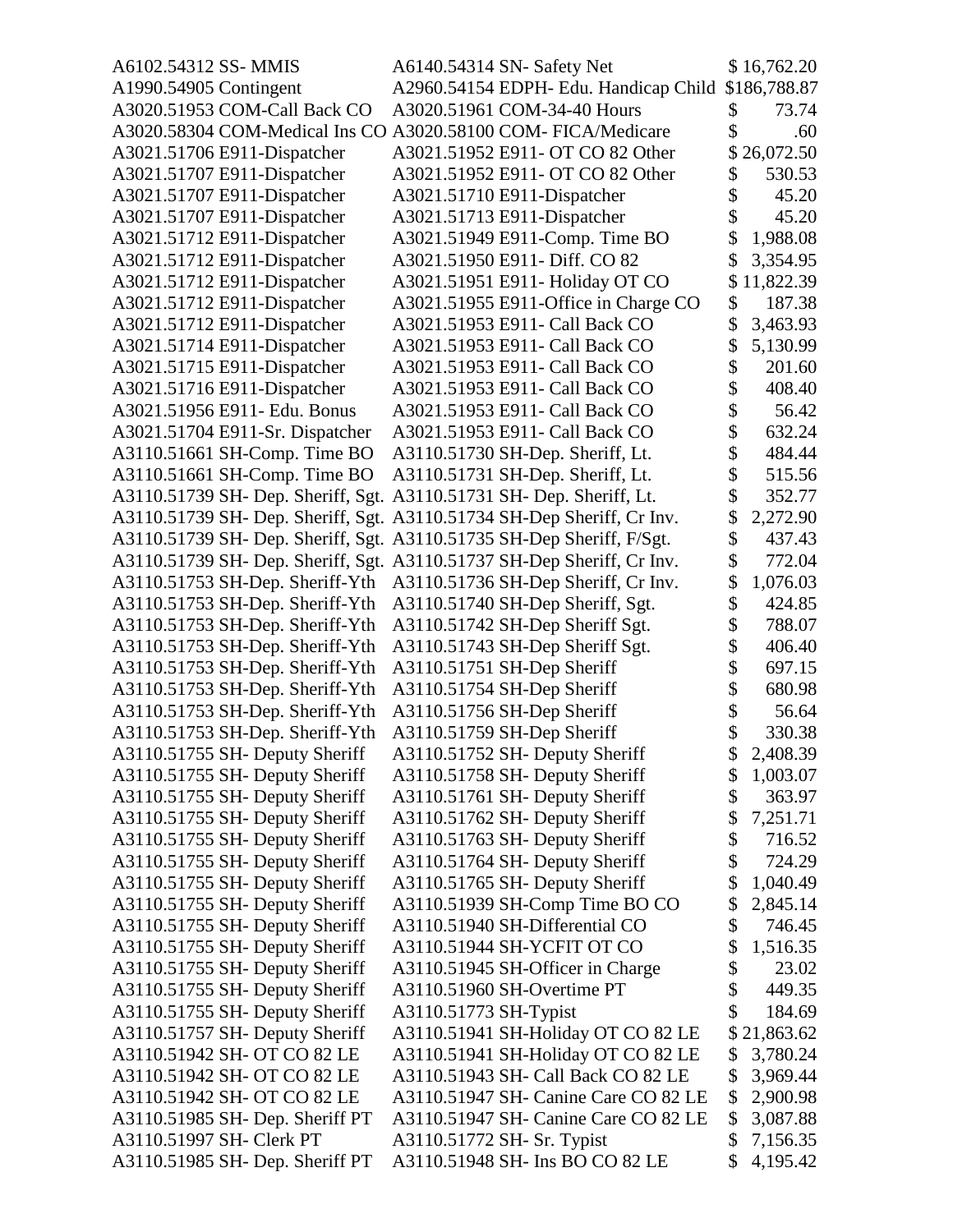| A3110.51997 SH- Clerk PT         | A3110.51948 SH- Ins BO CO 82 LE                                        | \$<br>3,771.86 |
|----------------------------------|------------------------------------------------------------------------|----------------|
| A3150.51806 JAIL-Correction Off. | A3150.51813 JAIL- Corrections Off.                                     | \$<br>1,777.18 |
| A3150.51806 JAIL-Correction Off. | A3150.51804 JAIL- Corrections Off.                                     | 185.80         |
| A3150.51806 JAIL-Correction Off. | A3150.51805 JAIL- Corrections Off.                                     | 4.13           |
| A3150.51812 JAIL-Correction Off. | A3150.51829 JAIL- Corrections Off.                                     | 13,282.44      |
| A3150.51812 JAIL-Correction Off. | A3150.51826 JAIL- Corrections Off.                                     | \$<br>212.94   |
| A3150.51812 JAIL-Correction Off. | A3150.51844 JAIL- Cook Manager                                         | 530.23         |
| A3150.51812 JAIL-Correction Off. | A3150.51950 JAIL-Differential CO                                       | \$<br>376.53   |
| A3150.51812 JAIL-Correction Off. | A3150.51955 JAIL- Officer in Charge CO                                 | \$<br>143.00   |
| A3150.51812 JAIL-Correction Off. | A3150.51956 JAIL- Edu Bonus CO 82                                      | 532.87         |
| A3150.51815 JAIL-Correction Off. | A3150.51952 JAIL-Overtime CO 82                                        | \$25,803.99    |
| A3150.51824 JAIL-Correction Off. | A3150.51990 JAIL- Correction Officer PT                                | \$21,212.33    |
| A3150.51824 JAIL-Correction Off. | A3150.51951 JAIL-Holiday OT                                            | \$11,419.64    |
| A3190.58304 COURT-Med. Ins.      | A3190.58100 COURT- FICA/Medicare                                       | \$<br>223.42   |
| A3190.51859 COURT-Sergeant       | A3190.51981 COURT- CO/CT Sec. PT                                       | \$<br>854.85   |
| A3190.51860 COURT-CO/Ct. Sec.    | A3190.51981 COURT- CO/CT Sec. PT                                       | \$<br>211.85   |
| A3190.51861 COURT-CO/Ct. Sec.    | A3190.51981 COURT- CO/CT Sec. PT                                       | 0.95           |
| A3190.51862 COURT-CO/Ct. Sec.    | A3190.51981 COURT- CO/CT Sec. PT                                       | \$<br>81.57    |
| A3190.51863 COURT-CO/Ct. Sec.    | A3190.51981 COURT- CO/CT Sec. PT                                       | \$<br>2,325.92 |
| A3190.51864 COURT-CO/Ct. Sec.    | A3190.51981 COURT- CO/CT Sec. PT                                       | \$<br>0.36     |
| A3190.51944 COURT- YC FIT OT     | A3190.51981 COURT- CO/CT Sec. PT                                       | \$<br>919.27   |
| A3190.51949 COURT- Comp BO       | A3190.51981 COURT- CO/CT Sec. PT                                       | \$<br>607.19   |
| A3190.51950 COURT- Differential  | A3190.51981 COURT- CO/CT Sec. PT                                       | \$<br>46.85    |
| A3190.51952 COURT-OT CO          | A3190.51981 COURT- CO/CT Sec. PT                                       | 2,153.35       |
| A3190.51953 COURT- Call Back     | A3190.51981 COURT- CO/CT Sec. PT                                       | \$<br>17.74    |
| A3190.51955 COURT-Off. In Chg.   | A3190.51981 COURT- CO/CT Sec. PT                                       | \$<br>209.62   |
| A3190.51956 COURT-Edu. Bonus     | A3190.51981 COURT- CO/CT Sec. PT                                       | 597.39         |
| A3190.51960 COURT- OT PT         | A3190.51981 COURT- CO/CT Sec. PT                                       | \$<br>500.00   |
| A3510.51961 ANCNT-35-40 Hrs      | A3510.51551 ANCNT- Animal Cont. Off.                                   | \$<br>390.75   |
| A3510.51961 ANCNT-35-40 Hrs      | A3510.51951 ANCNT-Holiday OT                                           | \$<br>972.75   |
| A3510.51961 ANCNT-35-40 Hrs      | A3510.51953 ANCNT- Call Back CO                                        | 443.47         |
| A1620.54404 B&G- Build. Maint    | A1625.52320 B&G- Loader                                                | \$70,198.00    |
| A1623.54423 B&G- Bldg. Parts     | A1625.54416 B&G- Parking Lot Maint.                                    | \$1,400.00     |
| A1625.51163 B&G- Bldg. Helper    | A1625.54011 B&G- Consultants                                           | \$14,475.00    |
| A1625.51166 B&G- Cleaner         | A1625.54011 B&G- Consultants                                           | \$<br>9,400.00 |
| A1990.54905 Contingent           | A3020.54736 COMM- Tower Transition                                     | \$167,974.06   |
| A3021.51701 E911- Sr. Dispatcher | A3021.52504 E911-W911                                                  | \$<br>1,079.98 |
| A3021.51701 E911- Sr. Dispatcher | A3021.54507 E911- Copier                                               | \$<br>273.31   |
| A3021.51701 E911- Sr. Dispatcher | A3021.54682 E911- Utilities Tel/Fax                                    | 284.79         |
| A3021.51701 E911- Sr. Dispatcher | A3021.54771 E911-W911                                                  | \$29,505.69    |
| A3021.51702 E911- Sr. Dispatcher | A3021.54771 E911-W911                                                  | \$12,418.72    |
| A3021.58100 E911-FICA/Medi       | A3021.54770 E911- E911                                                 | \$20,615.52    |
| A3021.51700 E911- Chief Disp.    | A1185.54006 COR-Autopsies                                              | \$<br>3,900.00 |
| A3021.51700 E911- Chief Disp.    | A1185.54023 COR-Hospital Charges                                       | \$<br>1,354.28 |
| A3021.51700 E911- Chief Disp.    | A3021.54770 E911-E911                                                  | \$<br>6,117.08 |
| A3110.54960 SH- SLETPP FY19      | A3110.51502 SH- SLETPP FY 19 OT                                        | \$<br>1,536.18 |
| A3110.54960 SH- SLETPP FY19      | A3110.52952 SH- SLETPP FY 19 Equip                                     | \$<br>1,014.11 |
| A3150.52506 JAIL-Corr Exp. Eq.   | A3150.54752 JAIL-Weapon Ammu.                                          | \$<br>51.40    |
| A3150.52515 JAIL- Sec. Equip.    | A3150.54752 JAIL- Weapon Ammu.                                         | \$<br>2,618.06 |
| A3150.52515 JAIL- Sec. Equip.    | A3150.54811 JAIL- Prisoner Food                                        | \$<br>2,920.32 |
|                                  | A3350.52419 DWI-Breath Test Dev. A3350.54751 DWI- Village of PY Patrol | \$<br>601.39   |
| A3350.52426 DWI-PY Police Dept   | A3350.54751 DWI- Village of PY Patrol                                  | \$<br>116.70   |
|                                  |                                                                        |                |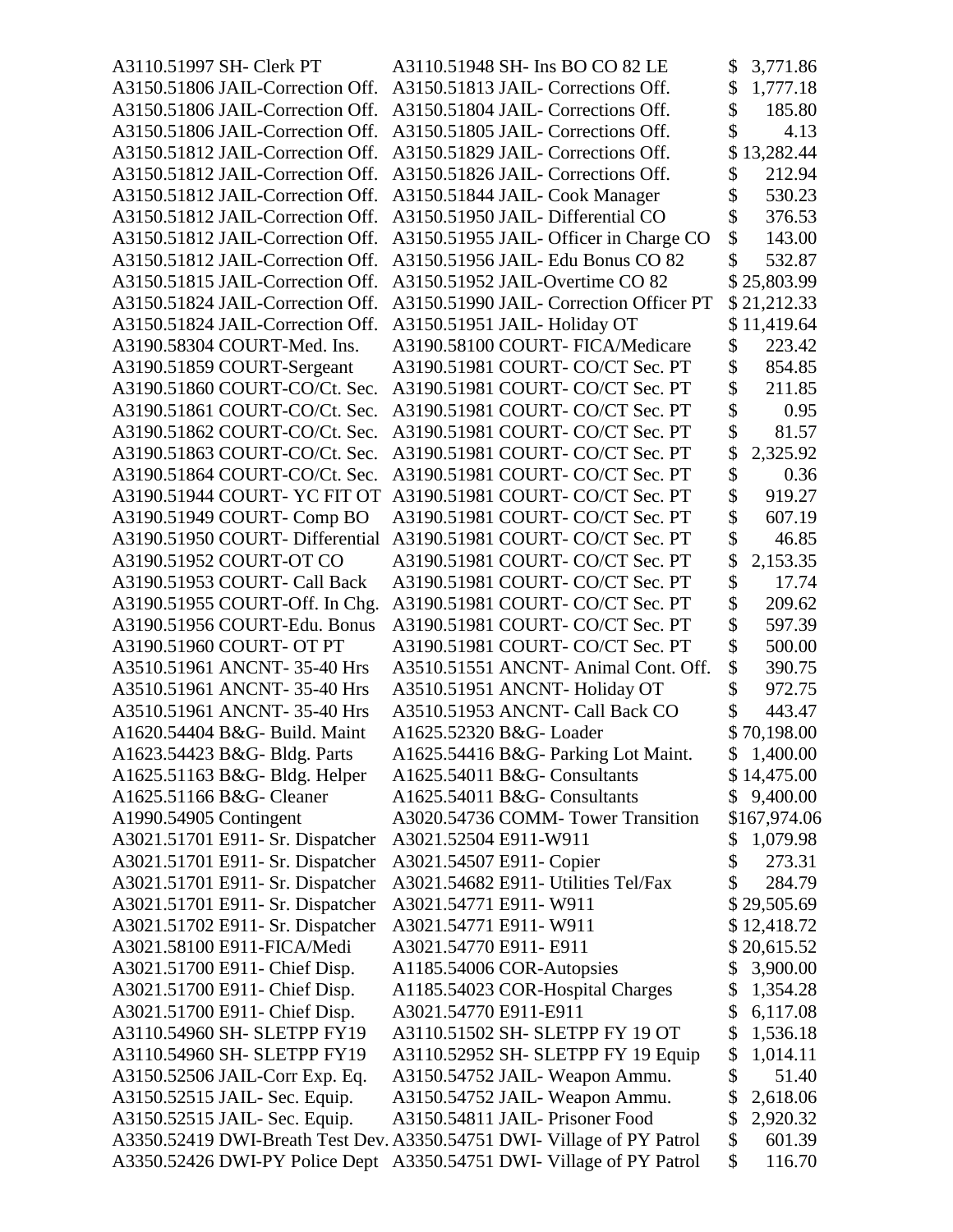| A3110.52415 SH-Weapons          | A3110.54653 SH- Gasoline              | \$<br>8,889.07  |
|---------------------------------|---------------------------------------|-----------------|
| A3110.52415 SH-Weapons          | A3110.54661 SH- Vehicle P/M/R         | \$<br>4,483.05  |
| A3150.54035 JAIL-Physician      | A3150.51340 JAIL- Nurse Pract.        | \$<br>9,122.85  |
| A3150.54035 JAIL-Physician      | A3150.51991 JAIL- Jail Physician      | \$<br>9,122.85  |
| A3021.54470 E911-Supplies, Off. | A1185.54006 COR-Autopsies             | \$<br>750.00    |
| A1990.54905 Contingent          | A3020.54736 COM- Tower Transition     | \$<br>81.96     |
| A1680.51502 IT-Holiday OT       | A1680.52125 IT- Desktops              | \$<br>200.00    |
| A1680.51505 IT- Overtime        | A1680.52125 IT- Desktops              | \$<br>1,512.00  |
| A1680.51509 IT- Comp Time BO    | A1680.52125 IT- Desktops              | \$<br>20.00     |
| A1680.51500 IT- Call Back CSEA  | A1680.52115 IT- Comp Hardware         | \$<br>500.00    |
| A1680.58303 IT- Med Ins. CSEA   | A1680.52115 IT- Comp Hardware         | \$<br>1,672.00  |
| A1680.58303 IT- Med Ins. CSEA   | A1680.54679 IT- Util. Internet        | \$<br>1,833.00  |
| A1680.58303 IT- Med Ins. CSEA   | A1680.54571 IT- Comp. Software        | \$<br>500.00    |
| A1430.54011 PER-Consultants     | A1430.51140 PER- Personnel Assist.    | \$<br>3.64      |
| A1430.54011 PER-Consultants     | A1430.54034 PER- Physicals            | \$<br>184.50    |
| A1430.54011 PER-Consultants     | A1430.54501 PER- Advertising          | \$<br>66.27     |
| A1990.54905 Contingent          | A1340.58100 BO-FICA                   | \$<br>6.00      |
| A1990.54905 Contingent          | A1180.54706 JUST- CT TWN/VIL          | \$<br>390.00    |
| A1990.54905 Contingent          | A1670.54407 CNT- Eq. Agreement        | \$<br>105.00    |
| A1990.54905 Contingent          | A1670.54470 CNT- Supplies; office     | \$<br>450.00    |
| A1990.54905 Contingent          | A1670.54515 CNT- Postage              | \$<br>6,000.00  |
| A1990.54905 Contingent          | A1910.54923 UNALL-Unallocated Ins     | \$<br>1,940.00  |
| A1990.54905 Contingent          | A6420.54220 PRMO- PY Hotels           | \$<br>1,604.00  |
| A1990.54905 Contingent          | A7510.51075 HIST-Historian            | \$<br>106.00    |
| A1990.54905 Contingent          | A7510.58100 HIST-FICA/MED             | \$<br>8.00      |
| A1990.54905 Contingent          | A8020.51651 PL- Tech Temp             | \$<br>1,059.00  |
| CT9951.59106 Trans              | CT5610.54100 AIR- Cont.Exp.           | \$<br>9,293.00  |
| A1990.54905 Contingent          | A3645.51300 OEM- EMS Coord.           | \$<br>12,990.81 |
| A3645.54156 OEM- Training       | A3645.58100 OEM-FICA/Medicare         | \$<br>842.74    |
| A1010.54660 LEG- Travel Exp     | A1010.58305 LEG- Medical Ins. Non Un. | \$<br>3,990.00  |
| A1010.54654 LEG-Mileage         | A1010.58100 LEG- FICA/Medicare        | \$<br>1,220.00  |
| A1990.54905 Contingent          | A1010.51045 LEG- Clerk of Leg.        | \$16,392.00     |
| A1990.54905 Contingent          | A1172.54004 AC- Attorney Fees         | \$63,853.00     |
| A1990.54905 Contingent          | A6510.54654 VET-Mileage               | \$<br>561.00    |
| A1990.54905 Contingent          | A1650.52115 CCOM-Comp Hardware        | \$<br>24,479.00 |
| A1165.54654 DA- Mileage         | A1165.51961 DA-35-40 Hrs              | \$<br>82.00     |
| A1990.54905 Contingent          | A1165.51108 DA- Law Enforce. Liason   | \$<br>5,978.00  |
| A1990.54905 Contingent          | A1170.51647 PD-Asst. PD               | \$42,187.00     |
|                                 |                                       |                 |

And be it further

NOW, THEREFORE, BE IT RESOLVED, that copies of this resolution be given to the County Administrator, the Director of Planning, the County Clerk, the IT Director, the Commissioner of Social Services, the Building and Maintenance Supervisor, The Public Health Director, the Sheriff, the Personnel Director, the Office of Emergency Management, the Director of Community Services, the Election Commissioners, the Director of Finance, Treasurer and Budget Officer.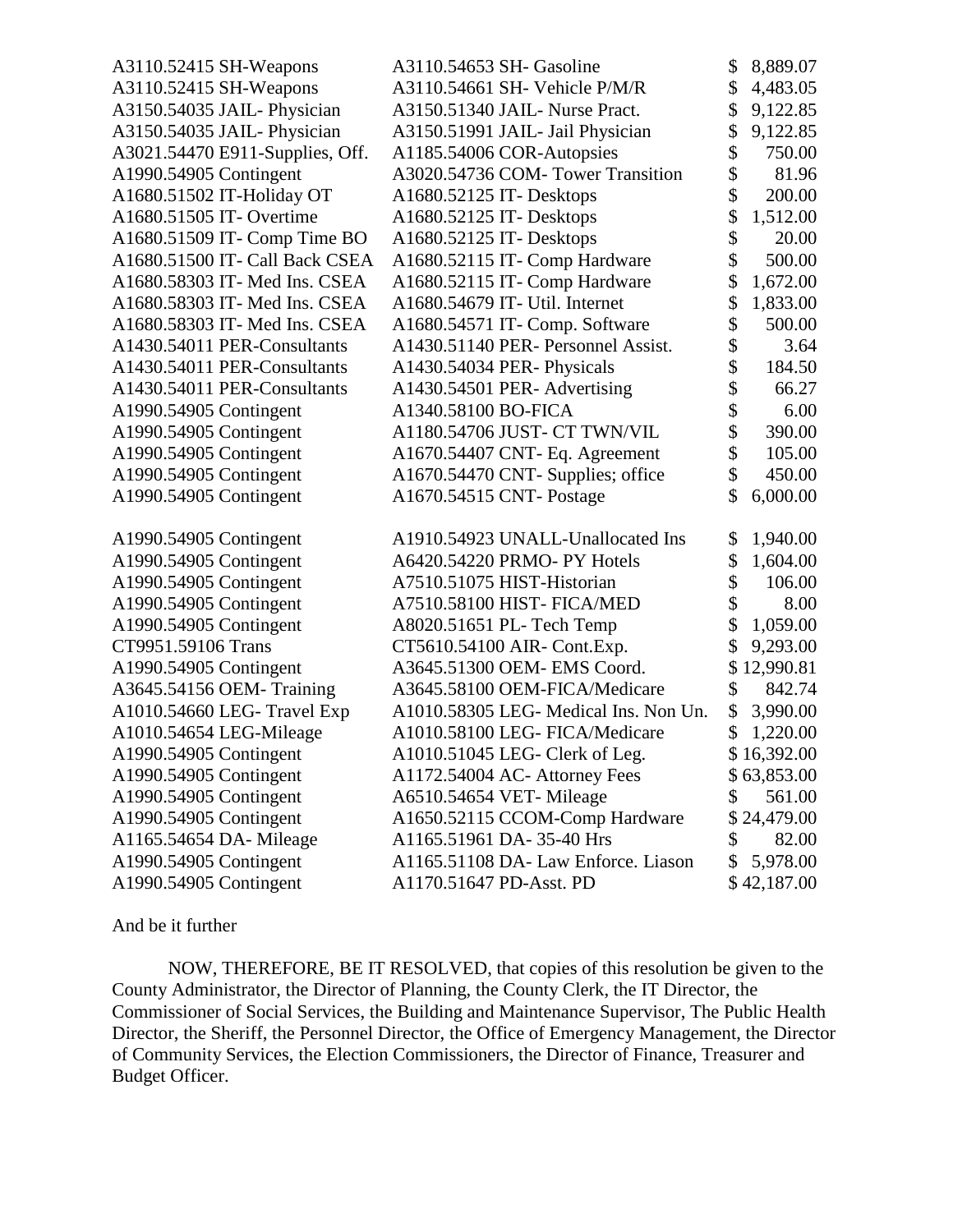#### **APPROPRIATE CARRYOVER OF MENTAL HEALTH FEDERAL AID (COMMUNITY SERVICES)**

WHEREAS, Community Services received a Mental Health Grant for the year 2021 and a balance of \$8,618.90 remained at the end of the 2021 year; and

WHEREAS, these funds are not part of the 2022 budget and can be carried over to the 2022 fiscal year;

NOW, THEREFORE, BE IT RESOLVED, that the following accounts be increased and tabulated below;

| Revenue:<br>A4320.44491 CS- Suicide Prevention Grant       | \$8,618.90 |
|------------------------------------------------------------|------------|
| Appropriation:<br>A4320.54282 CS- Suicide Prevention Grant | \$8,618.90 |

And be it further

RESOLVED, that copies of this resolution be provided to the Community Service Director, Director of Finance, Treasurer and the Budget Officer.

| <b>Resolution No. 77-22</b>      | Date: 2/14/22       |
|----------------------------------|---------------------|
| <b>Motioned By: Holgate</b>      | <b>Seconded By:</b> |
| APPROPRIATE ADDITIONAL STATE AID |                     |
| (SOCIAL SERVICES)                |                     |

WHEREAS, the Department of Social Services is to receive additional revenue for the Sexually Exploited Youth Program; and

WHEREAS, these funds are not part of the 2022 budget;

NOW, THEREFORE, BE IT RESOLVED that the following accounts be increased;

| Revenue:                             |             |
|--------------------------------------|-------------|
| A6010.43610 SS- Social Service Admin | \$52,020.00 |

Appropriation: A6010.54387 SS- Sexually Exploited Youth \$ 52,020.00

And be it further

RESOLVED, that copies of this resolution be provided to the Commissioner of Social Services, Director of Finance, Treasurer, and the Budget Officer.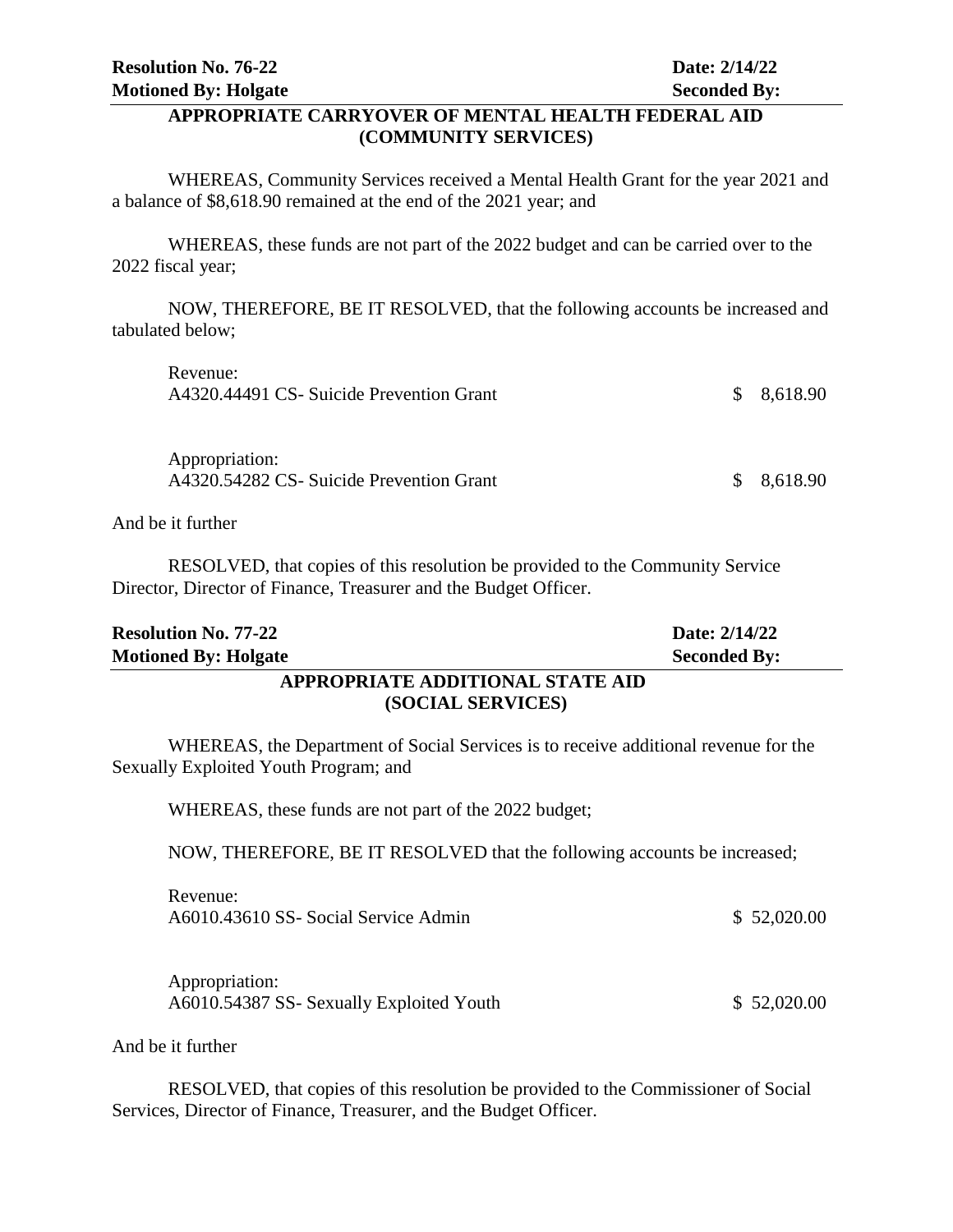#### **APPROPRIATE ADDITIONAL STATE AID (YOUTH BUREAU)**

WHEREAS, the Youth Bureau Department is to receive additional revenue for the Sexually Exploited Youth Program; and

WHEREAS, these funds are not part of the 2022 budget;

NOW, THEREFORE, BE IT RESOLVED, that the following accounts be increased and tabulated below;

| Revenue:                                 |             |
|------------------------------------------|-------------|
| A7310 43820 YTH- Youth Revenues          | \$52,020.00 |
|                                          |             |
|                                          |             |
| Appropriation:                           |             |
| A7310.51657 YTH - Youth Bureau Director  | 3,396.00    |
| A7310.58100 YTH - FICA/Medicare          | 260.00      |
| A7310.54480 YTH - Program/Supplies       | 3,364.00    |
| A7310.54365 YTH - Safe Harbors of the FL | \$45,000.00 |
|                                          |             |

And be it further

RESOLVED, that copies of this resolution be provided to the Youth Bureau Director, Director of Finance, Treasurer, and the Budget Officer.

| <b>Resolution No. 79-22</b>        | Date: 2/14/22       |  |
|------------------------------------|---------------------|--|
| <b>Motioned By: Holgate</b>        | <b>Seconded By:</b> |  |
| APPROPRIATE ADDITIONAL FEDERAL AID |                     |  |

# **(SOCIAL SERVICES)**

WHEREAS, the Social Service Department is to receive annual reimbursement revenue from Medicaid for 2021 for its CDPAP assessments that are part of the Adult Protective Consumer Directed Program; and

WHEREAS, these funds are not part of the 2022 budget and can be carried over to the 2022 fiscal year

NOW, THEREFORE, BE IT RESOLVED, that the following accounts be increased and tabulated below;

| Revenue:                                            |             |
|-----------------------------------------------------|-------------|
| A6010.43610 SS- Social Service Admin                | \$7,500.00  |
| A6010.44610 SS- Social Service Admin                | \$7,500.00  |
| Appropriation:<br>A6010.54069 SS- CDPAP Assessments | \$15,000.00 |

And be it further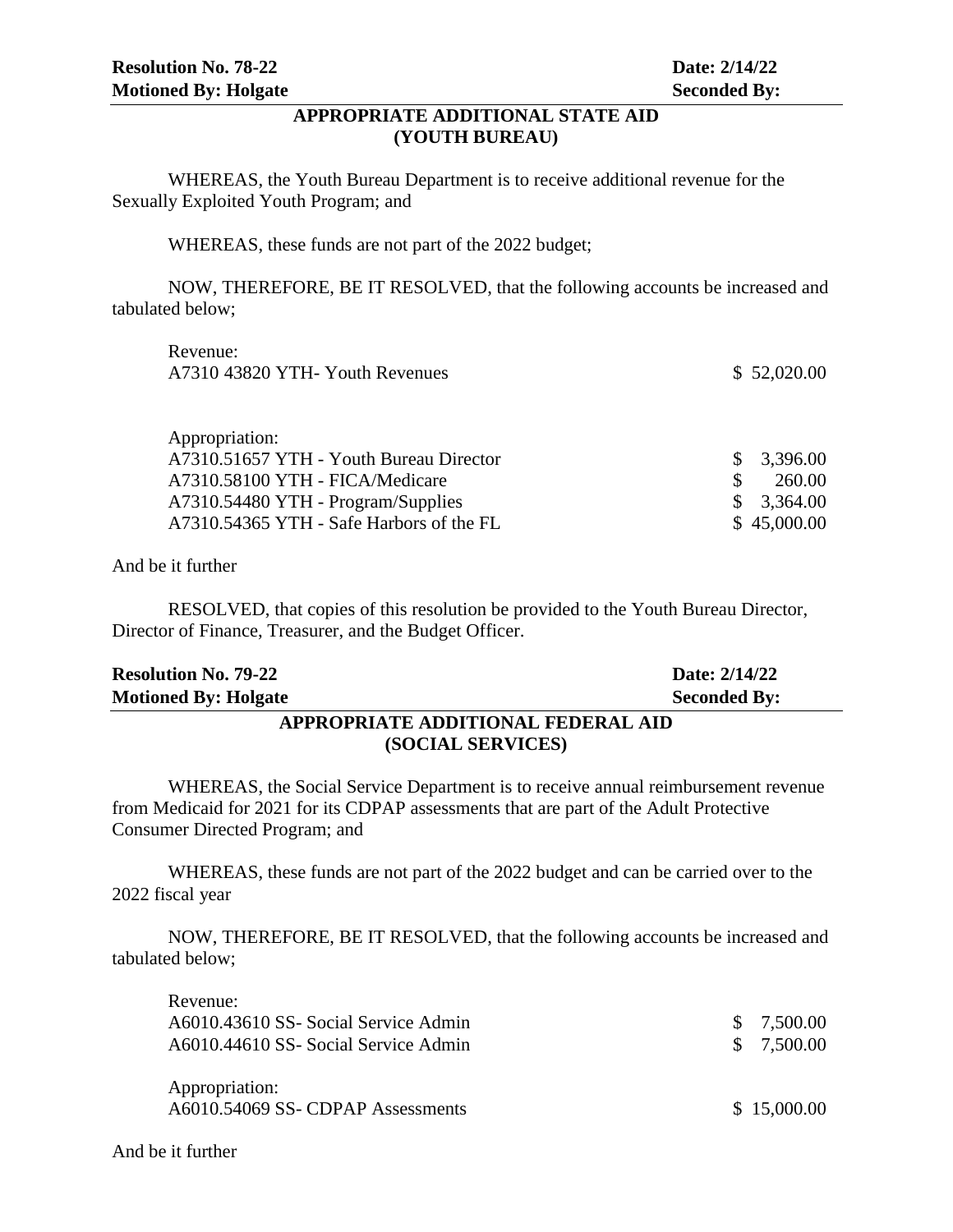RESOLVED, that copies of this resolution be provided to the Commissioner of Social Services, Director of Finance, Treasurer, and the Budget Officer.

| <b>Resolution No. 80-22</b>           | Date: 2/14/22       |
|---------------------------------------|---------------------|
| <b>Motioned By: Holgate</b>           | <b>Seconded By:</b> |
| APPROPRIATE ADDITIONAL ERAP STATE AID |                     |
| (SOCIAL SERVICES)                     |                     |

# WHEREAS, the Social Service Department will receive an Emergency Rental Assistance Program (ERAP) grant managed by the Grants Gateway for the 2022 year; and

WHEREAS, these funds are not part of the 2022 budget;

NOW, THEREFORE, BE IT RESOLVED, that the following accounts be increased and tabulated below;

| Revenue:<br>A6010.44610 SS- Social Service Admin | \$40,000.00 |
|--------------------------------------------------|-------------|
| Appropriation:<br>A6010.54027 SS- Miscellaneous  | \$40,000.00 |

And be it further

RESOLVED, that copies of this resolution be provided to the Commissioner of Social Services, Director of Finance, Treasurer, and the Budget Officer.

| <b>Resolution No. 81-22</b>             | Date: 2/14/22       |  |
|-----------------------------------------|---------------------|--|
| <b>Motioned By: Holgate</b>             | <b>Seconded By:</b> |  |
| APPROPRIATE CARRYOVER OF ERAP STATE AID |                     |  |

# **(SOCIAL SERVICES)**

WHEREAS, the Social Service Department has received an Emergency Rental Assistance Program (ERAP) grant managed by the Grants Gateway and a balance of \$5,134.00 remained at the end of 2021; and

WHEREAS, these funds are not part of the 2022 budget and can be carried over to the 2022 fiscal year;

NOW, THEREFORE, BE IT RESOLVED, that the following accounts be increased and tabulated below;

| Revenue:<br>A6010.44610 SS- Social Service Admin | \$5,134.00 |
|--------------------------------------------------|------------|
| Appropriation:<br>A6010.54027 SS-Miscellaneous   | \$5,134.00 |

And be it further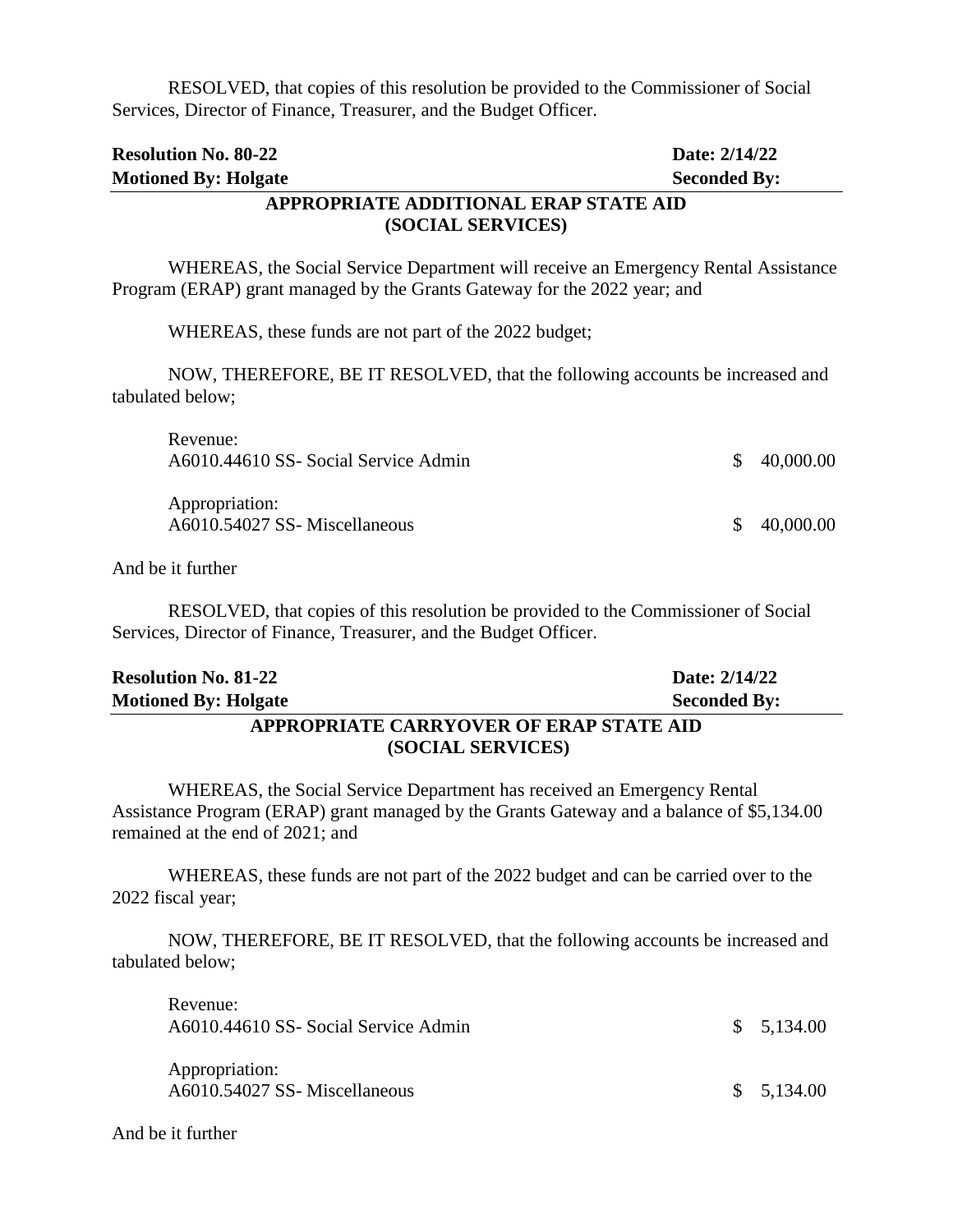RESOLVED, that copies of this resolution be provided to the Commissioner of Social Services, Director of Finance, Treasurer, and the Budget Officer.

| <b>Resolution No. 82-22</b>                | Date: 2/14/22       |
|--------------------------------------------|---------------------|
| <b>Motioned By: Holgate</b>                | <b>Seconded By:</b> |
| APPROPRIATE CARRYOVER OF SLETPP FY19 GRANT |                     |
| (SHERIFF)                                  |                     |

WHEREAS, the Sheriff's department has received a SLETPP grant managed by the NYS Division of Homeland Security and Emergency Services (DHSES) and a balance of \$65.40 remained at the end of 2021; and

WHEREAS, these funds are not part of the 2022 budget and can be carried over to the 2022 fiscal year;

NOW, THEREFORE, BE IT RESOLVED, that the following accounts be increased by \$65.40;

| Revenue:<br>A3110.44304 SH- SLETPP FY19       | -8 | 65.40 |
|-----------------------------------------------|----|-------|
| Appropriation:<br>A3110.54960 SH- SLETPP FY19 |    | 65.40 |

And be it further

RESOLVED, that copies of this resolution be provided to the Sheriff, Director of Finance, Treasurer, and the Budget Officer.

| <b>Resolution No. 83-22</b>                | Date: 2/14/22       |  |
|--------------------------------------------|---------------------|--|
| <b>Motioned By: Holgate</b>                | <b>Seconded By:</b> |  |
| APPROPRIATE CARRYOVER OF SLETPP FY20 GRANT |                     |  |
| (SHERIFF)                                  |                     |  |

WHEREAS, the Sheriff's department has received a SLETPP grant managed by the NYS Division of Homeland Security and Emergency Services (DHSES) and a balance of \$10,000.00 remained at the end of 2021; and

WHEREAS, these funds are not part of the 2022 budget and can be carried over to the 2022 fiscal year;

NOW, THEREFORE, BE IT RESOLVED, that the following accounts be increased by \$10,000.00;

| Revenue:<br>A3110.44312 SH- SLETPP FY20       | \$10,000.00 |
|-----------------------------------------------|-------------|
| Appropriation:<br>A3110.52963 SH- SLETPP FY20 | \$10,000.00 |
| And be it further                             |             |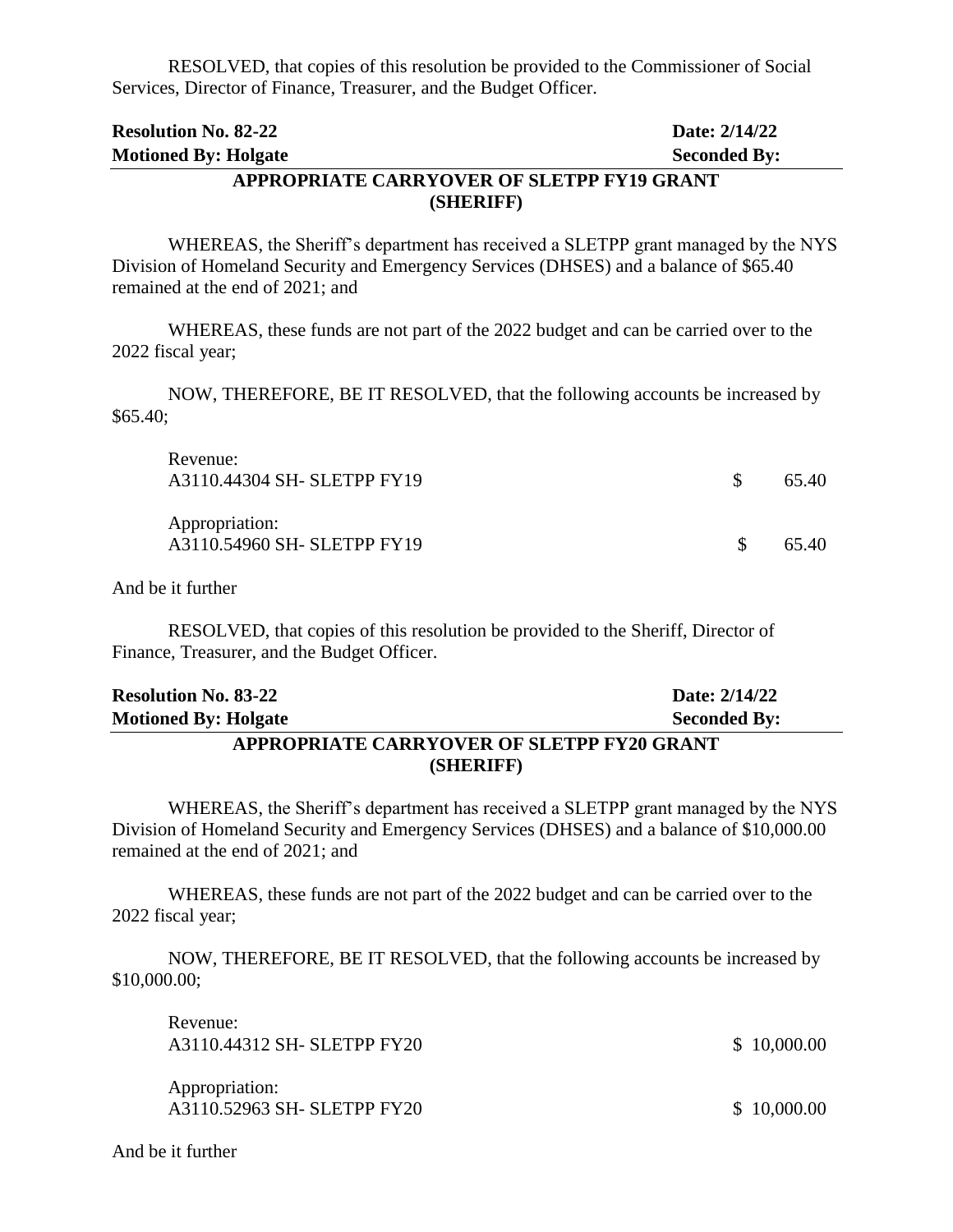RESOLVED, that copies of this resolution be provided to the Sheriff, Director of Finance, Treasurer, and the Budget Officer.

| <b>Resolution No. 84-22</b>                | Date: 2/14/22       |
|--------------------------------------------|---------------------|
| <b>Motioned By: Holgate</b>                | <b>Seconded By:</b> |
| APPROPRIATE CARRYOVER OF SLETPP FY21 GRANT |                     |
| (SHERIFF)                                  |                     |

WHEREAS, the Sheriff's department has received a SLETPP grant managed by the NYS Division of Homeland Security and Emergency Services (DHSES) and a balance of \$3,416.00 remained at the end of 2021; and

WHEREAS, these funds are not part of the 2022 budget and can be carried over to the 2022 fiscal year;

NOW, THEREFORE, BE IT RESOLVED, that the following accounts be increased by \$3,416.00;

| Revenue:<br>A3110.44386 SH- SLETPP FY21       | \$3,416.00 |
|-----------------------------------------------|------------|
| Appropriation:<br>A3110.54950 SH- SLETPP FY21 | \$3,416.00 |

And be it further

RESOLVED, that copies of this resolution be provided to the Sheriff, Director of Finance, Treasurer, and the Budget Officer.

| <b>Resolution No. 85-22</b>         | Date: 2/14/22       |  |
|-------------------------------------|---------------------|--|
| <b>Motioned By: Holgate</b>         | <b>Seconded By:</b> |  |
| APPROPRIATE CARRYOVER OF GTSC GRANT |                     |  |
| (SHERIFF)                           |                     |  |

WHEREAS, the Sheriff's department has received a Child Passenger Safety Incentive Grant from the New York State Governor's Traffic Safety Committee (GTSC)) and a balance of \$1,200.00 remained at the end of 2021; and

WHEREAS, these funds are not part of the 2022 budget and can be carried over to the 2022 fiscal year;

NOW, THEREFORE, BE IT RESOLVED, that the following accounts be increased by \$1,200.00;

| Revenue:<br>A3110.43334 SH- CPS 2022      | $\frac{\$}{0.200.00}$ |
|-------------------------------------------|-----------------------|
| Appropriation:<br>A3110.54953 SH-CPS 2022 | \$1,200.00            |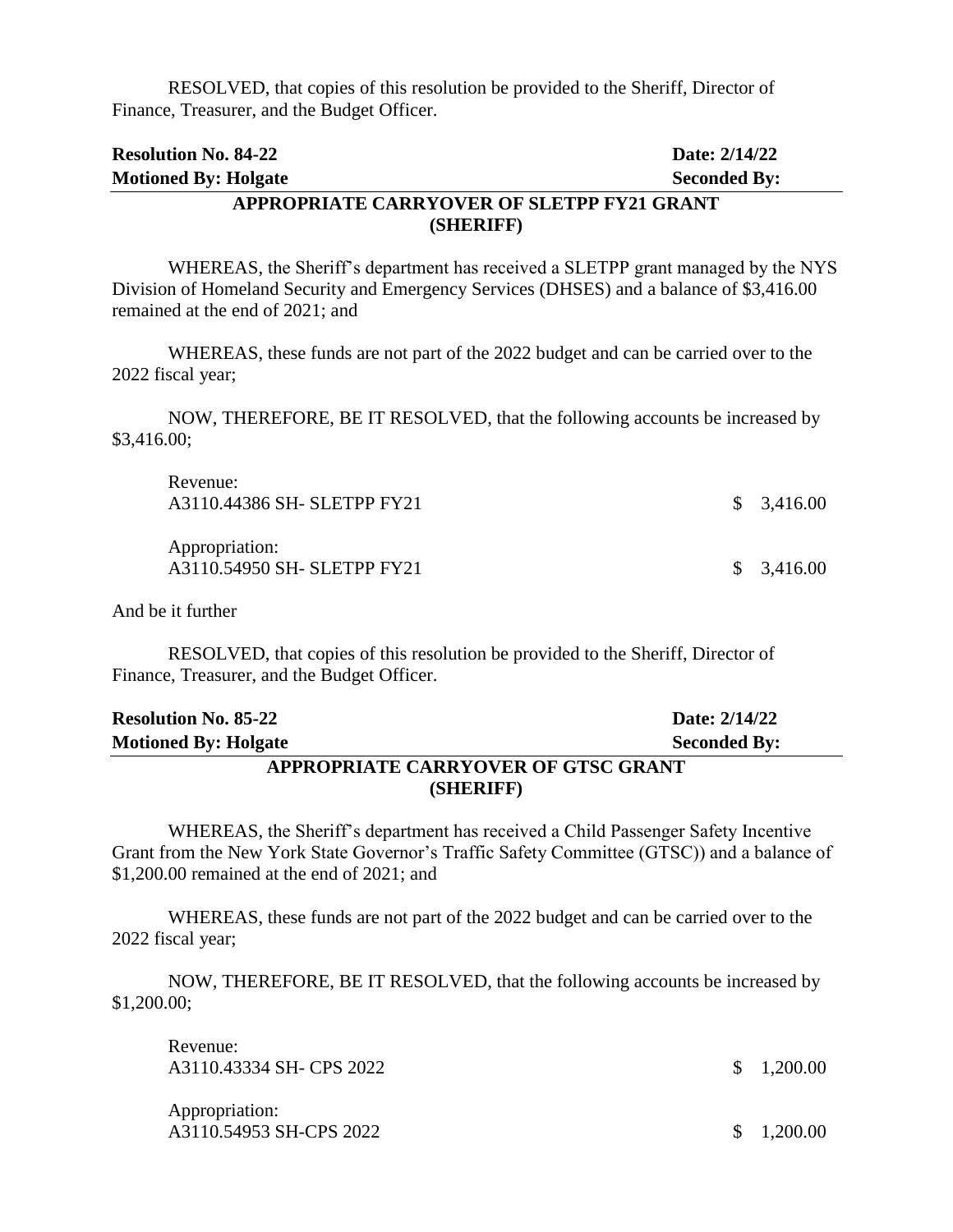And be it further

RESOLVED, that copies of this resolution be provided to the Sheriff, Director of Finance, Treasurer, and the Budget Officer.

| <b>Resolution No. 86-22</b>         | Date: 2/14/22       |  |
|-------------------------------------|---------------------|--|
| <b>Motioned By: Holgate</b>         | <b>Seconded By:</b> |  |
| APPROPRIATE CARRYOVER OF GTSC GRANT |                     |  |
| (SHERIFF)                           |                     |  |

# WHEREAS, the Sheriff's department has received a Police Traffic Services Grant from the New York State Governor's Traffic Safety Committee (GTSC)) and a balance of \$4,600.00 remained at the end of 2021; and

WHEREAS, these funds are not part of the 2022 budget and can be carried over to the 2022 fiscal year;

NOW, THEREFORE, BE IT RESOLVED, that the following accounts be increased by \$4,600.00;

| Revenue:<br>A3110.43333 SH-PTS 2022           | \$4,600.00 |
|-----------------------------------------------|------------|
| Appropriation:<br>A3110.51938 SH- PTS OT 2022 | \$4,600.00 |

And be it further

RESOLVED, that copies of this resolution be provided to the Sheriff, Director of Finance, Treasurer, and the Budget Officer.

| <b>Resolution No. 87-22</b>           | Date: 2/14/22       |  |
|---------------------------------------|---------------------|--|
| <b>Motioned By: Holgate</b>           | <b>Seconded By:</b> |  |
| APPROPRIATE CARRYOVER OF COVID GRANTS |                     |  |
| (PUBLIC HEALTH)                       |                     |  |

WHEREAS, the Department of Public Health has received the following grants in regard to Covid; ELC School Grant, ELC additional funding and Covid VAX; and a balance of \$1,429,267.97 remained at the end of 2021; and

WHEREAS, these additional funds are not part of the 2022 budget;

NOW, THEREFORE, BE IT RESOLVED, that the following accounts be increased as tabulated below:

Revenue: A4010.44401 PH-COVID ELC \$1,429,267.97

Appropriation: A4010.51305 PH- PH Nurse FT \$200,664.97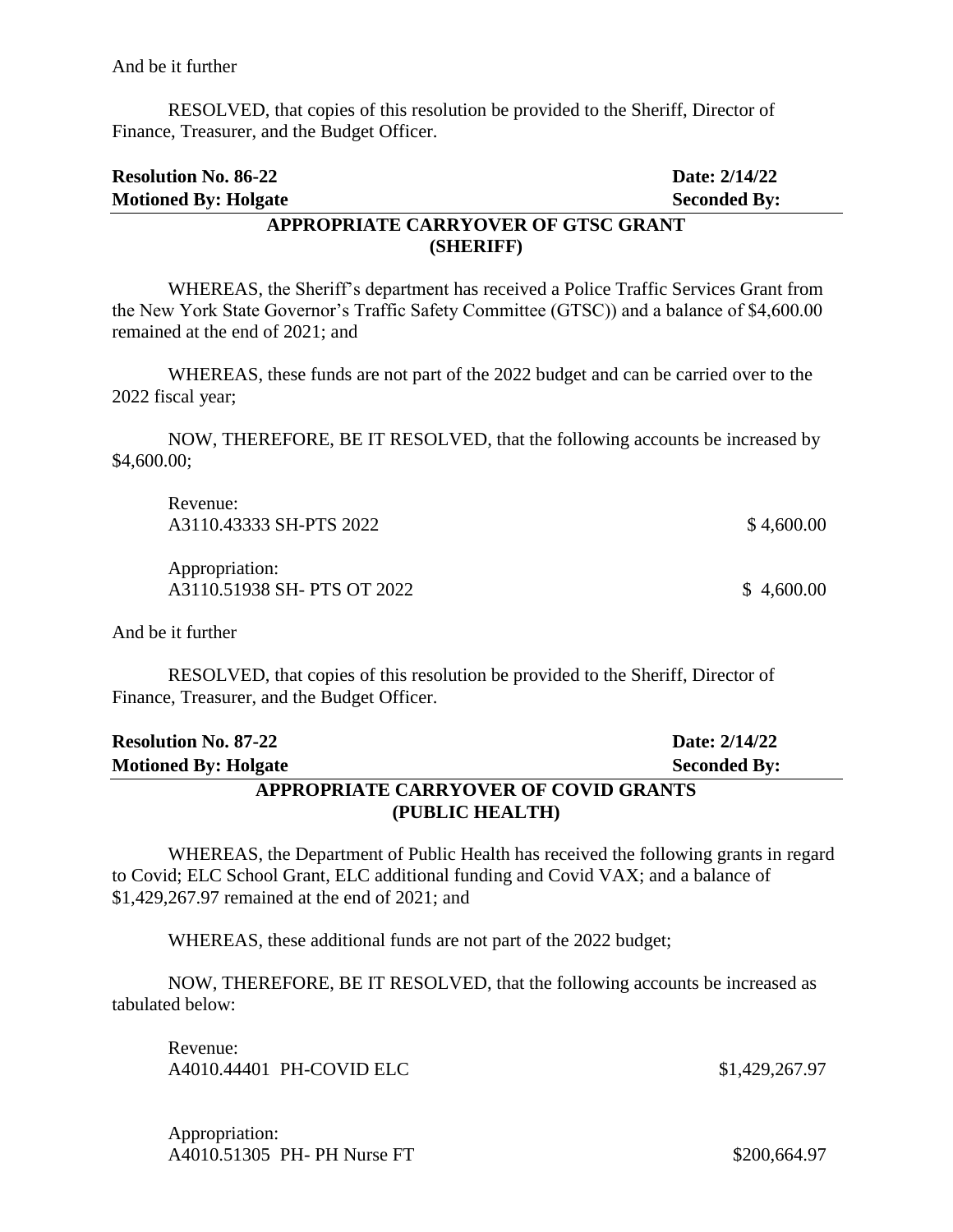| A4010.58100 PH-FICA/Medicare    | \$50,000.00  |
|---------------------------------|--------------|
| A4010.54470 PH- Office Supplies | \$43,000.00  |
| A4010.51506 PH- Phone Work      | \$10,000.00  |
| A4010.51332 PH- PH Nurse PT     | \$398,941.00 |
| $A4010.54320$ PH-Emergency Exp. | \$550,000.00 |
| A4010.51332 PH- PH Nurse PT     | \$46,662.00  |
| A4010.54320 PH-Emergency Exp.   | \$130,000.00 |

#### And be it further

RESOLVED, that copies of this resolution be given to the Director of Public Health, the Director of Finance, Treasurer, and the Budget Officer.

# **Resolution No. 88-22 Date: 2/14/22 Motioned By: Holgate Seconded By: APPROPRIATE CARRYOVER OF NYSHF COVID RESPONSE GRANT (PUBLIC HEALTH)**

WHEREAS, the Department of Public Health has received the NYSHF Covid Response grant and a balance of \$1,960.78 remained at the end of 2021; and

WHEREAS, these additional funds are not part of the 2022 budget;

NOW, THEREFORE, BE IT RESOLVED, that the following accounts be increased as tabulated below:

| Revenue:<br>A4010.43402 PH- NYSHF Covid       | \$1,960.78 |
|-----------------------------------------------|------------|
| Appropriation:<br>A4010.54115 PH- NYSHF Covid | \$1,960.78 |

And be it further

RESOLVED, that copies of this resolution be given to the Director of Public Health, the Director of Finance, Treasurer, and the Budget Officer.

| <b>Resolution No. 89-22</b>                                       | Date: 2/14/22       |
|-------------------------------------------------------------------|---------------------|
| <b>Motioned By: Holgate</b>                                       | <b>Seconded By:</b> |
| <b>REAPPOINT CHAIRMAN TO THE FLINT CREEK ADMINISTRATIVE BOARD</b> |                     |

BE IT RESOLVED, that Edward Hansen, of 3995 Old Mill Road, Stanley, New York 14561 is reappointed as the Chairman to the Flint Creek Small Watershed Protection District Administrative Board for a two year term expiring on March  $14<sup>th</sup>$ , 2024; and be it further

RESOLVED, that copies of this resolution be sent to the Ontario County Board of Supervisors, the Flint Creek Small Watershed Protection District Administrative Board, and to the appointee.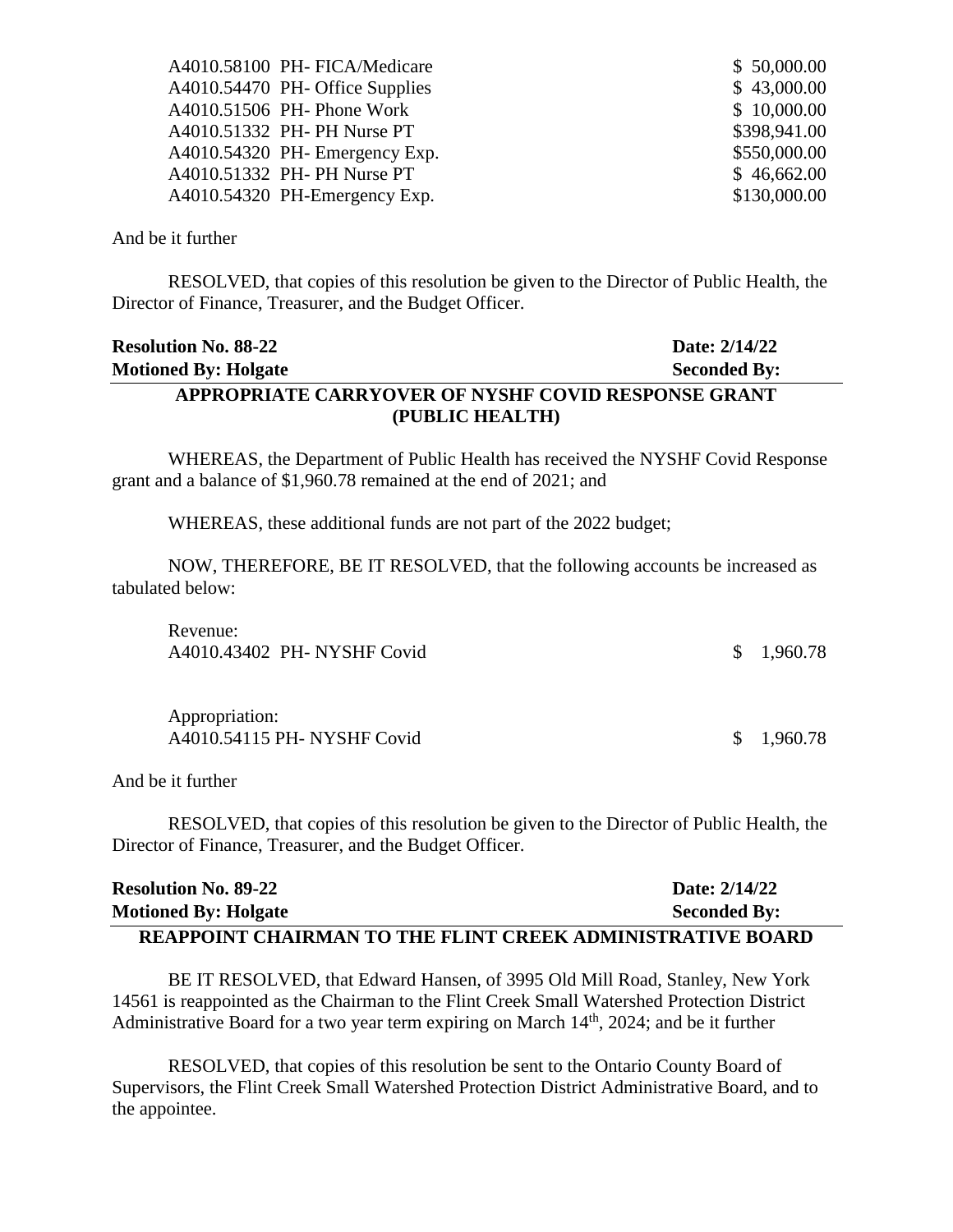#### **REAPPOINTMENT TO THE FLINT CREEK ADMINISTRATIVE BOARD**

BE IT RESOLVED, that Mark Torrey, of 4593 Edgerton Road, Elba, New York 14058 and Robert Slayton c/o Slayton Ag LLC, of 7201 County Route 27, Hornell, New York 14843 are hereby reappointed as Yates County representatives to the Flint Creek Small Watershed Protection District Administrative Board for two year terms expiring March 14<sup>th</sup>, 2024; and be it further

RESOLVED, that copies of this resolution be sent to the Ontario County Board of Supervisors, the Flint Creek Small Watershed Protection District Administrative Board, and to the appointees.

| <b>Resolution No. 91-22</b>                                       | Date: 2/14/22       |
|-------------------------------------------------------------------|---------------------|
| <b>Motioned By: Holgate</b>                                       | <b>Seconded By:</b> |
| <b>RESOLUTION APPROVING THE OFFICIAL UNDERTAKING OF PUBLIC</b>    |                     |
| <b>EMPLOYEES FIDELITY (BLANKET) BOND FOR GENESEE/FINGER LAKES</b> |                     |
| <b>REGIONAL PLANNING COUNCIL</b>                                  |                     |

WHEREAS, Yates County, herein named as "the County", has appropriated the sum of \$7,311.70 as its share of the Year 2022 operating funds of the Genesee/Finger Lakes Regional Planning Council, herein named "the agency"; and

WHEREAS, pursuant to Section 119-00 of the General Municipal Law of the State of New York, the County is authorized to provide for the payment of such appropriations to an officer of the agency designated by the agency to receive such monies provided that such officer of the executed official undertaking is approved by the governing body of the County; and

WHEREAS, the Genesee/Finger Lakes Regional Planning Council has designated Paul Gavin, Director of the Council, as the officer to receive payments of such monies; and

WHEREAS, The Genesee/Finger Lakes Regional Planning Council has secured a Public Employees Fidelity (Blanket) Bond, issued by National Grange Mutual Insurance Company, providing faithful performance blank bond coverage for officers and employees of the Council in the amount of \$500,000.00;

NOW, THEREFORE, BE IT RESOLVED, that the Yates County Legislature hereby approves such a bond as the official undertaking required pursuant the Section 119-00 of the General Municipal Law; and be it further

RESOLVED, that a copy of this resolution shall be forwarded to the G/FLRPC offices and the County Planner.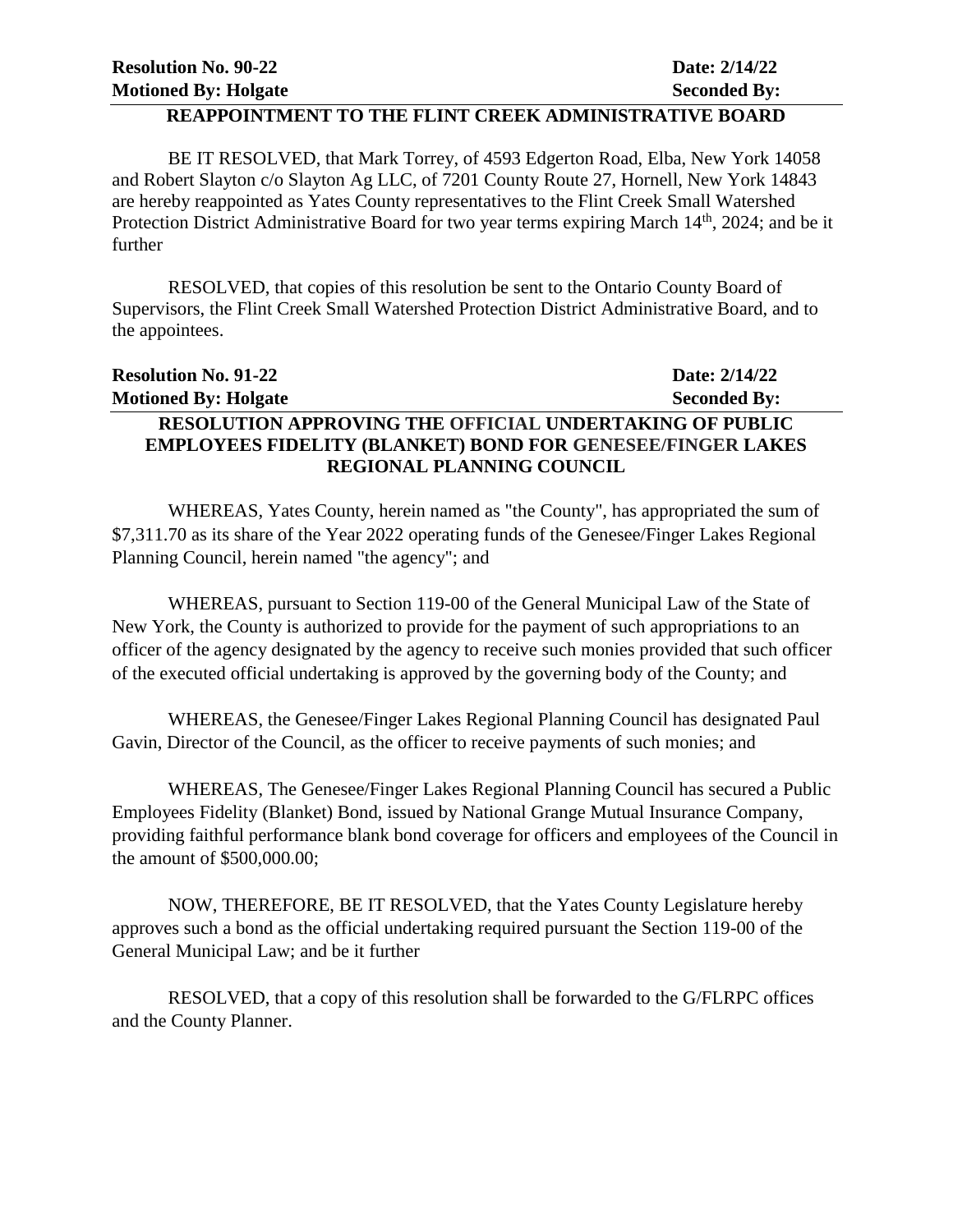# **RESOLUTION AUTHORIZING THE CHAIRWOMAN TO ENTER INTO AN AGREEMENT FOR TRANSPORTATION SERVICES WITH YATES TRANSIT SERVICE, INC.**

WHEREAS, the County of Yates and Yates Transit Service, Inc. entered into a Transportation Services Agreement, dated January 3, 2017, as modified/extended by way of an Amendment/Extension of an Agreement executed in April, 2018 and as further modified/extended by way of an Amendment/Extension of Agreement executed in February, 2019 and as further modified/extended by way of an Amendment/Extension of Agreement executed in March, 2020 and as further modified/extended by way of an Amendment/Extension of Agreement executed in February, 2021; and

WHEREAS, the term of the original agreement expire on December 31, 2021; and

WHEREAS, the funding of the program, through the New York State Department of Transportation Statewide Mass Transportation Operating Assistance (STOA) program is permanent; and

WHEREAS, the parties wish to enter into a new agreement that would run through December 2025; and

WHEREAS, the parties further wish to add to the agreement any updated annual reimbursement rate for mileage and maintenance that is published by New York State Department of Transportation, with such rates superseding any such previously stated reimbursement rates; and

WHEREAS, the resolution 481-21, dated December 13, 2021 is no longer valid;

NOW, THEREFORE, BE IT RESOLVED, that upon the approval of the County Attorney, the Chairwoman of the Legislature is authorized to enter into a new contract with Yates Transit Service, Inc. for transportation services; and be it further

RESOLVED, that said Agreement commencing January 1, 2022 and terminating on December 31, 2025 and which includes and incorporates by reference any updated reimbursement rates for mileage and maintenance as provided by the New York State Department of Transportation, with such rates superseding any such previously stated reimbursement rates; and with all other terms and conditions of the Agreement remaining the same and in full force and effect; and be it further

RESOLVED, that this resolution shall supersede resolution 481-21; and be it further

RESOLVED, that copies of this resolution be given to the County Planner, County Treasurer, Budget Officer, Director of Finance, and the Yates Transit Service, Inc.